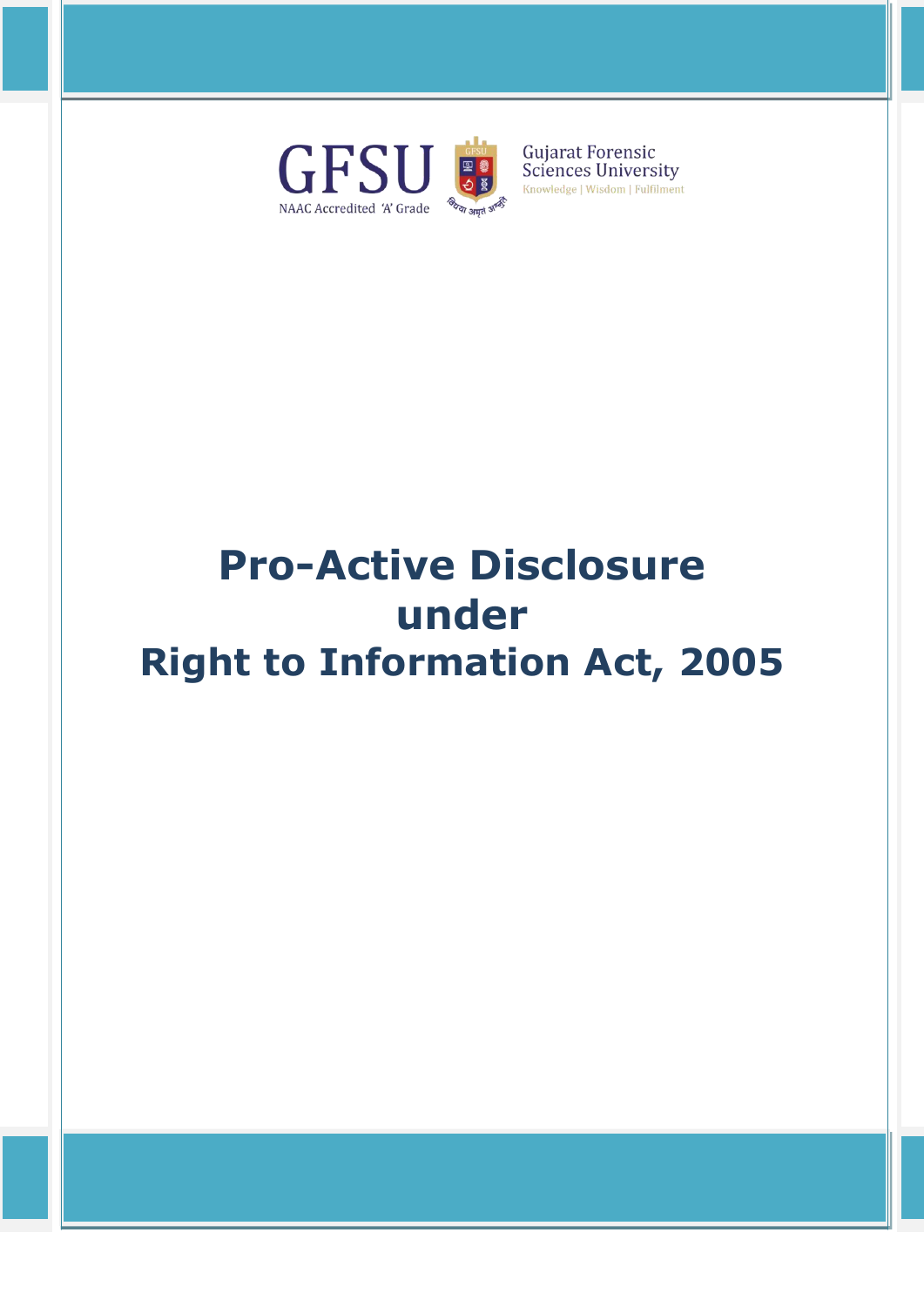

# **Proactive Disclosure under Section 4 (1)(b)**

# **of the Right to Information Act, 2005**

# **Manual I**

**Section 4 (1) (b)(i): The particulars of organization, functions and duties:**

> Gujarat Forensic Sciences University is established by an Act of Gujarat Legislature (Gujarat Act No. 17 of 2008).

## **Name and Address of the Organization:**

Gujarat Forensic Sciences University Sector – 9, Gandhinagar - 382007, Gujarat

The Gujarat Forensic Sciences University was established by the Government of Gujarat vide an Act No. 17 of 2008 passed by the Gujarat Legislative Assembly dated 30th September, 2008 with an objective of fulfilling the acute shortage against increasing demand of forensic experts in the country & the world. The main objective of the University to make the Criminal Justice Delivery System techno Savvy and it would help overcome the actual shortage of skilled manpower engaged in this field. It became functional from Feb, 2009 and was recognized by the University Grants Commission as a State University under Section 22 of the UGC Act 1956 to award degrees in May,2011.

#### **(A)The functions and duties are defined in Section 7 of the GFSU Act,2008.**

The major functions and duties are as follows:

i. To administer and manage the University and to establish such institutes and centers for research, education and instructions as are necessary for the furtherance of the objects of the University.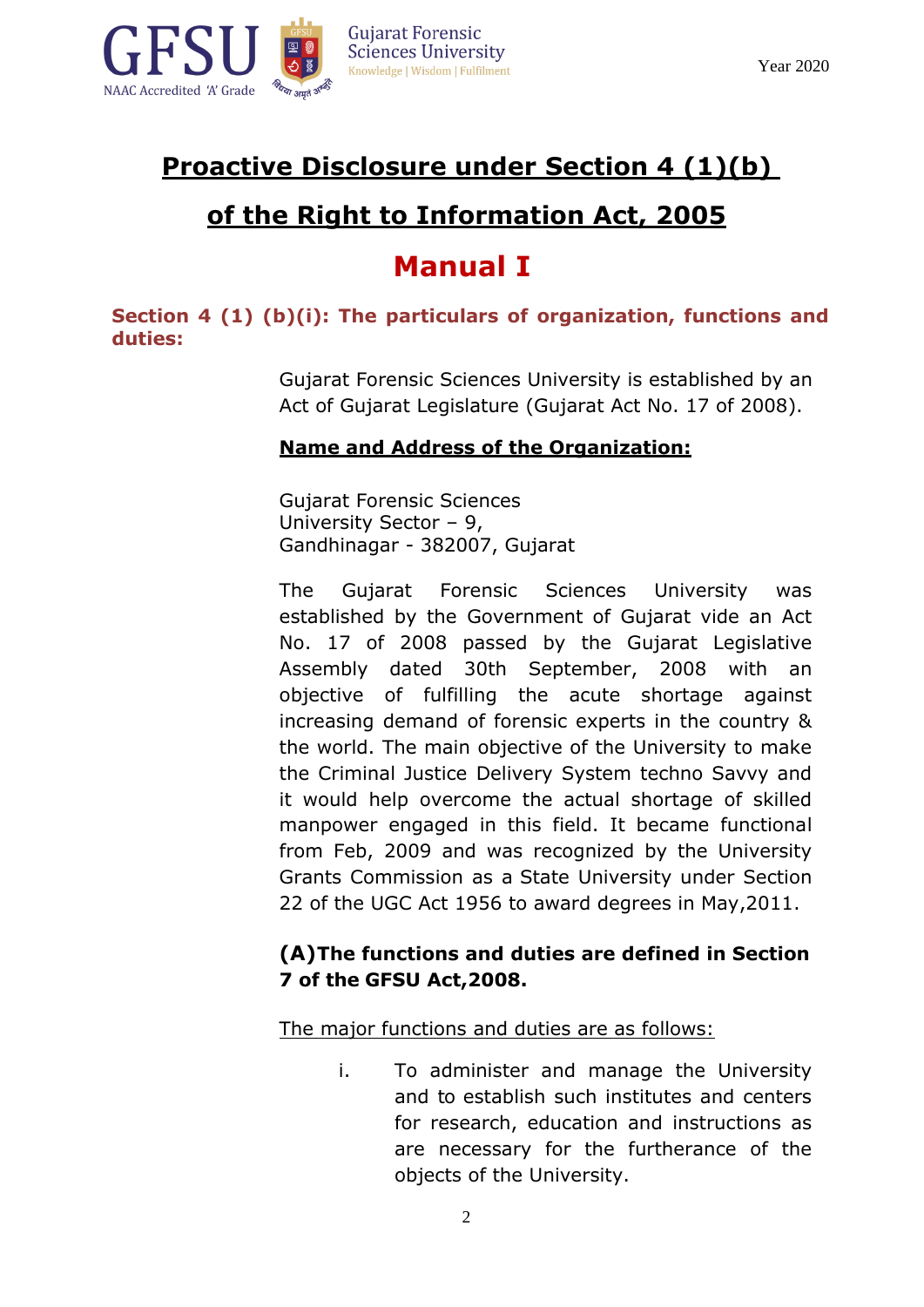

- ii. To provide for instruction, training and research in such branches of knowledge or learning pertaining to forensic science, behavioral science, technology and management in relation to civil and criminal laws, allied areas, prevention of crimes and rehabilitation of the victims;
- iii. To prescribe courses and curricula and provide for flexibility in the education systems and delivery methodologies including electronic and distance learning;
- iv. To hold examinations and confer degrees, diplomas or grant certificates and other academic distinctions or titles on persons subject to such conditions as the University may determine, and to withdraw or cancel any such degrees, diplomas, certificates, or other academic distinctions or titles in the manner as may be prescribed;
- v. To establish such special centers, specialized study centers or other units for research & development as are, in the opinion of the University, necessary for the furtherance of its objects;
- vi. To sponsor and undertake a research in all aspects of forensic science, behavioral science, technology and allied areas in relation to investigation, detection and prevention of crimes and rehabilitating the victim of crimes;
- vii. To collaborate or associate with any education institution with like or similar objects;
- viii. To develop and maintain linkages with educational or other institutions in any part of the world having subjects wholly or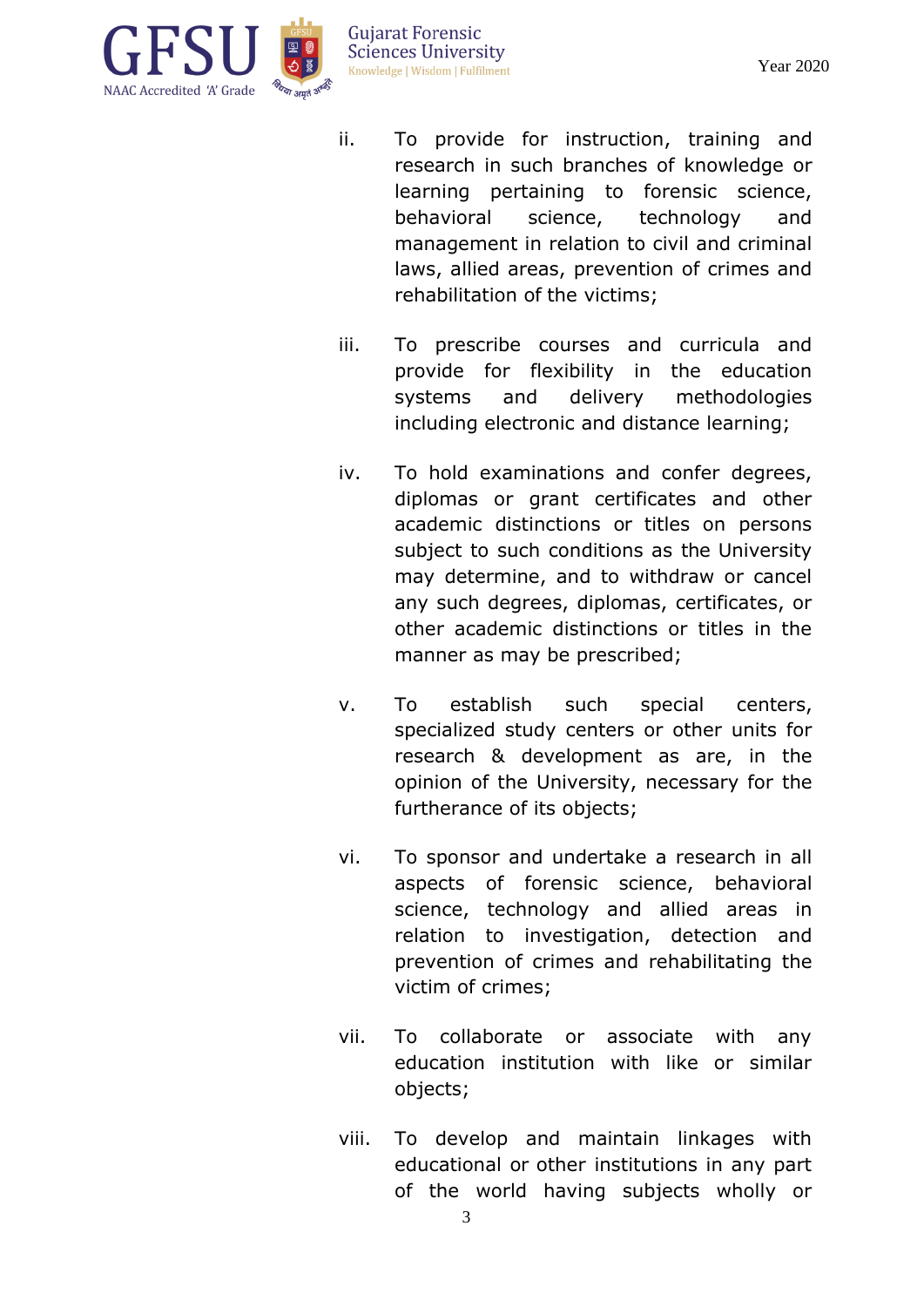

partially similar to those of the University, through exchange of teachers, students and scholars and generally in such manner as may be conducive to their common objects;

- ix. To develop and maintain relationships with teachers, researchers and experts in the domains of investigation and detection of crimes and furthering the cause of criminal justice system for achieving the objects of the University;
- x. To regulate the expenditure, manage the finance and to maintain accounts of the University;
- xi. To receive grants, subventions, subscriptions, donations and gifts for the purposes of the University and consistent with the objects for which the University is established and to enter into any agreement with the Central Government, the State Government, the University Grants Commission or other authorities or bodies for receiving any grants;
- xii. To receive funds from the industries or from any other sources as gifts, donations, benefactions or bequests and by transfers of movable and immovable properties for the purposes and objects of the University.

## **(B) University runs various courses under its three Institutes namely:-**

- Institute of Forensic Science**(click [here\)](http://www.gfsu.edu.in/institute-of-forensic-science/about-institute-ifs/)**
- **•** Institute of Research & Development*(click* **[here\)](http://www.gfsu.edu.in/institute-of-research-development/about-institute-ird/)**
- Institute of Behavioral Science**[\(click here\)](http://www.gfsu.edu.in/institute-of-behavioral-science/about-institute-ibs/)**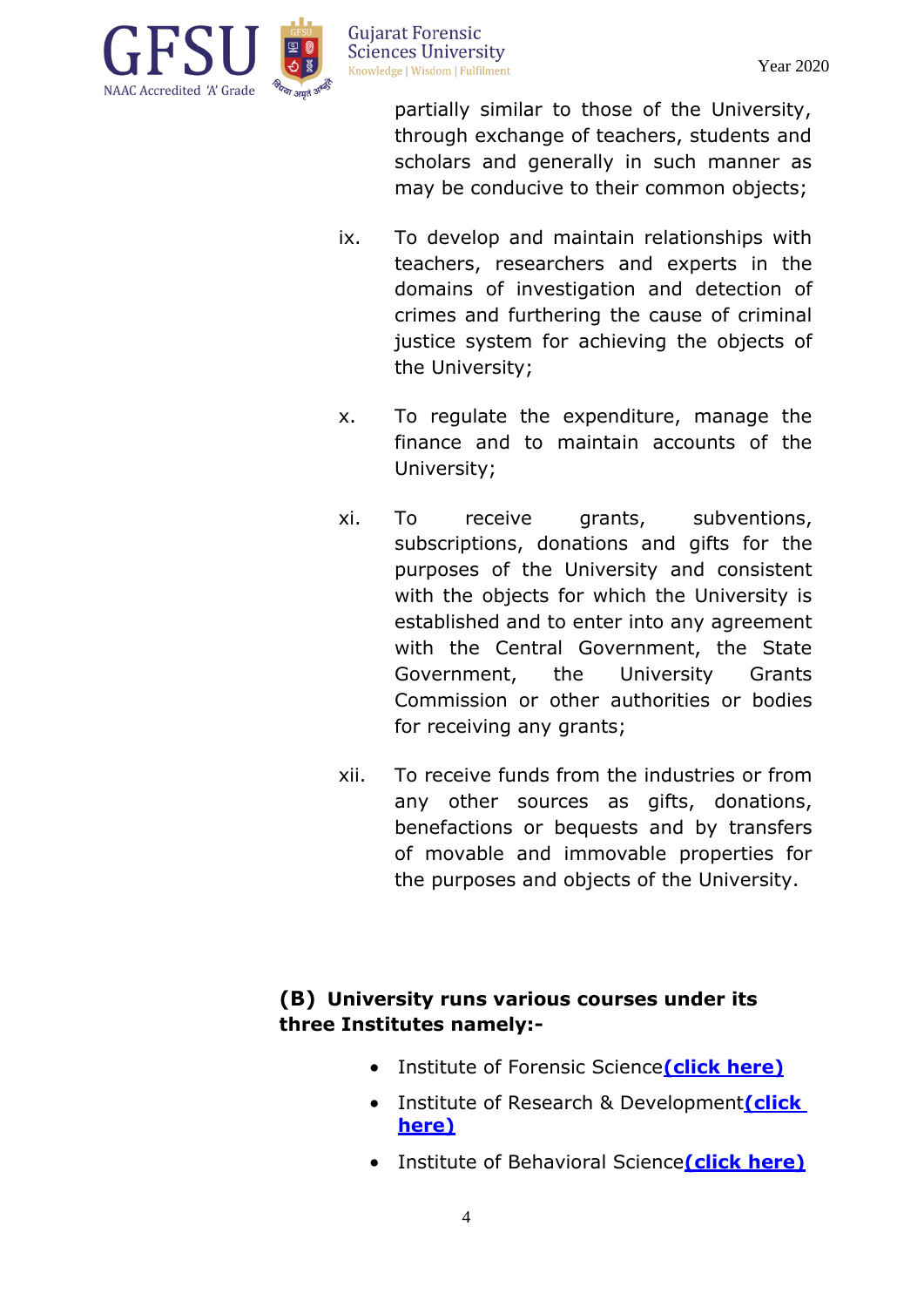

#### **(C) Functions of Board of Governors:-**

- (i) to take decisions on question of policy relating to the administration and working of the University;
- (ii) to institute courses of study at the University;
- (iii) to make regulations;
- (iv) to consider and approve the annual report and the annual budget of the University for every financial year;
- (v) to invest moneys and funds of the University and to take decision on the recommendations of the Finance Committee;
- (vi) to publish or finance the publication of studies, treaties, books, periodicals, reports and other literature from time to time and to sell or arrange for the sale as it may deem fit;
- (vii) to create or abolish posts of teachers and officers and employees of the university;
- (viii) to appoint such committees as it considers necessary for the exercise fits powers and performance of its duties under this Act;
- (ix) to appoint Directors of the University;
- (x) to delegate any of its power to the Directors, Deans, Registrar or any other officer, employee or any authority of the University or to a committee appointed by it; and
- (xi) to exercise such other powers and perform such other functions as may be conferred or imposed upon it by or under this Act or the regulations, and such other powers for achieving the objects of the University.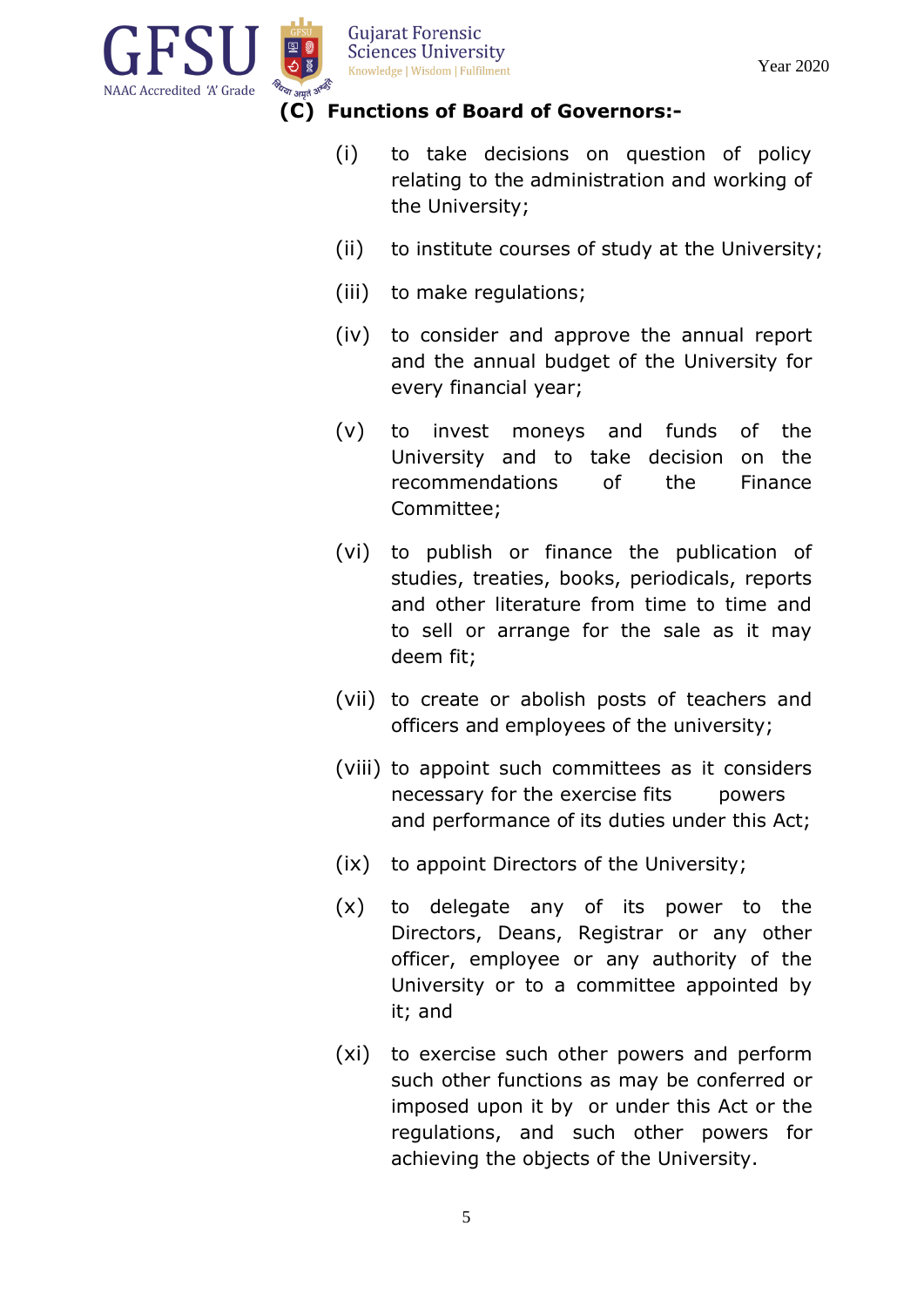

## **(D) Functions of Academic Council:-**

- (i) to exercise control over the academic policies of the University and be responsible for the maintenance and improvement of standards of instruction, education and evaluation in the University;
- (ii) to consider matters of general academic interest either on its own initiative or on a reference from the faculty of the University or the Board and to take appropriate action thereon;
- (iii) to recommend to the Board, such regulations as are consistent with this Act regarding the academic functioning of the University including discipline of students; and
- (iv) to exercise such other powers and perform such other duties as may be conferred or imposed upon it by the regulations.

## **(E) Functions of Finance Committee:-**

- (i) to examine the annual accounts and annual budget estimates of the University and to advise the Board thereon;.
- (ii) to review from time to time the financial position of the University;
- (iii) to make recommendations to the Board on all financial policy matters of the University;
- (iv) to make recommendations to the Board on all proposals involving raising of funds, receipts and expenditure;
- (v) to provide guidelines for investment of surplus funds;
- (vi) to make recommendations to the Board on all proposals involving expenditure for which no provision has been made in the budget or for which expenditure in excess of the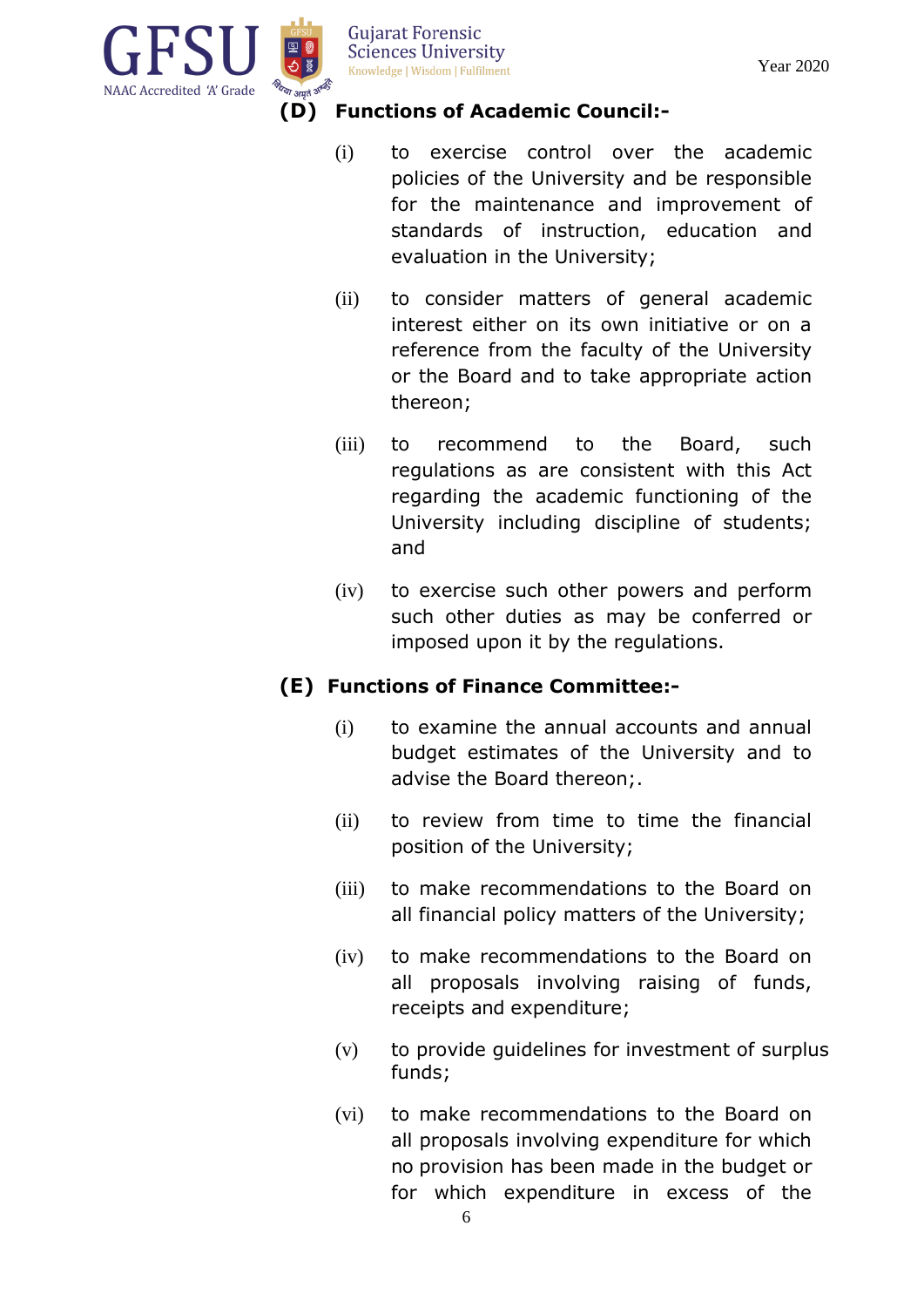

> amount provided in the budget needs to be incurred;

- (vii) to examine all proposals relating to the revision of pay- scales, up gradation of the scales and those items which are not included in the budget prior to placing before the Board; and
- (viii) to exercise such other powers and perform such other functions as may be conferred or imposed upon it by the regulations.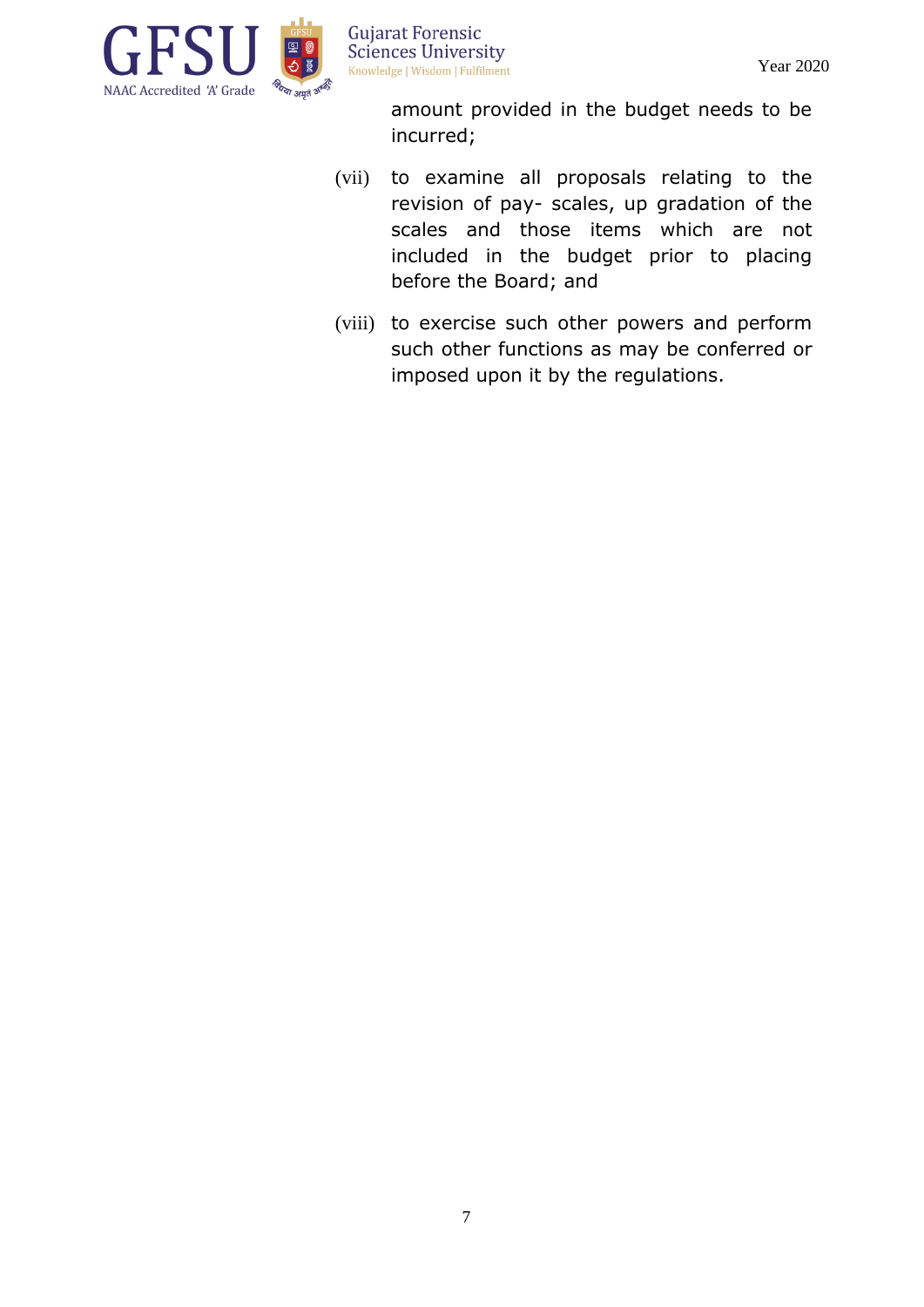

# **Manual II**

#### **Section 4(1) (b) (ii):The powers and duties of its officers**

#### **and employees**

#### **The powers and duties of Director General:**

1) The Director General shall have, subject to the provisions of this Act, power to cause an inspection or review to be made by such person or persons as he may direct, of the University, its buildings, hostels, libraries, equipments and systems and processes and of any institution or center maintained by the University, and also of the examinations, teaching, research and other work conducted or done by the University and to cause an Inquiry to be made in like manner in respect of any matter connected with the administration, academic affairs and finance of the University.

2) Without prejudice to the generality of the foregoing provisions, the Director General shall–

> **i.** be the chief executive and academic officer of the University. He shall preside over the meetings of the Board, Academic Council and the Finance Committee;

> **ii.** Ensure implementation of the decisions of the authorities of the University;

> **iii.** be responsible for imparting of instructions and maintenance of discipline in the University; and

> **iv.** Exercise such other powers and perform such other duties as may be assigned to him by or under this Act or the regulations or as may be delegated to him by the Board or by the State Government.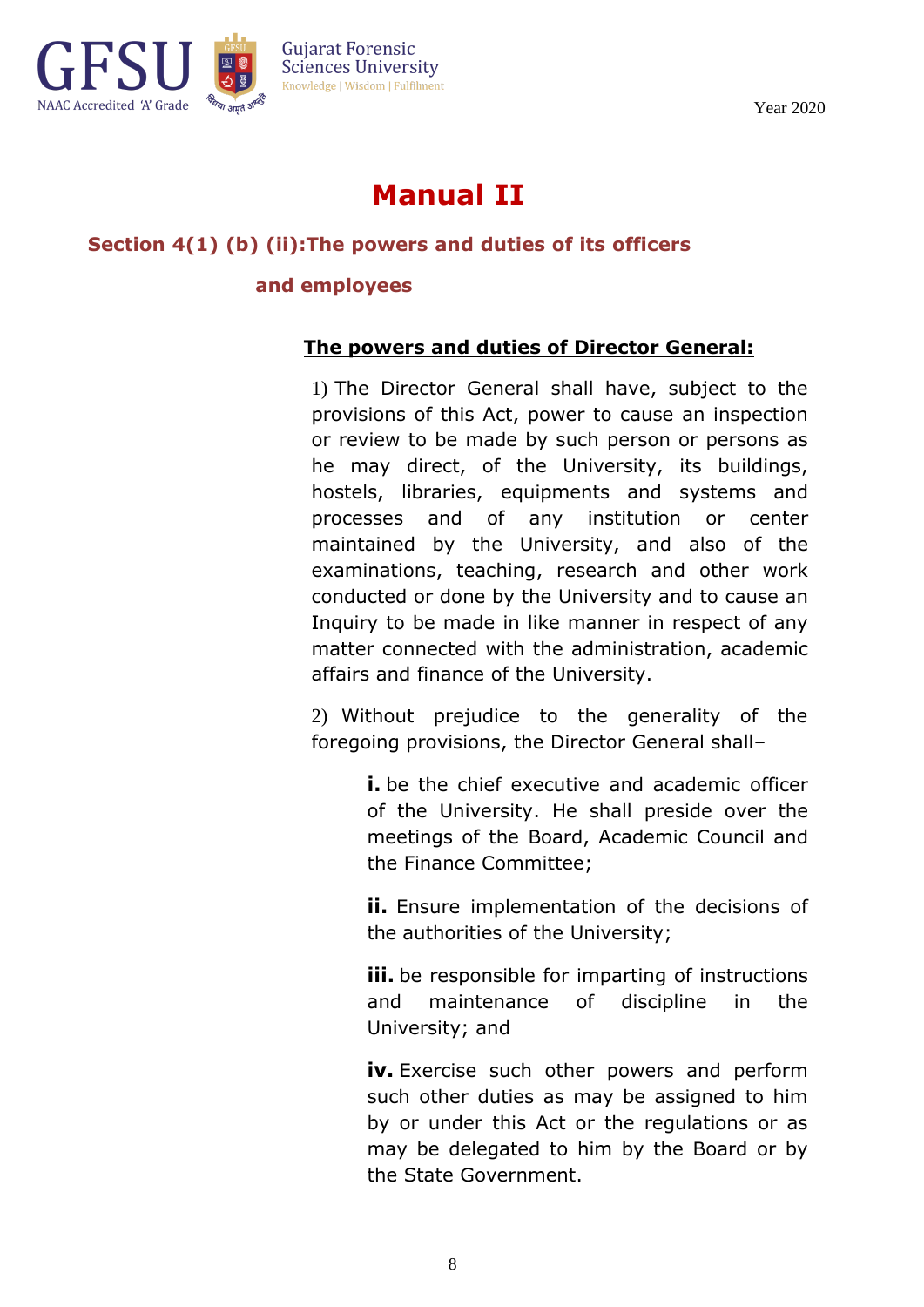

> 3) Where any matter is of urgent nature requiring immediate action and the same cannot be immediately dealt with by the authority or body of the University empowered under this Act to deal with it, the Director General may take such action as he may deem fit and shall forthwith report the action so taken by him to the authority or body of the University who or which, in the ordinary course, would have dealt with matter: Provided that if such authority or other body is of the opinion that such action ought not to have been taken by the Director General, it may refer the matter to the Board which may either confirm the action taken by the Director General or annual the same or modify it in such manner as it thinks fit, and thereupon the action shall cease to have effects or, as the case may be, shall take effect in such modified form so however such modification or annulment shall be without prejudice to the validity of anything previously done by or under the order of the Director General.

> 4) Where the exercise of the power by the Director General under sub-section (3) involves the appointment of any person, such appointment shall be confirmed by the competent authority empowered to approve such appointment in accordance with the provisions of this Act and the regulations, not later than six months from the date of order of the Director General, otherwise such appointment shall cease to have effect on the expiration of a period of six months from the date of order of the Director General.

#### **Duties of Directors:**

As per Section 22(2) of the GFSU Act, the directors shall assist the Director General in managing the academic, administrative and other affairs of the Institutes and shall exercise such powers and perform such functions as may be prescribed or entrusted to them by the Director General.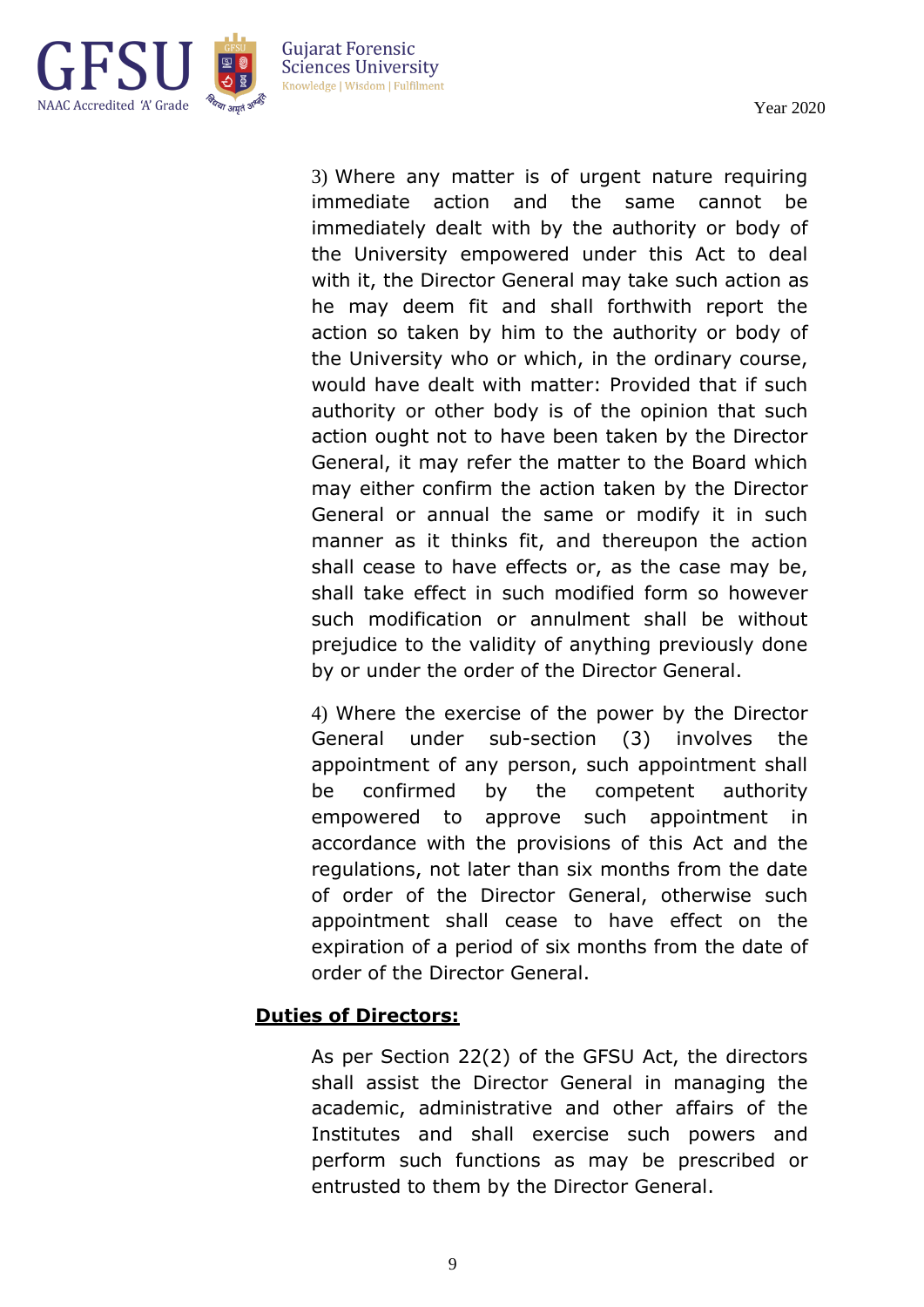

## **Duties of Registrar:**

- (i) he shall be responsible for the custody of records, common seal, the funds, of the University and such other property of the University;
- (ii) he shall place before the Board and other authorities of the University; all such information and documents as may be necessary for transaction of its business;
- (iii) he shall be responsible to the Director General for the proper discharge of his functions;
- (iv) he shall be responsible for the administration of the University and conduct the examinations and make all other arrangements necessary thereof and be responsible for the execution of all processes connected therewith;
- (v) he shall attest and execute all documents on behalf of the University;
- (vi) he shall verify and sign the pleadings in all suits and other legal proceedings by or against the University and all processes in such suits and proceedings shall be issued to and served on the Registrar; and
- (vii) he shall exercise such other powers and perform such other duties as may be assigned to him by or under this Act, the regulations or as may be delegated to him by the Board or the Director General.

## **Duties of Teaching Staff:**

To take classes (theory and practical) under overall supervision of the respective Director and Head of the Department;Such other duties and responsibilities as may be assigned by the University authority time to time.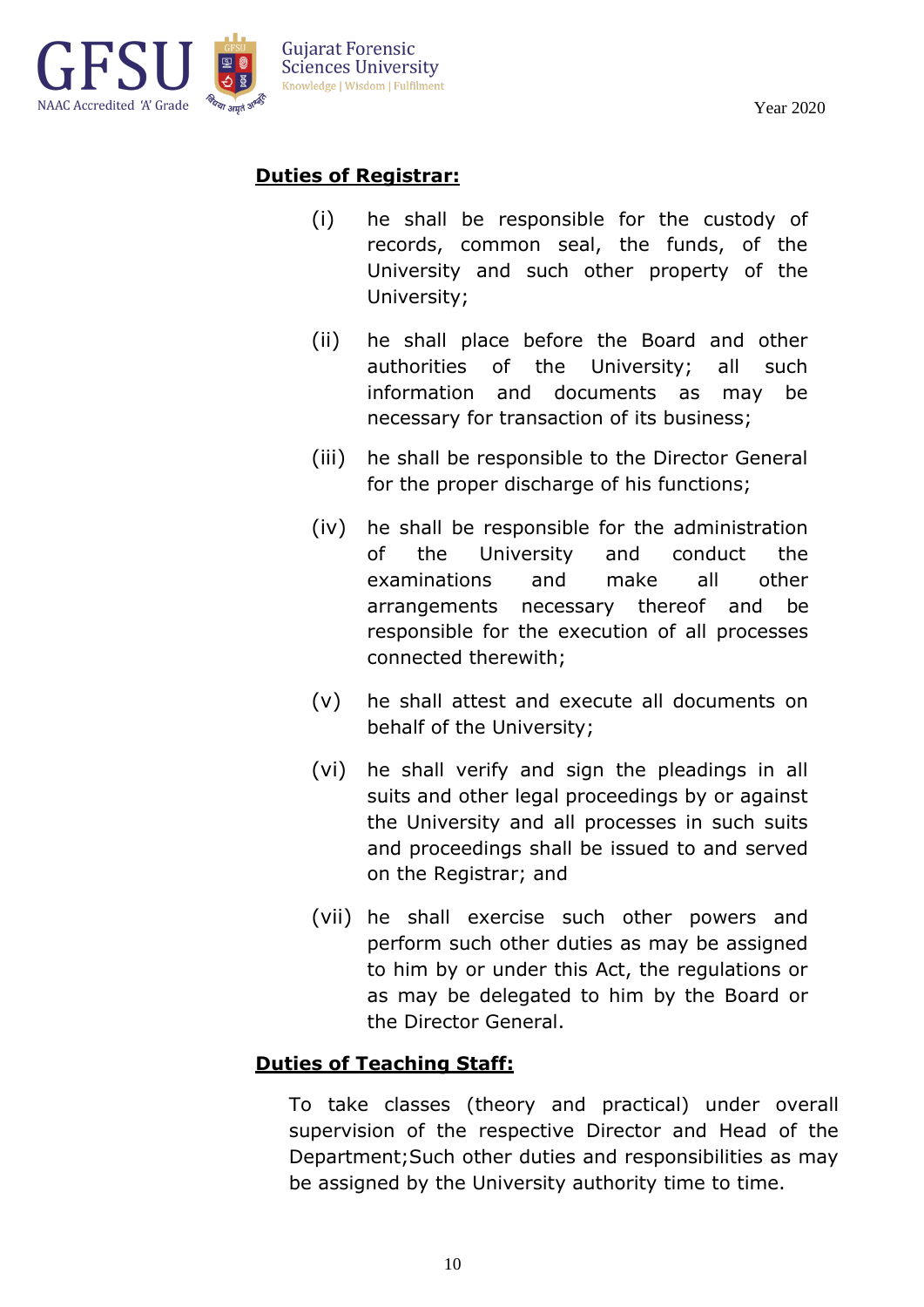

# **Manual - III**

#### **Section 4 (1)(b)(iii):The Procedure followed in the decision making, including channel of supervision and accountability**

All decisions are taken in accordance with the provisions of the Gujarat Forensic Sciences University Act, 2008.

Copy of the Gujarat Forensic Sciences University Act, 2008 is available on the University website and can be accessed from here: [\(Click Here\)](https://www.gfsu.edu.in/gfsu-act-2008/)

## **(A) Authorities of the University**

- (i)Board of Governors
- (ii)the Academic Council
- (iii)the Finance Committee

## **(B) Officers of the University**

(i)The Director General

- (ii)The Director Research &Development
- (iii)The Directors
- (iv) The Deans
- (v) The Registrar

(vi) such other persons in the service of the University as may be declared by regulations, to be the officers of the University.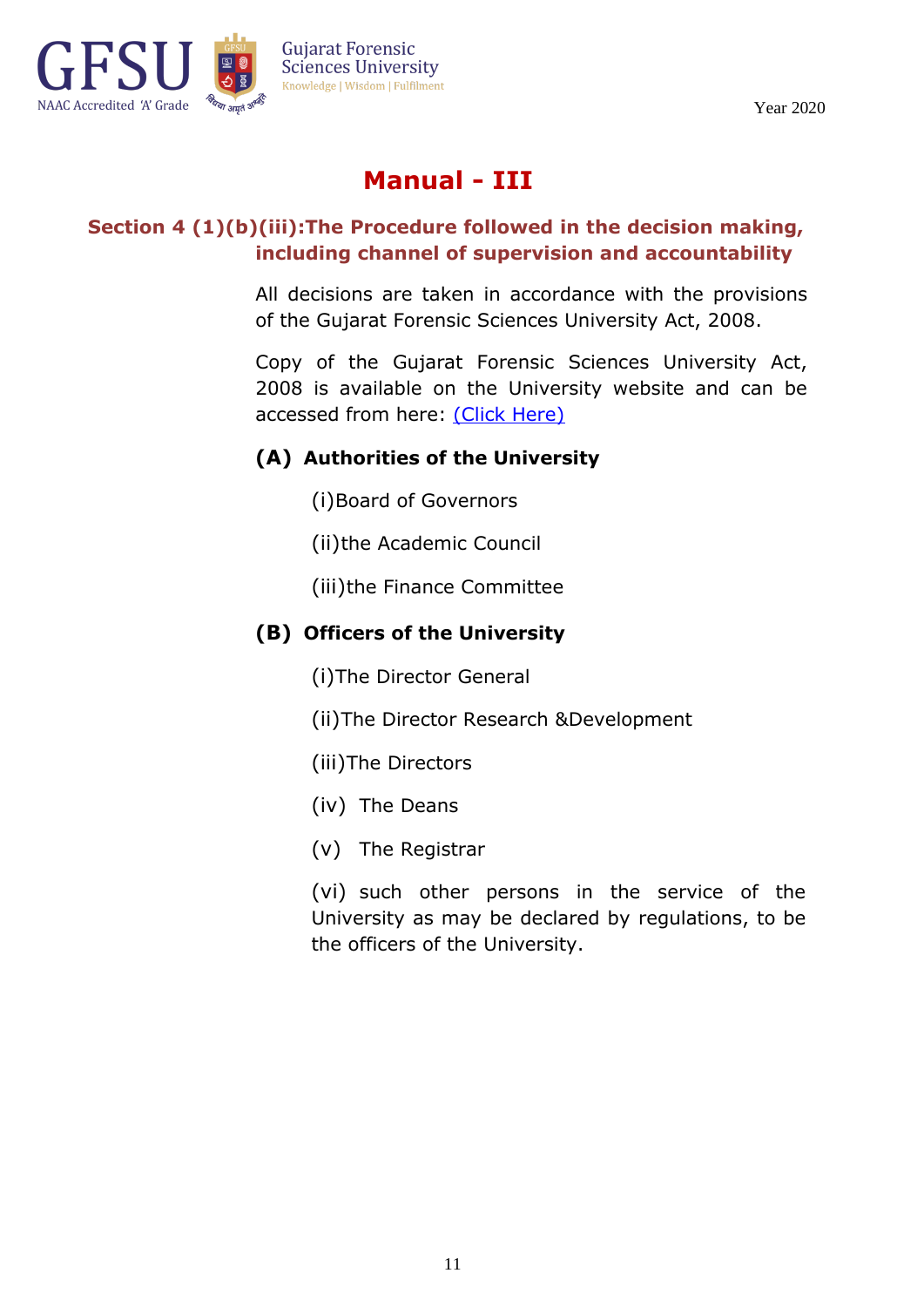

# **Manual - IV**

## **Section 4(1) (b)(iv): The norms set by it for discharge of its function**

The University discharges its functions in accordance with the GFSU Act,2008.

#### **Norms for discharging**

## **function: (A)**

1)The Director General shall have, subject to the provisions of this Act, power to cause an inspection or review to be made by such person or persons as he may direct, of the University, its buildings, hostels, libraries, equipments and systems and processes and of any institution or center maintained by the University, and also of the examinations, teaching, research and other work conducted or done by the University and to cause an Inquiry to be made in like manner in respect of any matter connected with the administration, academic affairs and finance of the University.

2) Without prejudice to the generality of the foregoing provisions, the Director General shall–

> i. be the chief executive and academic officer of the University. He shall preside over the meetings of the Board, Academic Council and the Finance Committee;

> ii. Ensure implementation of the decisions of the authorities of the University;

> iii. be responsible for imparting of instructions and maintenance of discipline in the University; and

> iv. Exercise such other powers and perform such other duties as may be assigned to him by or under this Act or the regulations or as may be delegated to him by the Board or by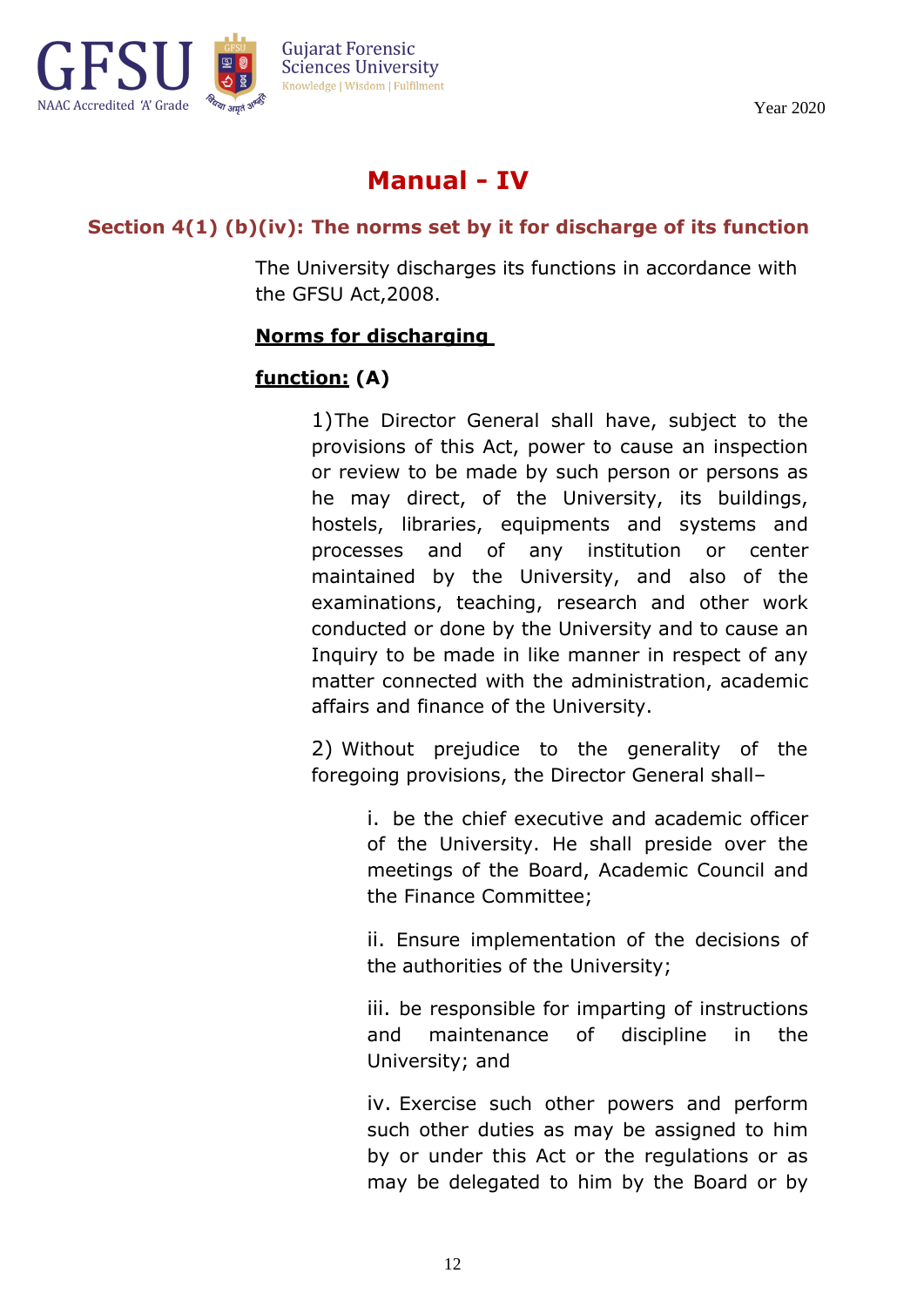

**Guiarat Forensic Sciences University** Knowledge | Wisdom | Fulfilment

the State Government.

3)Where any matter is of urgent nature requiring immediate action and the same cannot be immediately dealt with by the authority or body of the University empowered under this Act to deal with it, the Director General may take such action as he may deem fit and shall forthwith report the action so taken by him to the authority or body of the University who or which, in the ordinary course, would have dealt with matter: Provided that if such authority or other body is of the opinion that such action ought not to have been taken by the Director General, it may refer the matter to the Board which may either confirm the action taken by the Director General or annual the same or modify it in such manner as it thinks fit, and thereupon the action shall cease to have effects or, as the case may be, shall take effect in such modified form so however such modification or annulment shall be without prejudice to the validity of anything previously done by or under the order of the Director General.

4)Where the exercise of the power by the Director General under sub-section (3) involves the appointment of any person, such appointment shall be confirmed by the competent authority empowered to approve such appointment in accordance with the provisions of this Act and the regulations, not later than six months from the date of order of the Director General, otherwise such appointment shall cease to have effect on the expiration of a period of six months from the date of order of the Director General.

## **(B) Directors of the Institute:**

As per Section 22(2) of the GFSU Act, the directors shall assist the Director General in managing the academic, administrative and other affairs of the Institutes and shall exercise such powers and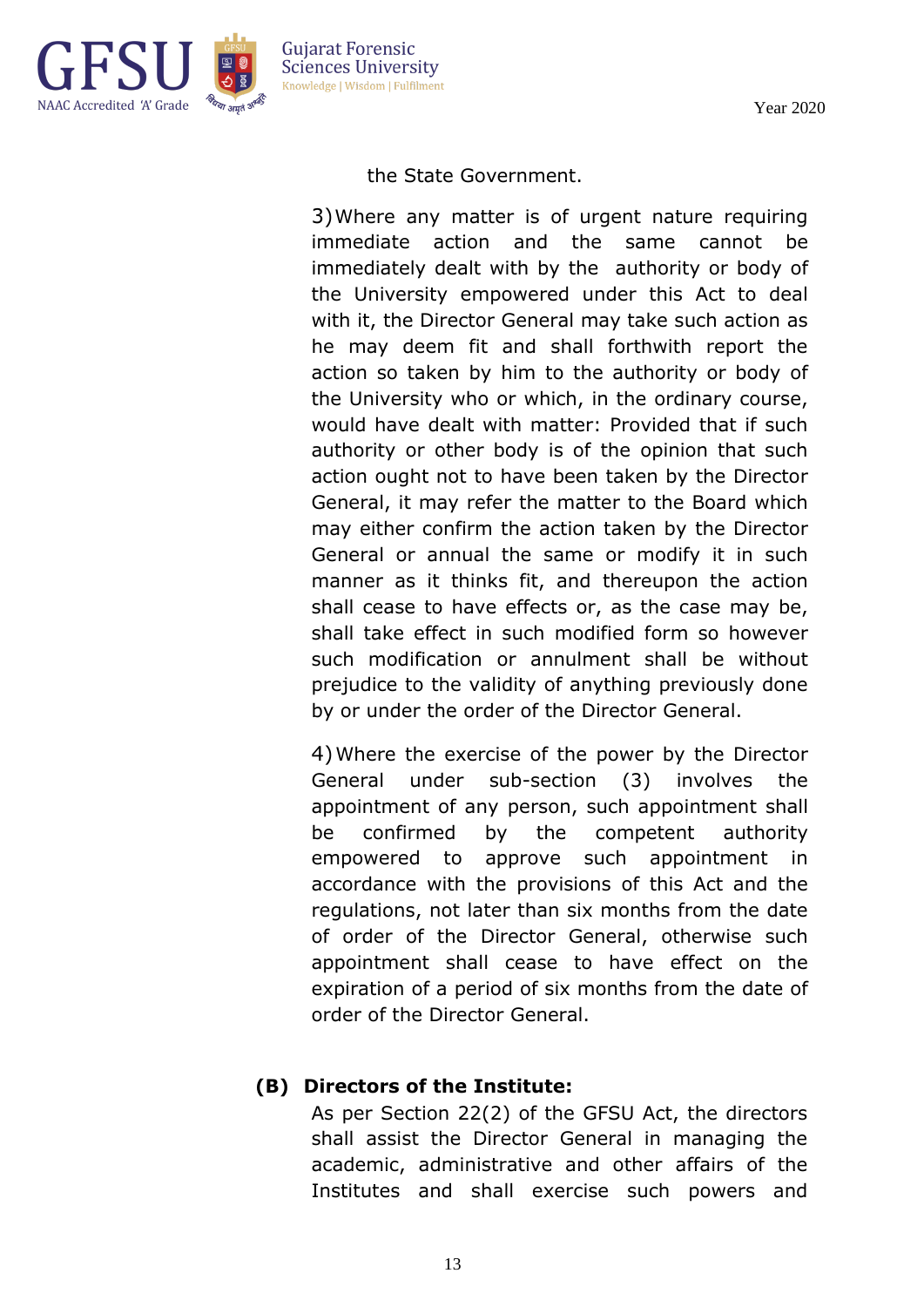

perform such functions as may be prescribed or entrusted to them by the Director General.

## **(C) Registrar:**

As per Section 21(2) of the GFSU Act, 2008.

## **(D) Teaching Staff:**

To take classes (theory and practical) under overall supervision of the respective Director and Head of the Department;

Such other duties and responsibilities as may be assigned by the University authority time to time.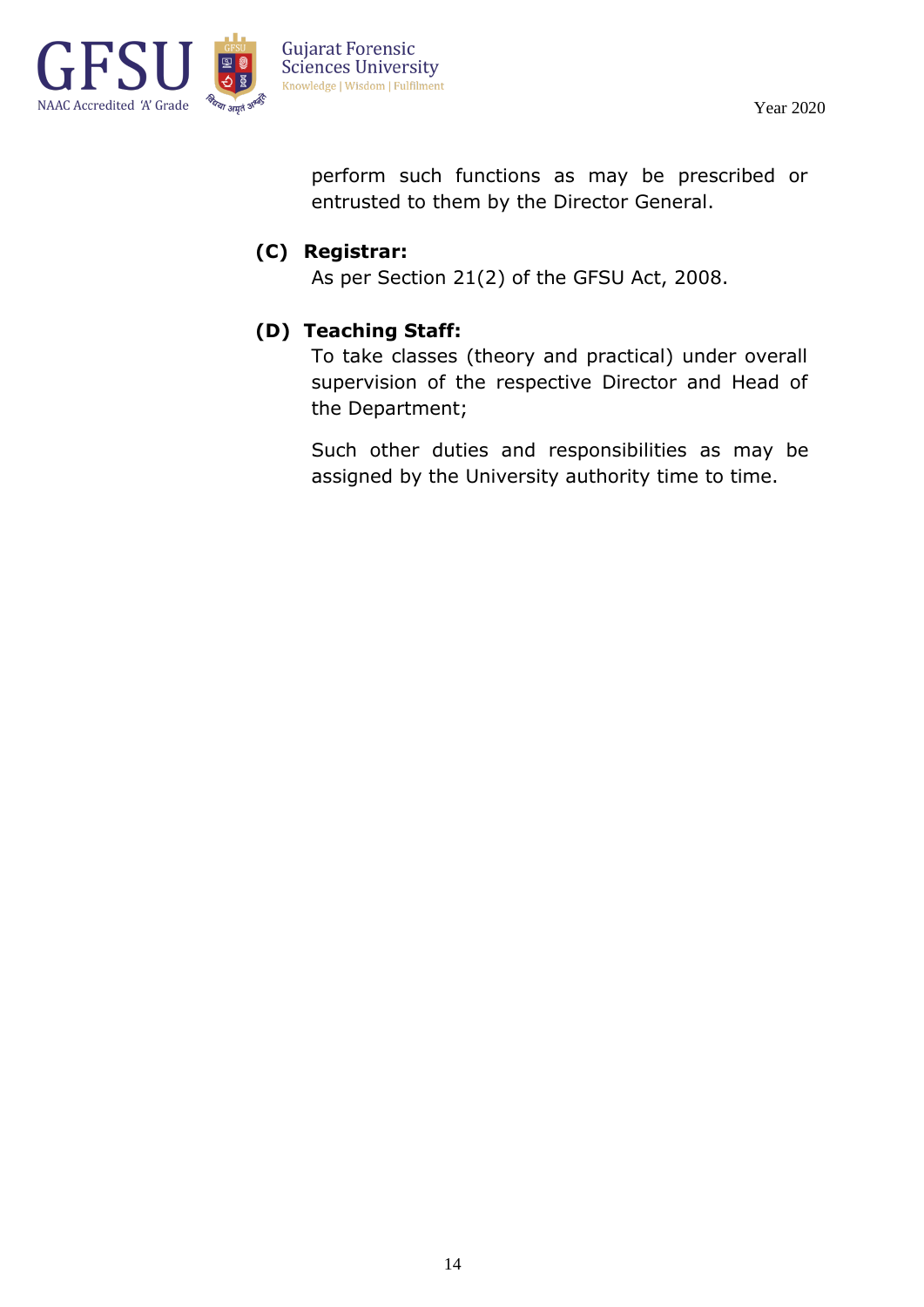

# **Manual V**

## **Section 4 (1) (b)(v): The rules, regulations, instructions, manuals and records used by employees for discharging their functions.**

**List of rules, regulations, instructions, manuals and records used by employees for discharging their functions are as below:**

- Presently, all the functions are discharged by Employees as per the provisions of the Gujarat Forensic Sciences University Act, 2008[.\(Click](https://www.gfsu.edu.in/gfsu-act-2008/) here)
- Rules followed for recruitment of regular teaching staff like Assistant Professor, Associate Professor and Professor are as per UGC guidelines issued from time to time[.\(Click](https://www.ugc.ac.in/pdfnews/4033931_UGC-Regulation_min_Qualification_Jul2018.pdf) here)
- Rules for maintaining discipline of students under the Institutes of the University[.\(Click](http://www.gfsu.edu.in/wp-content/uploads/2019/02/Student-Discipline-Regulations.pdf) Here)
- [Rules](https://www.gfsu.edu.in/gender-sensitivity/) for Preventing Sexual Harassmen[t\(Click](https://www.ugc.ac.in/pdfnews/7203627_UGC_regulations-harassment.pdf) here)
- Rules for Preventing ragging on the campu[s\(Click](https://www.ugc.ac.in/page/Ragging-Related-Circulars.aspx) here)
- Rules for handling students' grievances [\(Click](https://www.ugc.ac.in/ugc_notices.aspx?id=320) here)

#### **Regulations for Finance Committee:**

(1) The Finance Committee shall consist of the following members, namely:-

- (i) The Director General, who shall be the Chairman of the Committee;
- (ii) The Director of Research and Development;
- (iii) Two members of the Board (one of them shall be a Government nominee on the Board) to be nominated by the Board.
- (iv) The Directors of the University;'
- (v) one expert in the field of finance, to be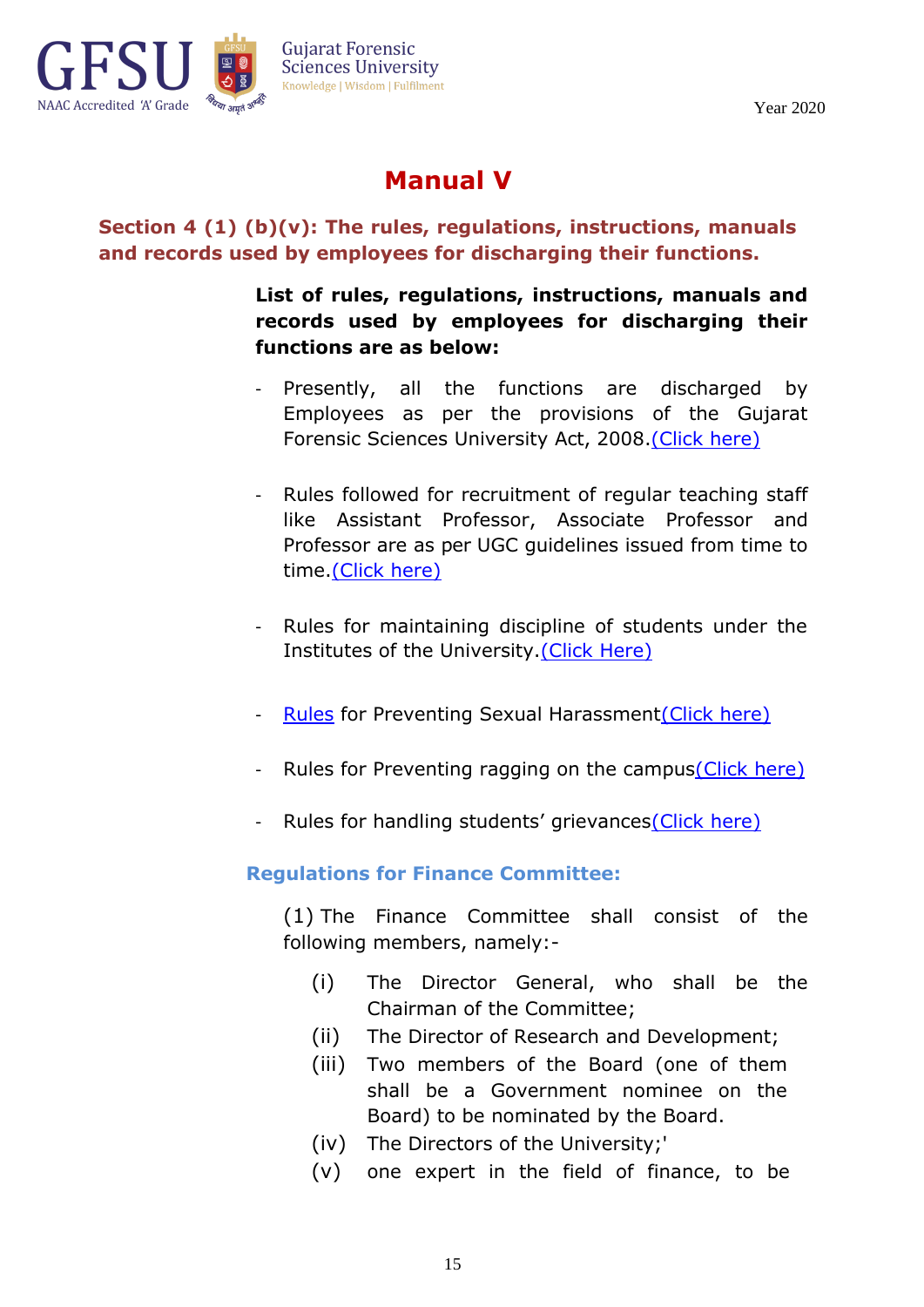

nominated by the Board;

- (vi) one professor, by rotation, to be nominated by the Board.
- (2) The Registrar shall be the Secretary of the Committee.
- (3) The term of office of the members nominated under clauses

(v) and (vi) shall be three years.

(4) The Finance Committee shall exercise the following powers and perform the following functions, namely:-

- (i) to examine the annual accounts and annual budget estimates of the University and to advise the Board thereon;.
- (ii) to review from time to time the financial position of the University;
- (iii) to make recommendations to the Board on all financial policy matters of the University;
- (iv) to make recommendations to the Board on all proposals involving raising of funds, receipts and expenditure;
- (v) to provide guidelines for investment of surplus funds;
- (vi) to make recommendations to the Board on all proposals involving expenditure for which no provision has been made in the budget or for which expenditure in excess of the amount provided in the budget needs to be incurred;
- (vii) to examine all proposals relating to the revision of pay- scales, upgradation of the scales and those items which are not included in the budget prior to placing before the Board; and
- (viii) to exercise such other powers and perform such other functions as may be conferred or imposed upon it by the regulations.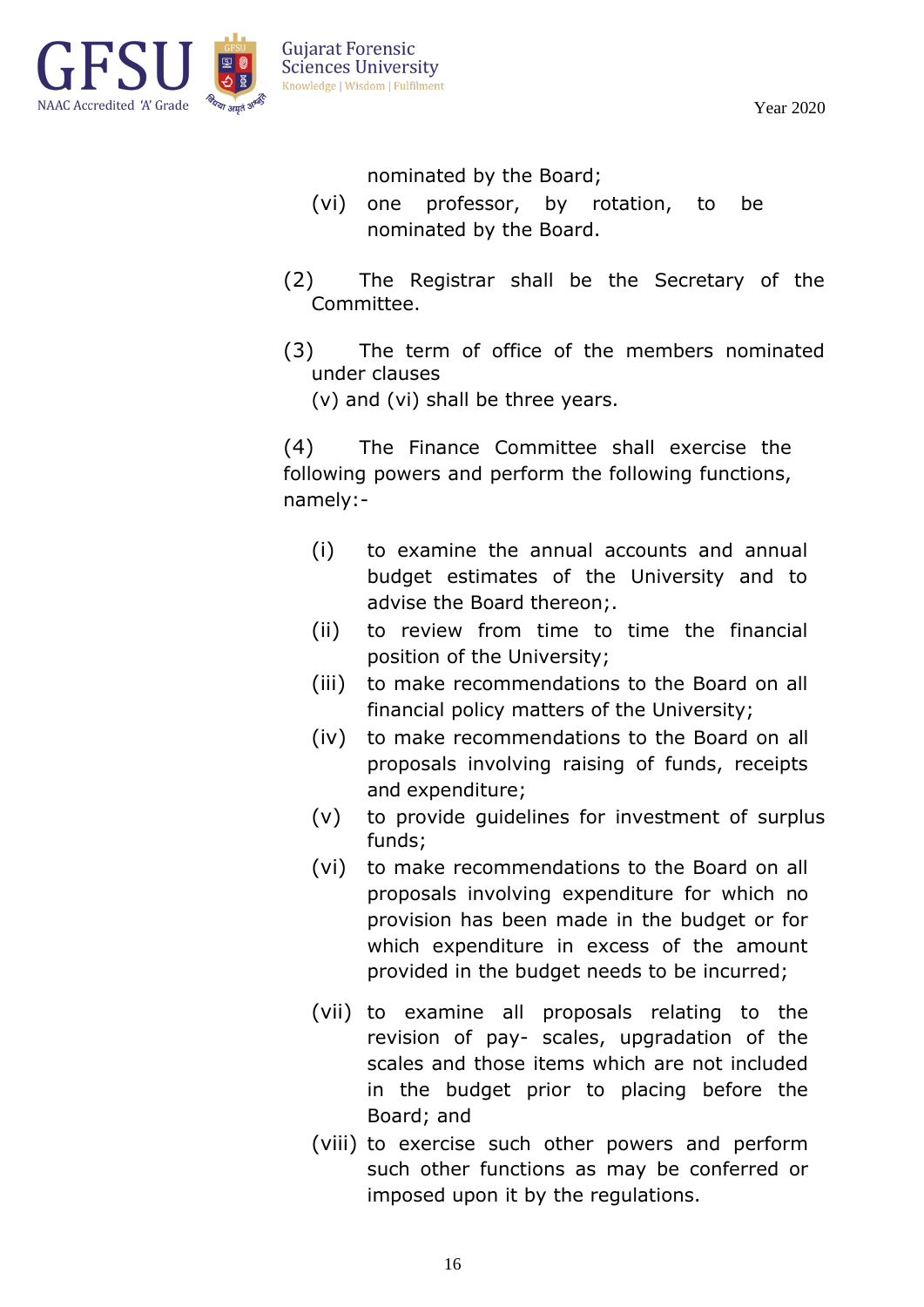

## **Regulations for Preparation of Budget Estimates, Maintenance of Accounts:**

Every year, before four months of the completion of existing financial year, the accounts section of the University will start process of preparing the annual budget for the next financial year in the following manner:

a) Every Head of the Departments in the concerned Institutions shall send their budget estimates for receipt and expenditure through their Head of the Institutions in the prescribed format circulated by the accounts section.

b) As soon as the budget estimates from the respective 'Head-of Departments, thorough their Head of the Institutions, are received the same will be scrutinized and compiled by the accounts section.

c) After the scrutiny the Director General or the Officer authorized by him will discuss the requirements with individual Institutions along with the Head of the Departments and a final shape will be given to the draft document of the budget estimates of the respective Institutions.

## **Regulations for Internal Audit:**

There will be a system of Internal Audit in the University. The internal auditor will see the following items:

a) Budgetary provision,

b) The expenditure incurred against the budget provision in the respective head,

c) Whether the competent, authority as per the powers delegated has approved the purchase or the expenditure.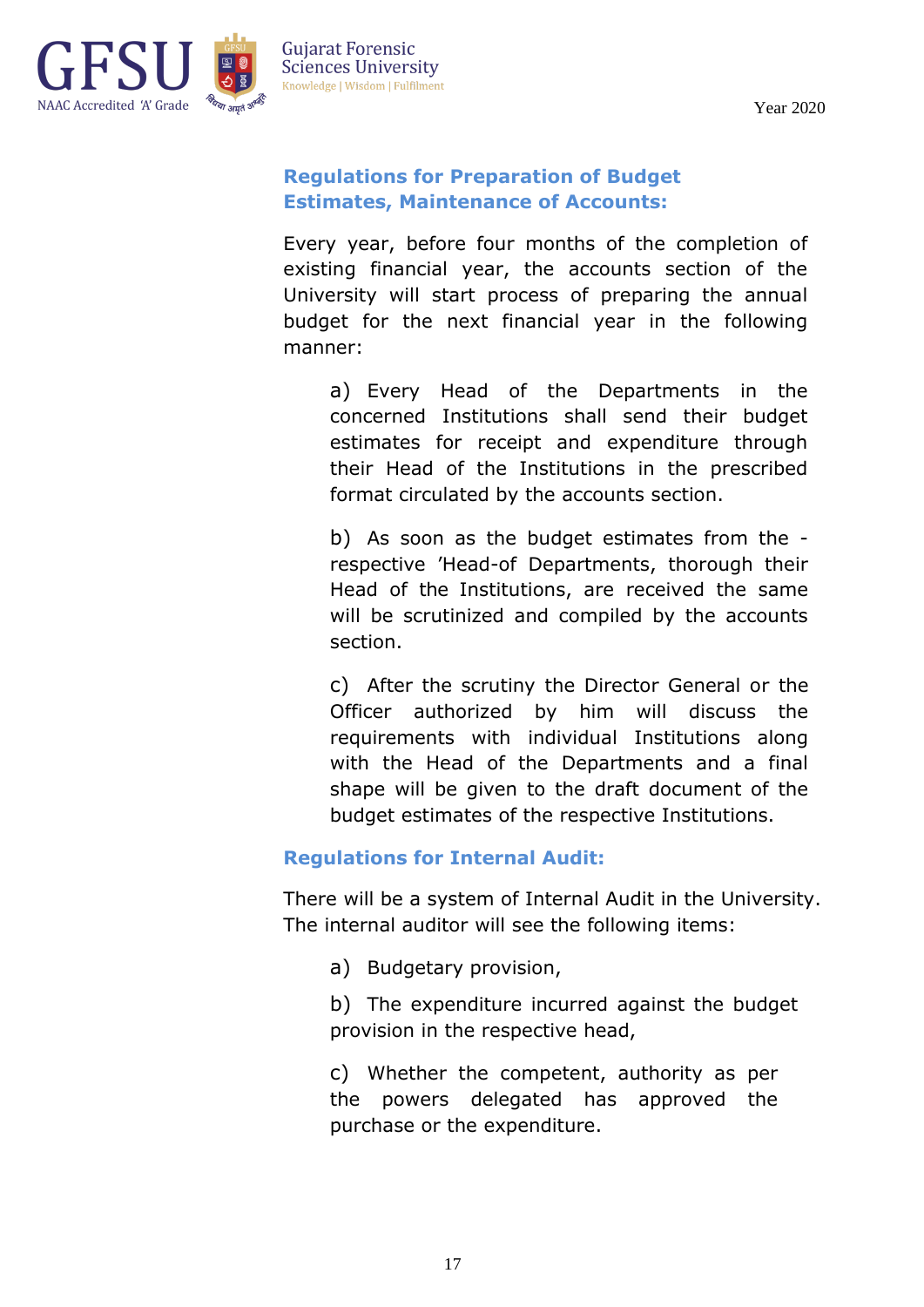

#### **Maintenance of Annual Accounts:**

The Annual Accounts will be prepared in the following manner:

a) As soon as the financial year is over, preparation of finalizing accounts at the account section will be completed latest by 31st of May every year after audited by internal audit.

b) This account will be submitted to the External Auditor for audit purpose.

c) The Annual Accounts along with the balance sheet and audit report will be submitted to the concerned authority.

#### **Regulations for Academic Council**

**RAC 1:** The Academic Council will ordinarily meet twice a year and at other times convened by the Director General.

**RAC 2:** The Faculties, Board of Studies and faculties of Doctoral Studies and Research shall report any matter, referred to them by the Academic Council.

**RAC 3:** The Academic Council of the University shall consist of the following members, namely:-

(i) The Director General, who shall be the Chairman of the Academic Council;

(ii) Two academicians or professionals, to be nominated by the Board;

(iii) Two academicians or professionals in the field of forensic science, to be nominated by the Board;

(iv) The Director of Research and Development;

(v) The Directors of the University;

(vi) One professor from each discipline of the University, by rotation, to be nominated by the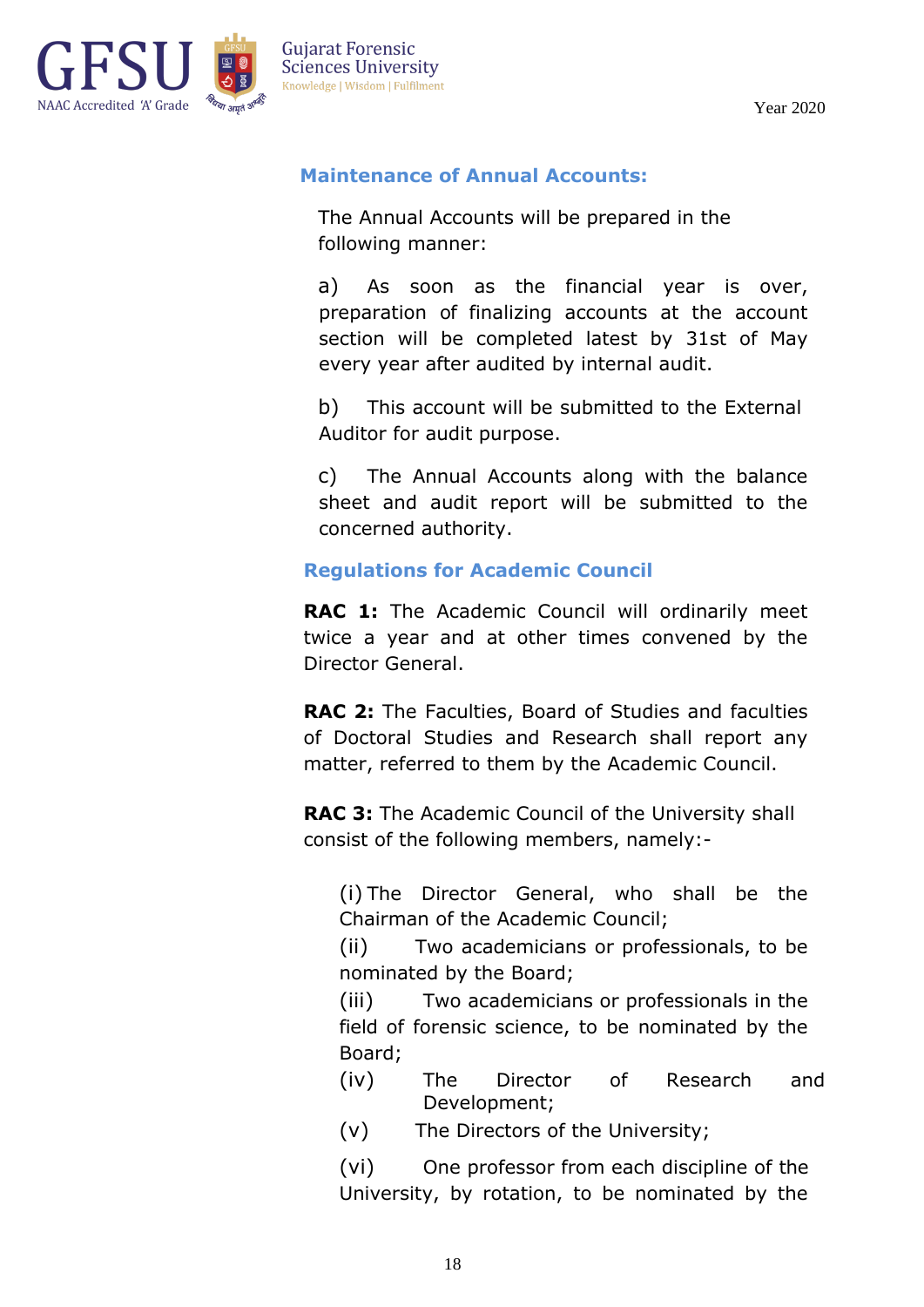

Director General.

**RAC 4:** The Registrar shall be the Secretary of the Council.

**RAC 5:** The term of office of the members nominated under clauses (ii), (iii) and (vi) of sub-section (1) shall be three years.

**RAC 6:** Powers and Functions of the Academic Council:

- (i) to exercise control over the academic policies of the University and be responsible for the maintenance and improvement of standards of instruction, education and evaluation in the University;
- (ii) to consider matters of general academic interest either on its own initiative or on a reference from the faculty of the University or the Board and to take appropriate action thereon;
- (iii) to recommend to the Board, such regulations as are consistent with this Act regarding the academic functioning of the University including discipline of students; and
- (iv) to exercise such other powers and perform such other duties as may be conferred or imposed upon it by the regulations.
- **Norms for Placement Policy [\(Click Here\)](https://www.gfsu.edu.in/training-and-placement/)**

#### - **Norms for determining eligibility of a candidate for admission**

- 1. Institute of Forensic Science (Click [Here\)](https://www.gfsu.edu.in/institute-of-forensic-science/programs-ifs/)
- 2. Institute of Behavioral Science (Click [Here\)](https://www.gfsu.edu.in/institute-of-behavioral-science/programs-ibs/)
- 3. Institute of Research & Development (Click [Here\)](https://www.gfsu.edu.in/institute-of-research-development/programs-ird/)
- **University Hostel Accommodation Rules and Regulations** (Click [Here\)](https://www.gfsu.edu.in/university-accommodation/)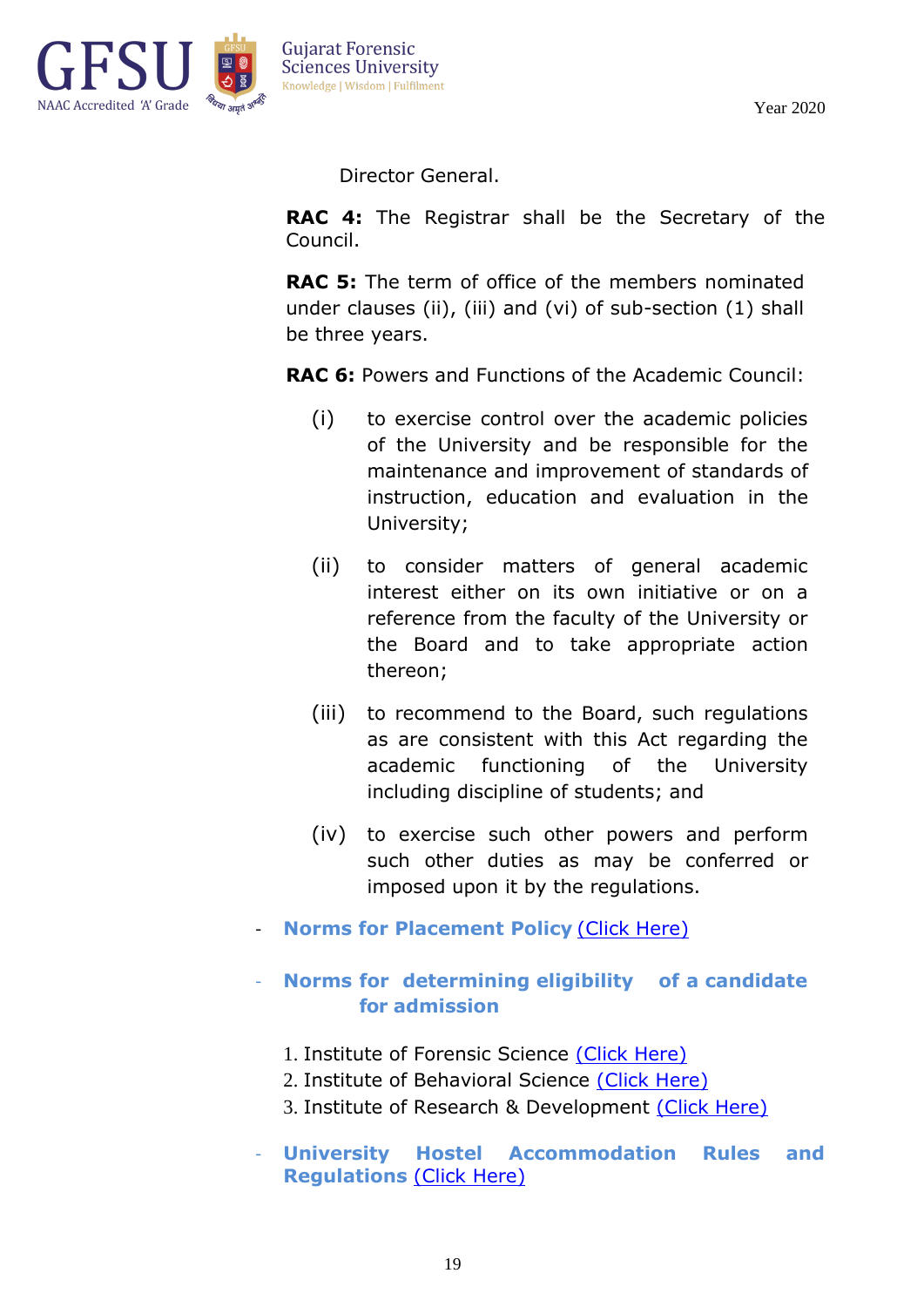



#### - **Regulations for conducting the meeting of the authorities and Committees of the University**

Regulation for Conducting the Meeting of the Authorities & Committees of the University

Regulations regarding summoning and holding of meetings of the Authorities of the University other than the first meeting of the Board and the Quorum and conduct of business at such meeting:

## **Board of Governors**

#### **Meetings** Regulation - 1

The Board of Governors of the University shall meet ordinarily at least twice in a year and at other times when convened by the Director General or in his absence by the person who has been given the charge of the office of the Director General

## **Notice** Regulation - 2

The Registrar shall issue a notice of the meeting at least 10 or 15 clear days before the date of the meeting. The Registrar shall also send an agenda of the meeting to the members' at least 5 or 8 days prior to the date of the meeting. Provided that, in case of emergency, notice of the meeting shall be 24 hours. Provided, further that, in case of any emergency, the item which is not included in the agenda may be taken up for consideration with the approval of the Chairman of-the Meeting.

#### **Preside Over** Regulation - 3

Normally, the Director General of the University shall preside over at the meeting. However, in absence of the Director General the person who has been given the charge of the office of Director General shall preside over the meeting or in case when Director General is unable to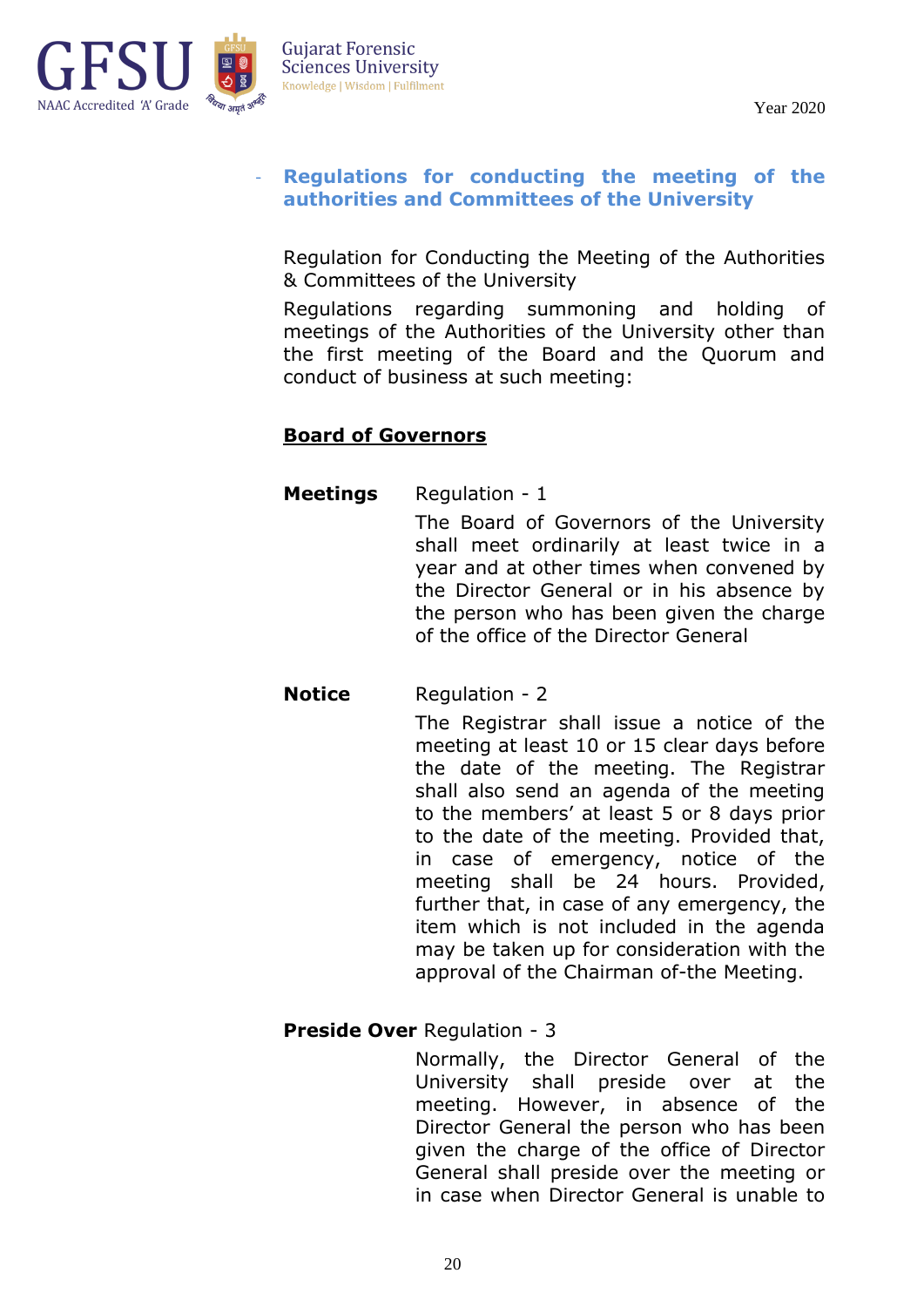



> attend the meeting the board may decide any member from those present to preside the meeting.

#### **Minutes** Regulation - 4

The decision of the Board of Governors shall be recorded in the form of resolution only and shall not contain the deliberations and the discussions. However, any dissent specially requested by the member for being so recorded shall be recorded. The minutes of the meeting shall be circulated after approval of the Chairman to the members of the Board of Governors ordinarily within 10 or 15 days.

#### Regulation - 5

The Registrar shall submit the draft minutes to the Chairman for his approval and on approval of the minutes; the Registrar shall initiate the action as per the resolution of the Board. The action taken as per Ihe resolution shall be reported to the Board of Governors as far as possible in its next meeting.

#### **Quorum** Regulation - 6

Not less than 2/3 members of the Board shall constitute the quorum for a meeting of the Board and all questions shall be decided by majority of votes of the members present. The chairman, in case of equality of votes, will have a second or casting vote. When a meeting is adjourned for want of quorum, the presence of four members shall he necessary at the subsequent meeting.

#### **Academic Council**

## **Meeting** Regulation - 7

The academic Council shall meet at least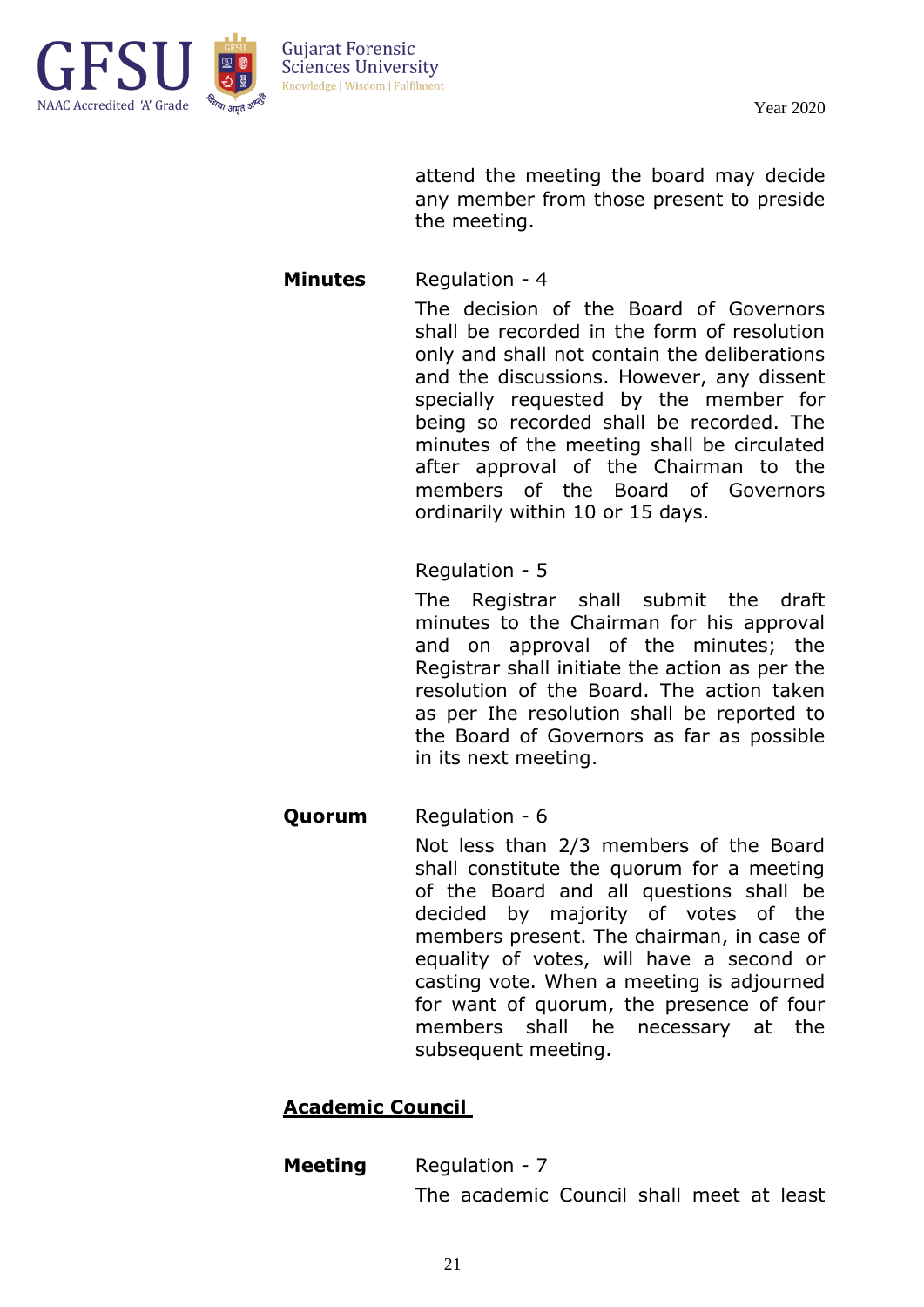

**Guiarat Forensic Sciences University** Knowledge | Wisdom | Fulfilment

> once in an academic term / semester and at other times when convened by the Director General or m his absence by the person who has been given the charge of the office of the Director General.

#### **Notice** Regulation - 8

The Registrar shall issue a notice of the meeting at least 10 or 15 clear days before the date of the meeting. The Registrar shall also send an agenda of the meeting to the members' at least 5 or 8 days prior to the date of meeting. Provided that, in case of emergency, notice of the meeting shall be 24 hours. Provided further that, in case of any emergency, the item which is not included in the agenda may be taken up for consideration with the approval of the Chairman of the Meeting.

#### **Preside Over** Regulation - 9

Normally, the meeting of the Academic Council shall be presided over by the Director General. However, in absence of the Director General the person who has been given the charge of the office of Director General shall preside over the meeting or in case when Director General is unable to attend the meeting the Board may decide any member from those present to preside the meeting.

#### **Minutes** Regulation-10

The decision of the Academic Council shall be recorded in the form of resolution only and shall not contain the deliberations and the discussions. However, any dissent specially requested by the member for being so recorded. The minutes of the meeting shall be circulated after approval of the Chairman to the members of the Academic Council ordinarily within 10 or 15 working days.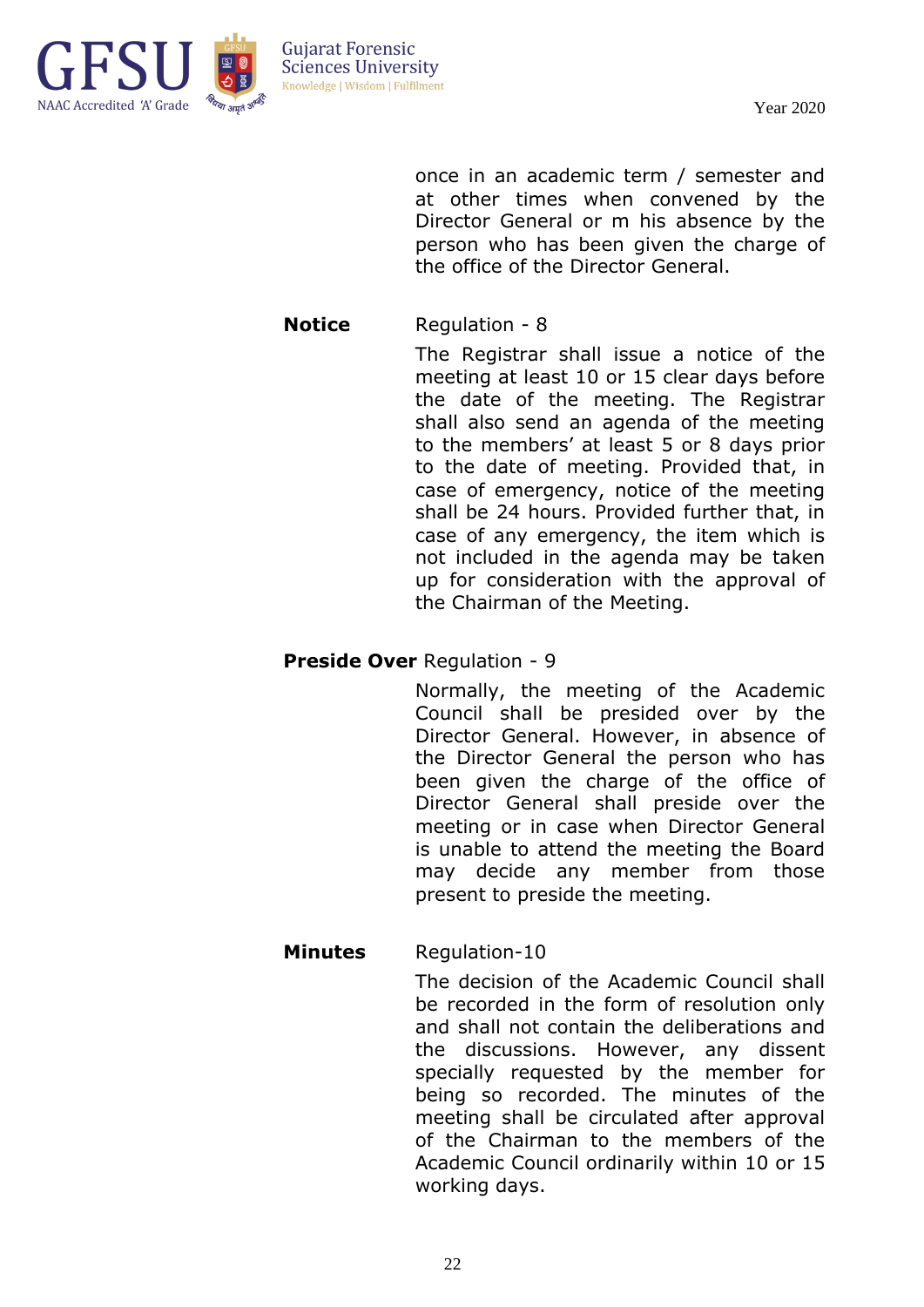

#### Regulation - 11

The Registrar shall submit the draft minutes to the Chairman for his approval and on approval of the minutes; the Registrar shall initiate the action as per the resolution of the Board. The action taken as .per the resolution shall be reported to the Academic Council as far as possible in its next meeting.

#### **Quorum** Regulation -12

Not less than half the members of the Academic Council shall constitute the quorum for a meeting of the Academic Council and all questions shall be decided by the majority of votes of the members present.. The chairman, in case of equality of votes, shall have a second or casting vote. When a meeting is adjourned for want of quorum, the presence of four members shall be necessary at the subsequent meeting.

#### **Finance Committee**

#### **Meeting** Regulation - 13

The Finance Committee will ordinarily meet at least twice in a year and at other times when convened by the Director General or in his absence by the person who has been given the charge of the office of the Director General.

#### **Notice** Regulation - 14

The Registrar shall issue a notice of the meeting at least 8 clear days before the date of the meeting. The Registrar shall also send an agenda of the meeting to the members' at least 3 days prior to the date of the meeting. Provided that, in case of emergency, notice of the meeting shall be 24 hours. Provided, further that, in case of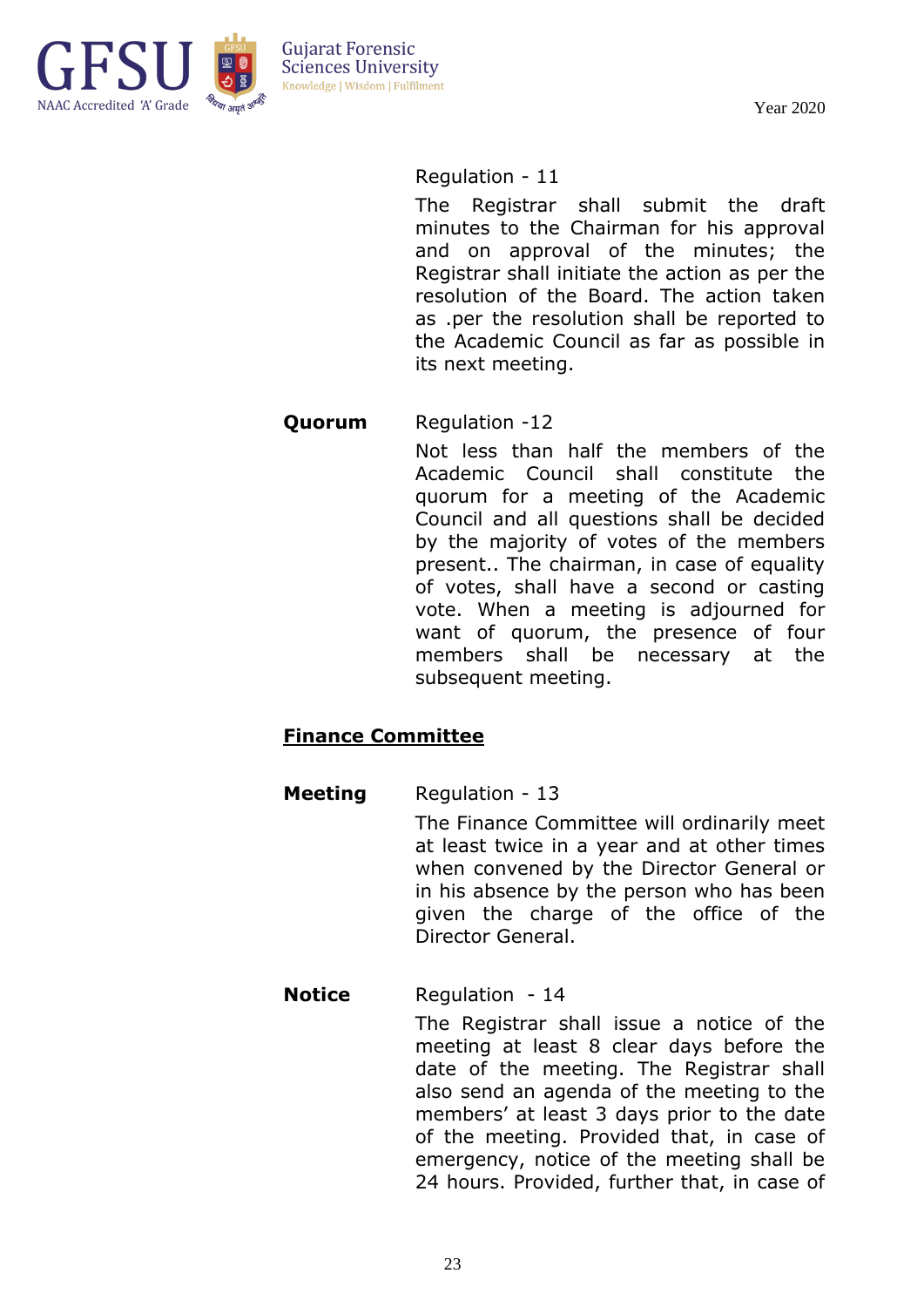

any emergency, the hem which is not included in the agenda may be taken up for consideration with the approval of the Chairman of the meeting.

#### **Preside Over** Regulation — 15

Normally, the Director General of the University shall preside over at the meeting. However, in absence of the Director General the person who has been given the charge of the office of Director General shall preside over the meeting or in case when Director General is unable to attend the meeting, the board may decide any member from those present to preside the meeting.

#### **Minutes** Regulation-16

The decision of the Finance Committee shall be recorded in the form  $\wedge$  of resolution only and shall not contain the deliberations and the discussions. However, any dissent specially requested by the member for being so recorded shall be recorded. The minutes of the meeting shall be circulated after approval of the Chairman to the members of the Finance Committee ordinarily within 10 or 15 working days.

Resolution-17

The Registrar shall submit the draft minutes to the Chairman for his approval and on approval of the minutes; the Registrar shall initiate the action as per the resolution of the Board. The action taken as per the resolution shall be reported to the Finance Committee as far as possible in its next meeting.

**Quorum** Regulation – 18 Not less than 3 members of the Finance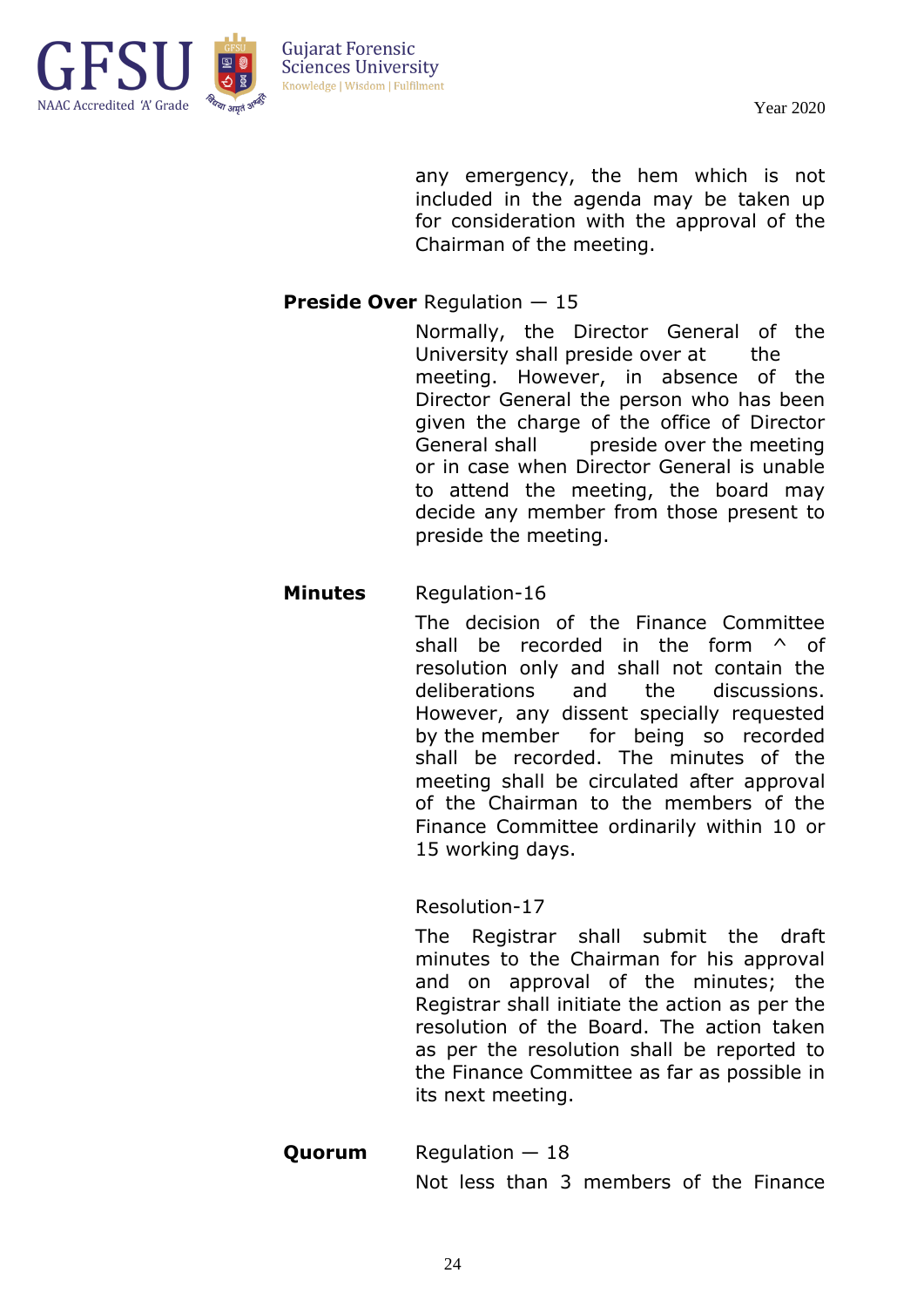

Committee shall constitute the quorum for a meeting of the Finance Committee and all questions shall be decided by majority of votes of the members present. The Chairman, in case of equality of votes, will have or shall have a second or casting vote. When a meeting is adjourned for want of quorum, the presence of four members shall be necessary at the next subsequent meeting.

**Procedure for the meetings of the Faculty, Board of Studies. Committees and Councils etc. other than Board of Governors, Academic Council and Finance Committee:**

#### **Meeting** Regulation -19

Any Board of Committee or Council duly constituted under the regulation shall meet at least twice in an Academic year and at other time when convened by the Chairman of the respective Board or the Committee.

#### **Notice** Regulation - 20

The Member Secretary shall issue a notice of the meeting at least 10 or 15 clear days before the date of the meeting. He shall send agenda of the meeting to the members' at least 4/6 days prior to the date of the meeting. Provided that, in case of emergency, the period of notice of the meeting shall be waived by the Chairman. Provided further that, in case of any emergency, the item, which is not included in the agenda, may be taken up for consideration with the approval of the Chairman.

Regulation-21

The term of office of non-official member shall be for three years.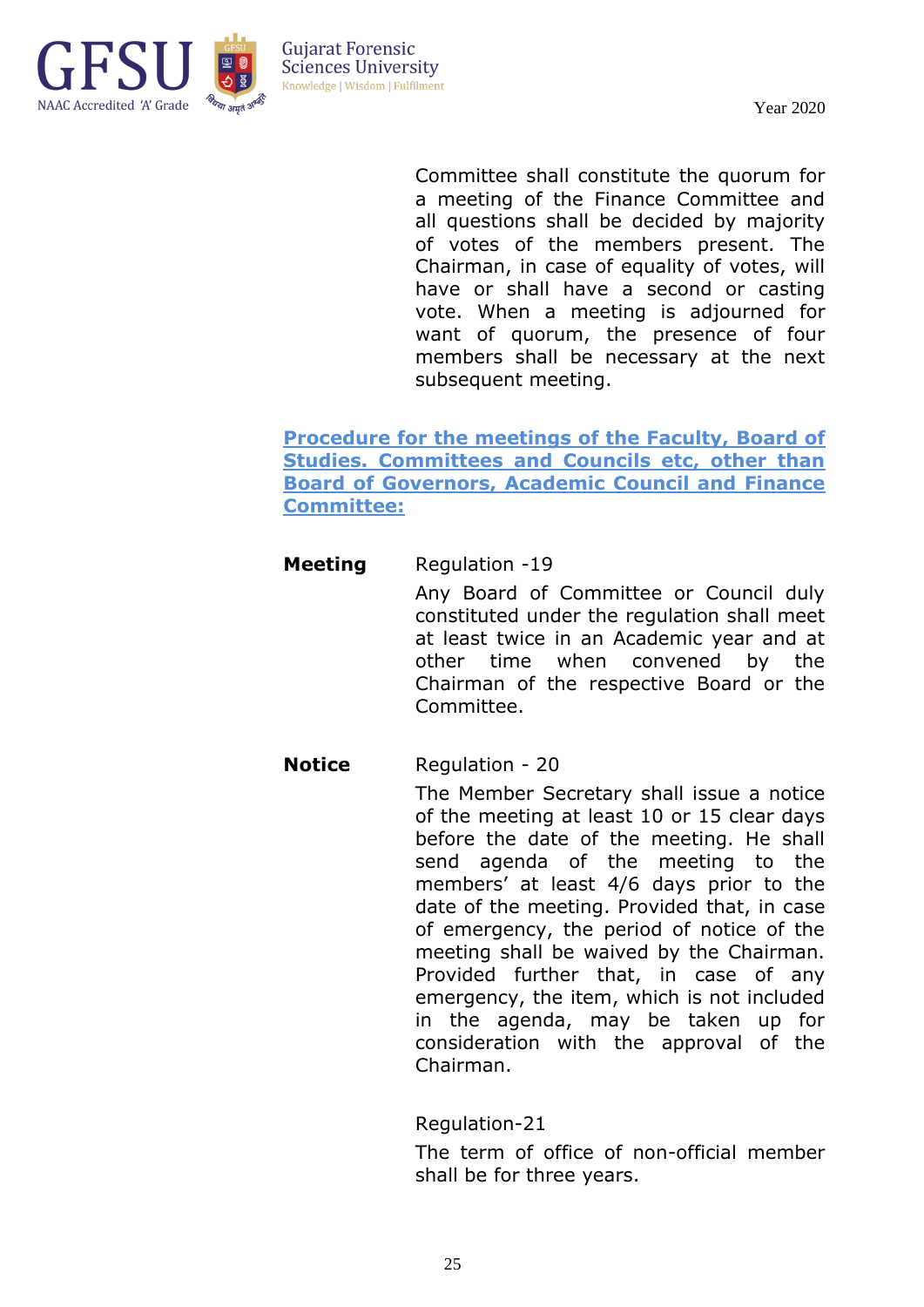

#### Regulation - 22

All decisions in the meetings of the Boards / Committees / Councils shall be by majority of votes and the Chairman shall have second or casting vote in case of equality. In absence of the regular Chairman, one of the member of the Board of Governor, if appointed as a . member on the committee or board or council shall preside over otherwise senior most member of the respective board or committee or ^ council shall preside over the meeting.

#### **Quorum** Resolution 23

Half the members of the Board / Committee/ Council shall constitute the quorum for the transaction of the business. In case of a meeting adjourned for want of quorum, the presence of four members shall be necessary.

#### **Minutes** Resolution 24

The decision of the Board / Committee / Council shall be recorded in the form of resolutions only and shall not contain deliberations and discussions. However, on any issue, a dissent specifically requested by the member or being so recorded shall be recorded.

Regulation - 25

The minutes of the meeting shall be circulated to the members within reasonable time from the date of the meeting by the Member Secretary.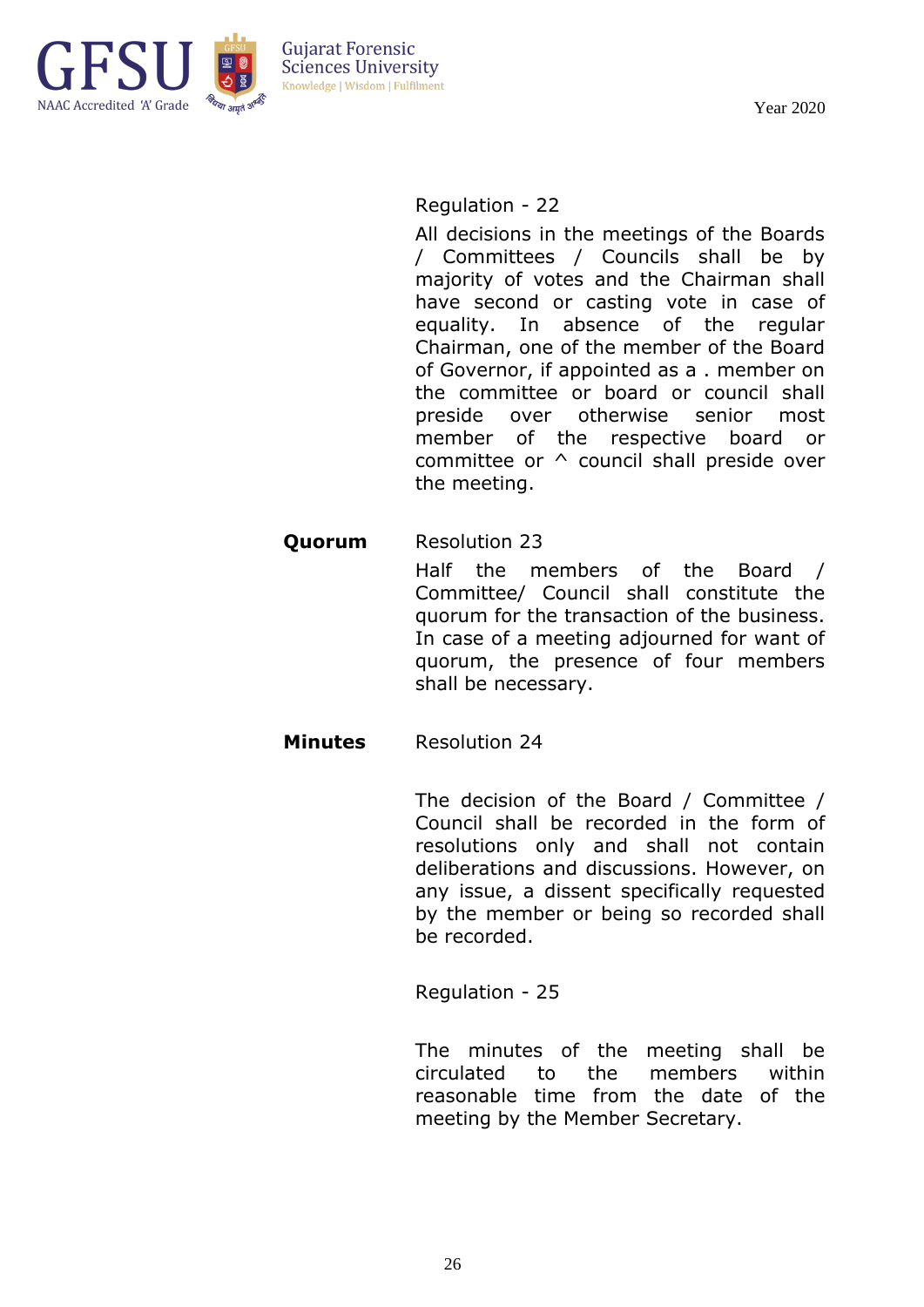

#### **Supplementary provision for Academic Council, Finance Committee and other committees / Boards and Councils etc:**

Resolution – 26

A member other than ex-officio may resign by writing under his signature to the Director General, registrar or any other officer of the University, and the person shall cease to be a member upon his resignation being accepted by the Director General.

Resolution - 27

The member other than ex-officio remaining absent without prior permission of the Director General for three consecutive ordinary meetings can be asked to vacant his membership and from the date of issuance of the aid letter, he shall cease to be a member of the said committee, council etc.

Resolution – 28

When any vacancy occurs in the office of a member before expiry of the term of the office of such member, such vacancy shall be filled in as soon as conveniently and such member shall hold office so long only as the member in whose place he has been nominated to have held it if the vacancy had not occurred. Provided further that, no Act or proceedings of any board or committee or council shall be invalidated.

Resolution – 29

In any emergency where the action is required to be taken on urgent basis and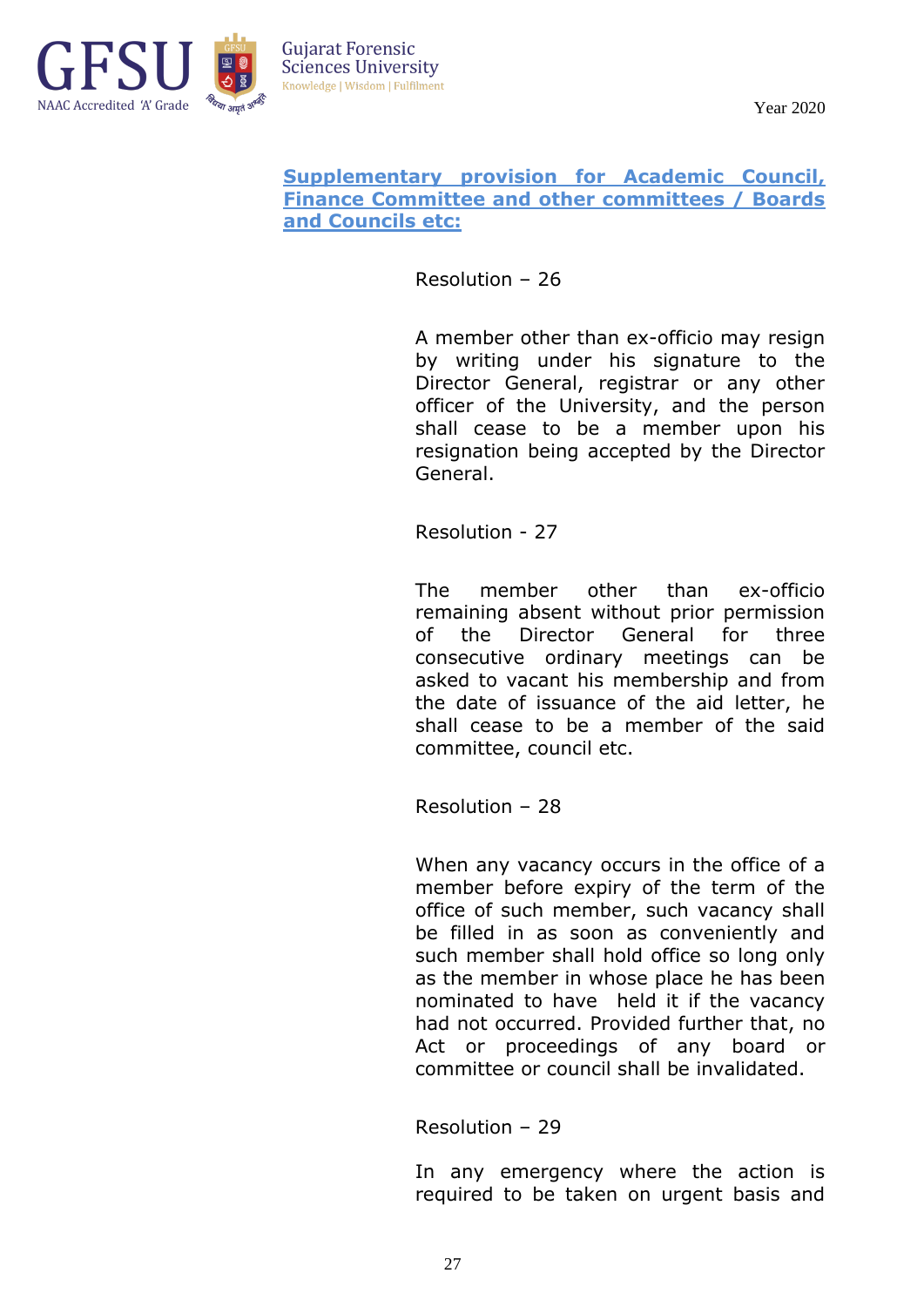

when the approval of concerned Authority, Faculty, Board, Council, Committee is required then the proposed decision in form of resolution may be circulated to all members of the concerned body and on the signatures of all members, the resolution shall be implemented forthwith.

#### **Regulation for Commencement of Short Term Courses under different faculties of GFSU:**

Regulations for running Short Term Training Programme leading to certificate under different disciplines of the University are as under:

- **R.STCP-1** The Director General depending on the needs of the society on the concerned field shall institute the Short Term Training Programmes leading to the certificate courses from time to time.
- **R.STCP-2** The Director General will decide the fee structure of such courses in such a way that the course is run on self-dependent basis.
- **R.STCP-3** To run such courses, he shall also have collaboration or linkages with any education or other institutions or industry whose object is wholly or partly similar to those of the University and enter into the memorandum of understanding.
- **R.STCP-4** The Director General shall also decide the mode of prescribing the course curricula, method of teaching and general rules including requirements of attendance etc., and evaluation system depending on the nature of Short Term Course.
- **R.STCP-5** On satisfactory completion of such course and meeting with all the academic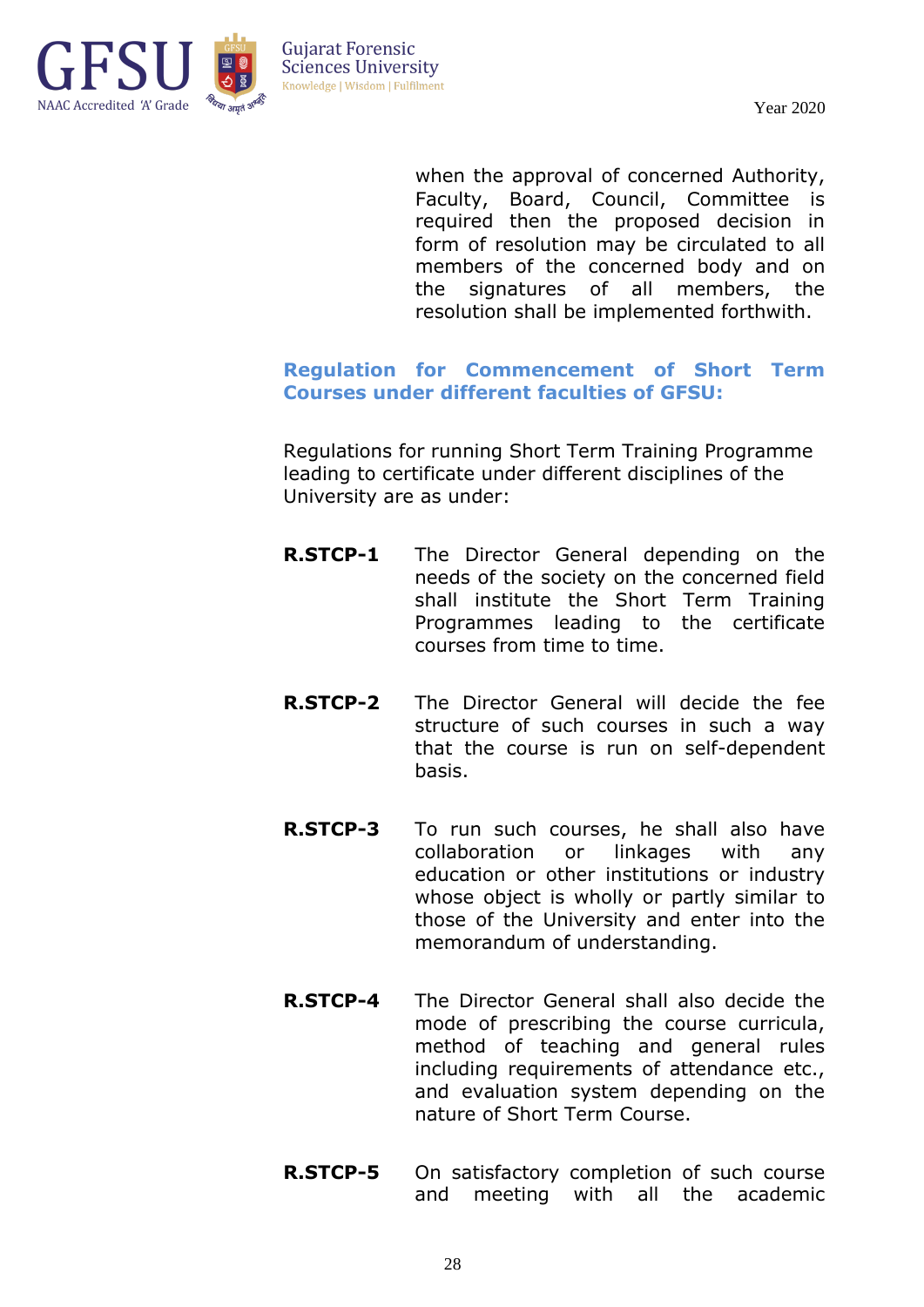

requirements as prescribed; a Certificate will be issued by the Director of the Institution concerned.

**R.STCP-6** In any matters relating to such courses not covered above, the decision of the Director General shall be final.

#### **Regulations for Board of Studies**

- **BR-1)** There shall be a Board of Studies in each of the discipline / subject or a group of allied disciplines / subject mentioned below.
- **BR-2)** Each board for the Faculty shall consist of the following members:
	- 1. Head of the Department- Chairman
	- 2. All Professors in the Departments.
	- 3. One faculty (teacher) from each major areas within the concerned department to be nominated by the Director by rotation subject to minimum 3 and maximum 7. These members shall be other than professor.
	- 4. Not more than three experts to be nominated by the Director General.
- **BR-3)** The functions of the Board of Studies shall be:
	- 1. To recommend courses of studies, teaching and examinations scheme in their respective subject.
	- 2. To Prepare and revise the syllabus of the courses.
	- 3. Prepare panel of paper setters and examiners for the semester-end examination.
	- 4. To advise on all matters relating to their respective subjects referred to them by the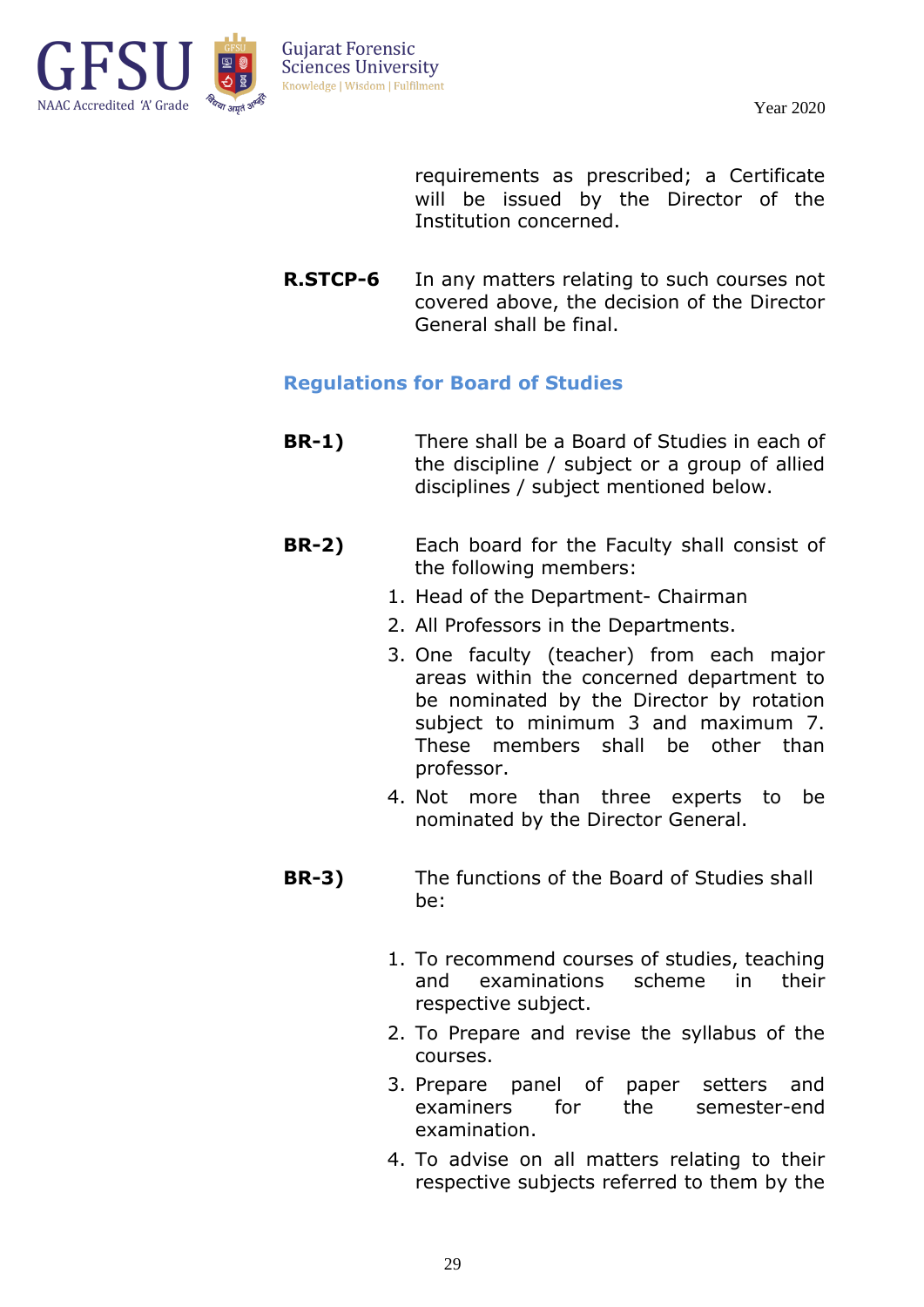

faculty or by the council or Academic Council.

5. To recommend books and reading materials for subjects concerned.

Every meeting of the board of studies shall be convened by its chairman or on the direction of the Dean of the faculty concerned.

- **BR-4)** Whenever necessary, the joint meetings of the Board of Studies / Academic Activities / Area Committees comprised in a particular faculty for a particular issue may be called by the Dean of the faculty concerned.
- **BR-5)** Medium of Instructions:

Unless and otherwise provided, the medium of instructions for all the courses to be conducted under the University shall be English.

**BR-6)** The Academic Council shall approve the teaching and examination scheme, syllabus and all relevant academic matters related to this including modifications, additions, deletions etc., on the recommendation of the respective faculties.

#### **Regulations for Constitution of faculties:**

Regulations for Constitution of Faculties, Board of Studies, Meeting of Institutions etc.

**(as required under Section 10 of GFSU Act, 2008)**

- **FR-1)** The Gujarat Forensic Sciences University shall include the faculties of:
	- 1. Faculty of Forensic Science
	- 2. Faculty of Science
	- 3. Faculty of Behavioral Science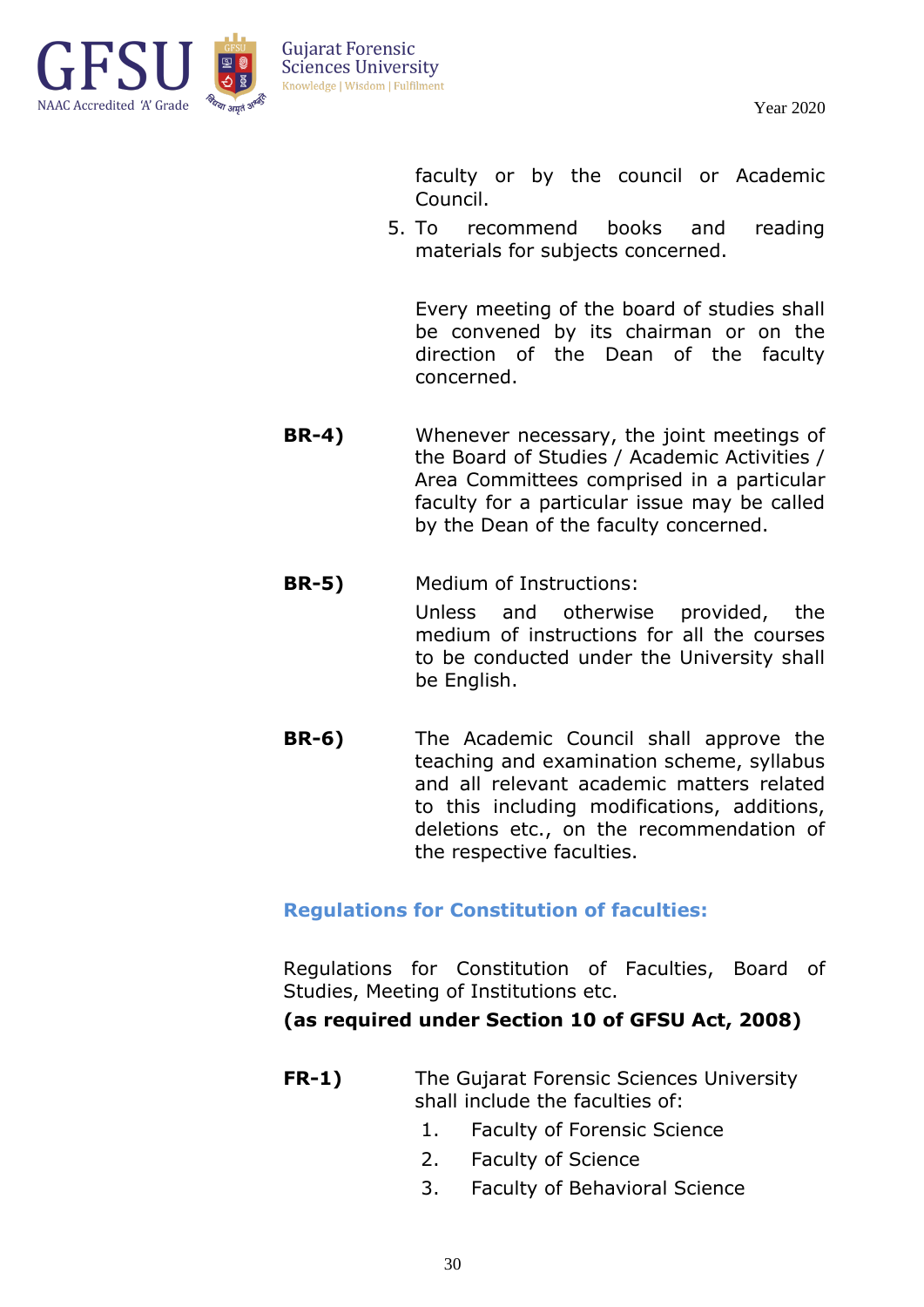

- 4. Faculty of Psychology
- 5. Faculty of Neuroscience
- 6. Faculty of Technology and Engineering
- 7. Faculty of Management
- 8. Faculty of Pharmacy
- 9. Faculty of Humanities and Law
- 10. Faculty of Medicine & Allied Sciences

11. Faculty of Computer Science & **Technology** 

12. Faculty of Doctoral Studies and Research

13. Doctoral Studies & Research and such other faculties as may be prescribed from time to time.

**FR-2)** The faculties *other than* the Faculty of Doctoral Studies & Research; shall consist of:

> 1. Dean of the Faculty concerned-Chairman

2. Head of the Institution concerned

3. All Chairmen of the Board of Studies under the Faculty. Or the Chairman / Convener of the Academic Activities / Area Committee concerned.

4. Upto two members to be nominated by the Director General from each Board of Studies

5. Upto two Technocrat / Academia to be nominated by the Director General in the Faculty.

6. Two members of the Academic Council to be nominated by the Director General.

**FR-3)** The Faculty of Doctoral Studies & Research subject to the provisions of the Gujarat Forensic Sciences University Act shall have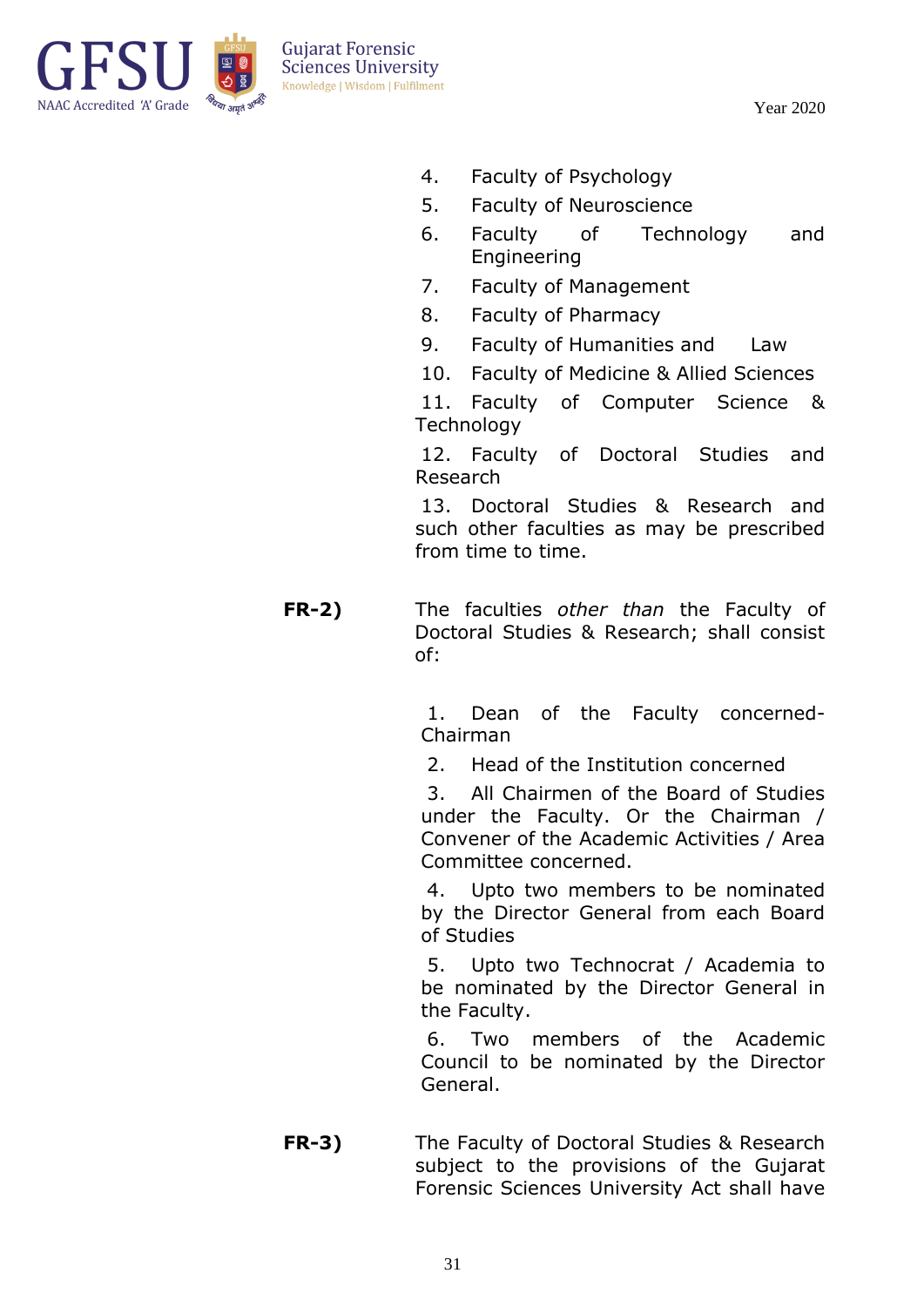

following functions:

- 1. To exercise and recommend General regulations over the Academic Policy of the Faculty and it will be responsible for making recommendations to the Academic Council for the maintenance and improvement of Standards if Instructions Education and Evaluation within the Faculty.
- 2. To maintain co-ordination between different Board of Studies or Areas within the Faculty particularly in the matters relating to Examinations, teaching Scheme, Curriculum, etc.
- 3. To consider the recommendations of different Board of Studies / Academic Activities / Area Committees in the matter of syllabus, teaching, examination scheme etc. and to give final shape to it for the submission to the Academic Council.
- 4. To consider and report on any matter referred to the Academic Council.
- 5. To refer any matter to the Board of Studies / Academic Activities / Area Committees comprised within the faculty for consideration and report.

**Academic Regulations for Admission, Eligibility Criteria & etc.**

#### **Definitions:**

- 1.Act: Act means Act of the Gujarat Forensic Sciences University.
- 2.Courses: The courses mean the entire programme at the end of which the Students will get Degree or Diploma or Certificate.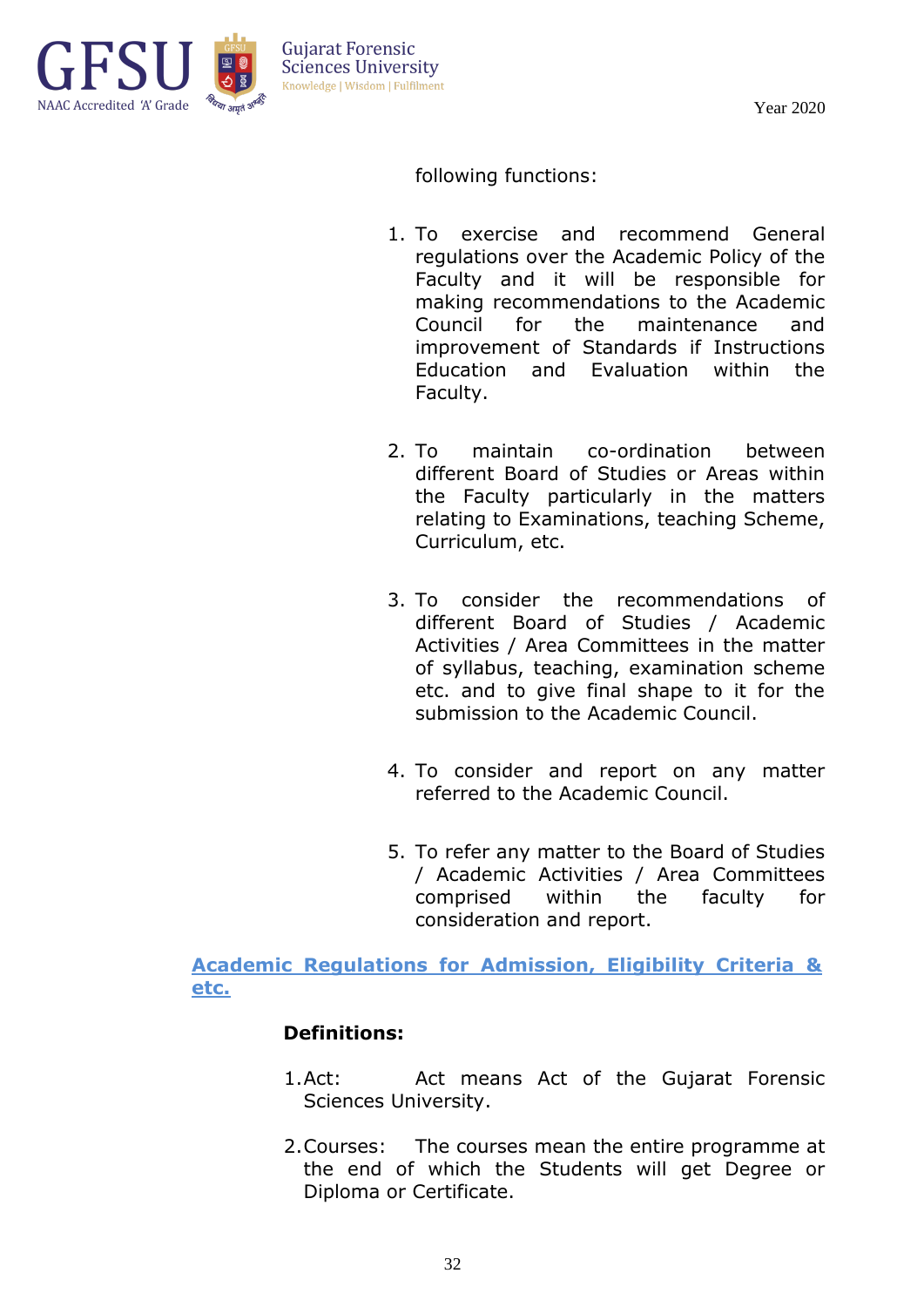

Admission:

- **AR-1)** Each candidate admitted to this University as a student for different courses shall have to pass the qualifying examinations prescribed for the respective courses in the University including such other test of fitness, if prescribed, for a particular course.
- **AR-2)** After the expiry of one month from the date of commencement of any term/ semester / trimester as the case may be, no student seeking admission to this University shall be admitted to any Course of this University.

Provided, however, that if the Director of respective institute is satisfied that there was sufficient reason for delay on the part of the student seeking admission as aforesaid, he / she may admit the student to the institution notwithstanding anything contained after the expiry of one month, if he has a reason to believe that the student would be able to meet with the academic requirements.

Enrolment:

- **AR-3)** The student admitted for the first time to any course run by this University shall also apply after admission for the enrolment certificate in the prescribed form along with prescribed fee. **AR-4)** Eligibility Certificate
	- 1. No student from other University or a Board of Secondary or Higher Secondary of outside Gujarat or any examining body seeking admission to any course of this University shall be admitted without eligibility certificate.
	- 2. Such student shall apply in the prescribed form to the Registrar of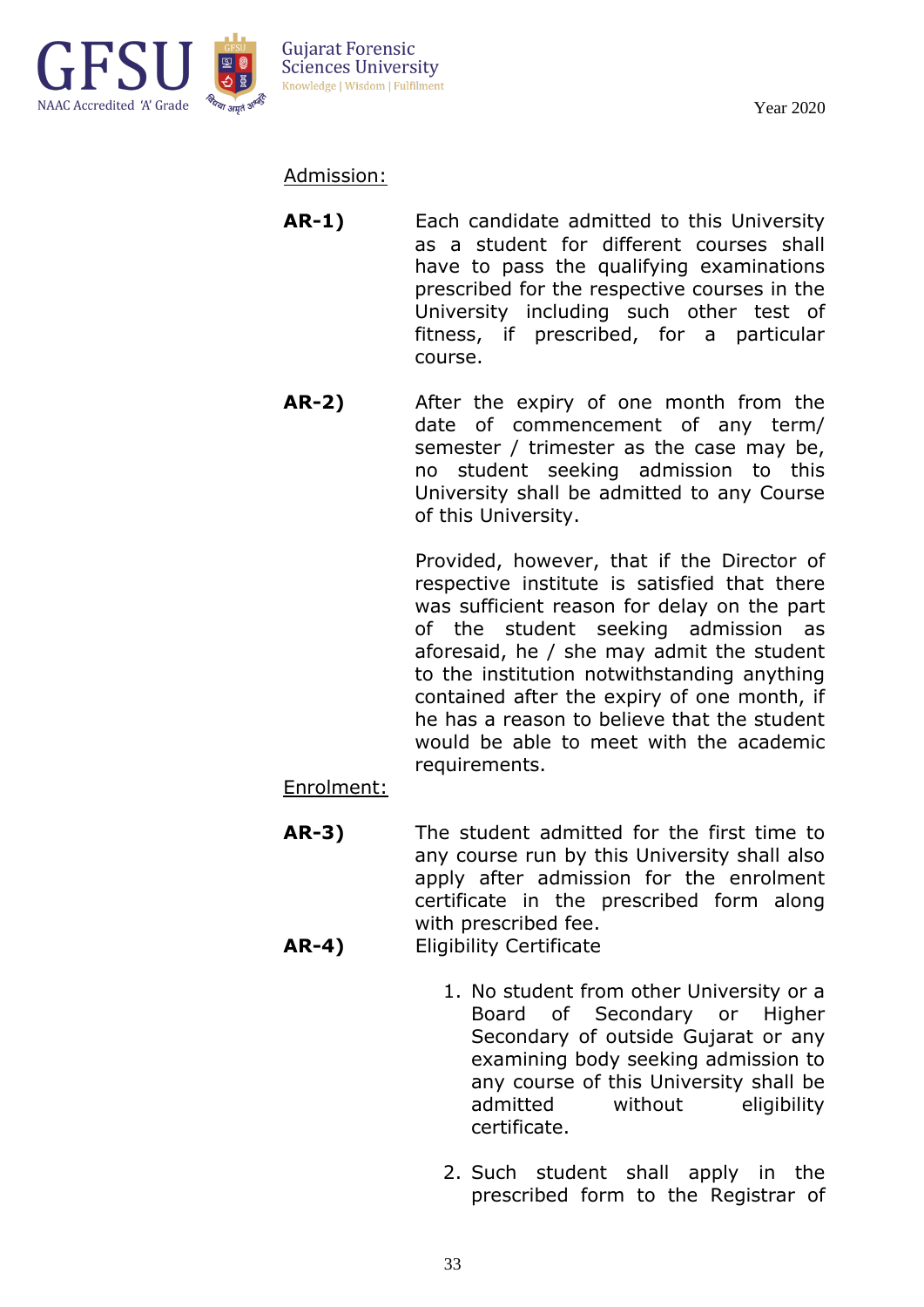

this University for a certificate of eligibility and shall submit the required documents including migration certificate or transfer certificate from the University or a Board or any examining body he / she intends to leave and shall at the same time pay the fee prescribed from time to time.

Provided, however, that-

- i. The Registrar may issue a provisional certificate of eligibility, if he / she is satisfied that the applicant is primafacie eligible for admission to this University. Such certificate shall entitle a student for admission to this University on his / her own risk and on condition that he / she obtains a final certificate of eligibility before the closure of the first term / semester in which the student is provisionally admitted.
- ii. The issue of eligibility certificate does not give guarantee for admission to the respective course.
- iii. If the Director General is satisfied that the student admitted in a course is not in a position to provide provisional eligibility certificate before admission for no fault of his / her own, he / she may allow the student to attend the classes for the number of days which the Director General determines and on production of the provisional eligibility certificate direct that the said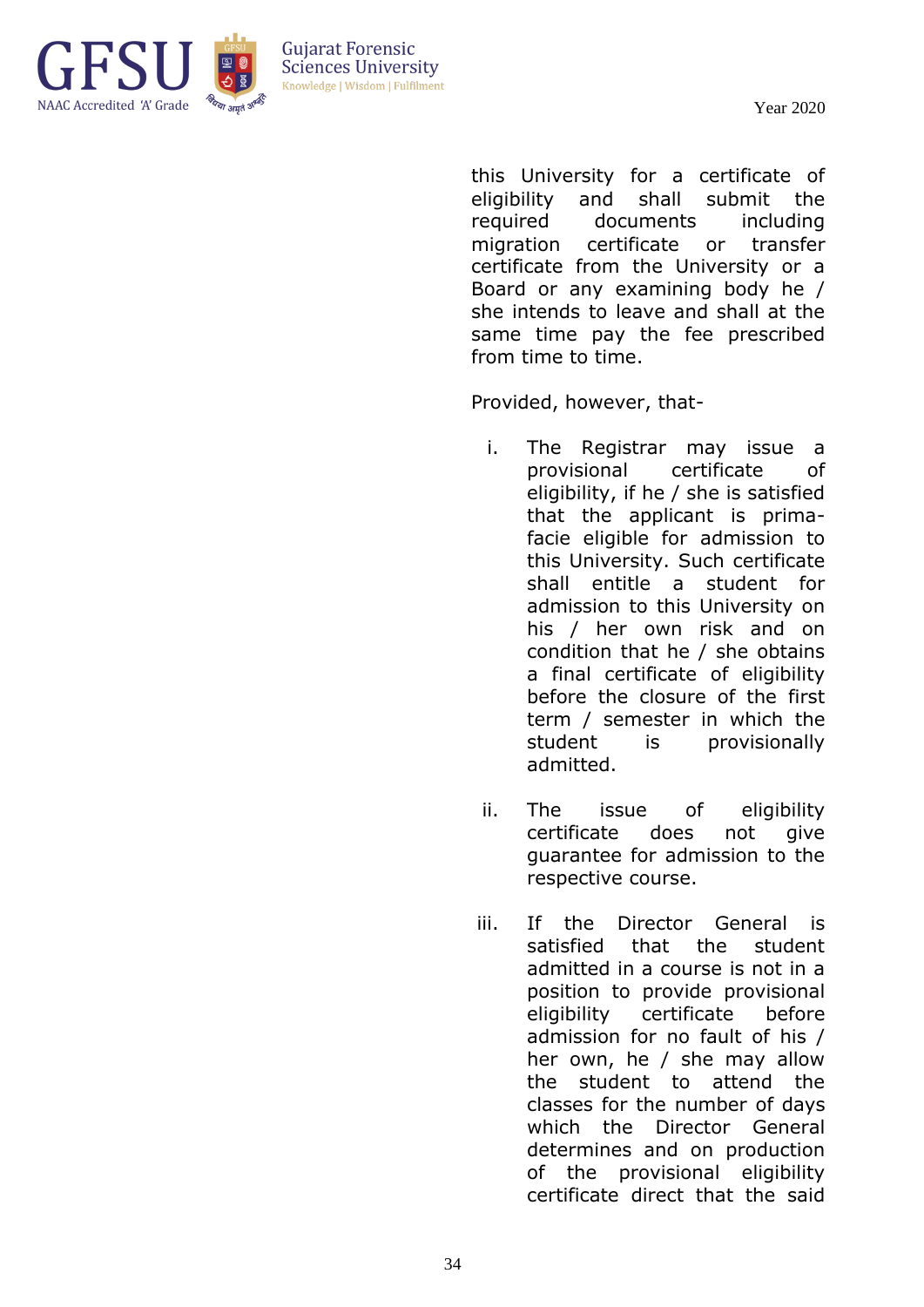

eligibility certificate shall have retrospective effect from the date on which the student commenced to attend the course concern so that the days on which such student kept attendance before the issuance of the certificate can be taken into account;

3. If the Director General is satisfied that the delay on the part of the student to apply for final eligibility certificate was not due to fault of his / her own, he / she may condone such delay and grant reasonable extension for which the Director General will be the sole judge for the production of final eligibility certificate.

#### **AR-4A)** Migration Certificate:

On submission by the student, a certificate from the concerned Head of the Institution about the cancellation of his admission, no dues and the details about the punitive actions, if any, in original, along with the application in the prescribed Performs and with payment of prescribed fees, a Migration Certificate will be issued by the University.

**AR-5)** Equivalence of Examination: The Academic Council shall have the powers on the recommendations to the Standing Committee of Equivalence of examination to grant recognition to examinations of other Universities and examining bodies on the merit of each individual case. The Academic Council shall also have the powers to declare any examination of this University.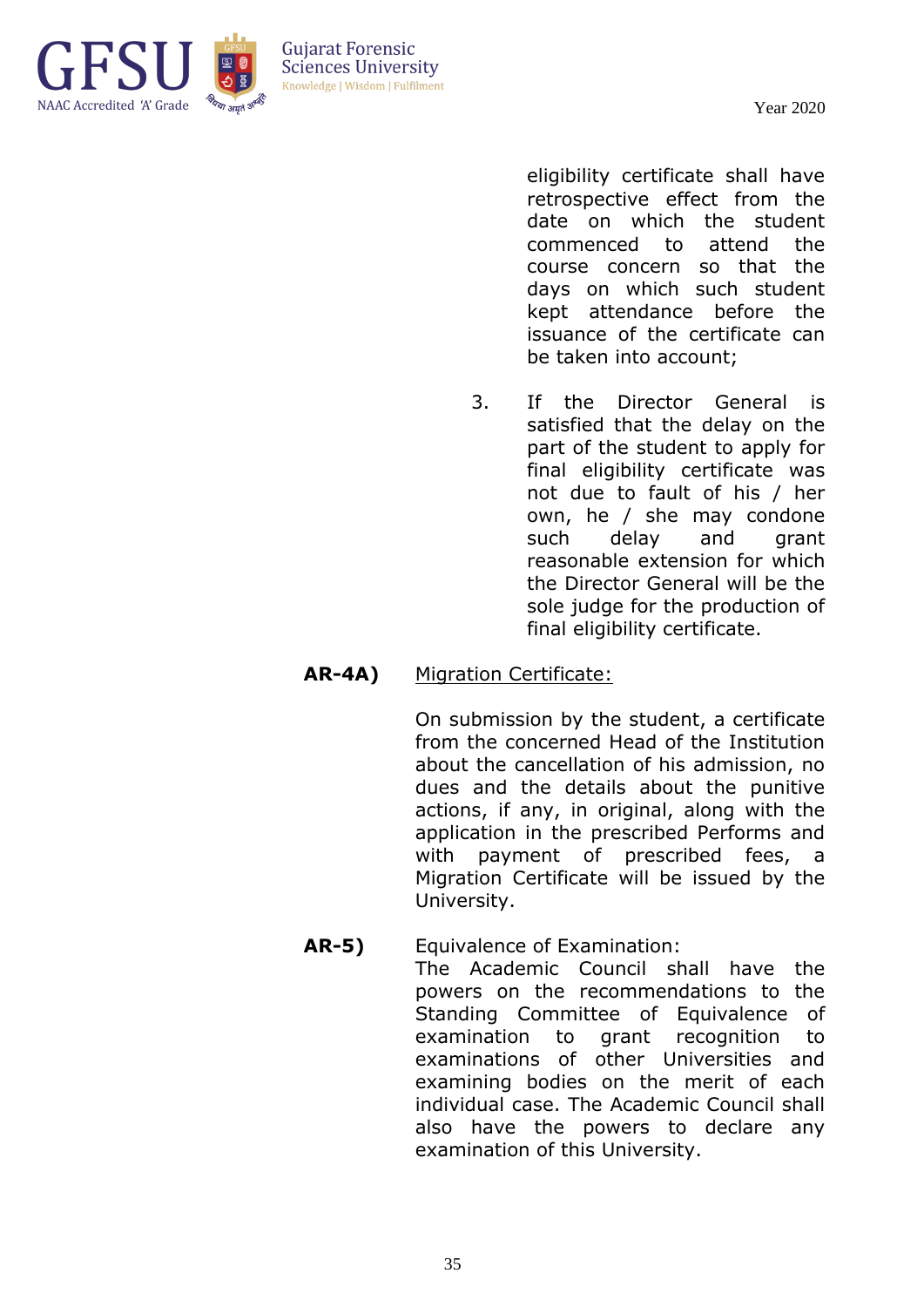

- **AR-6)** The Degree of all Statutory Universities shall be recognized as equivalent to the degree of this University for the purpose of admission to higher courses in this University subject to condition, that the duration of the course and the minimum eligibility criteria for admission to the respective course for respective degree programme is similar to that of this University.
- **AR-7)** In case, any examination which is not listed out in the list of equivalent qualifying examinations which are approved by the Academic Council on the recommendation of the equivalence committee, then the Dean of the Faculty concerned shall satisfy himself about the merit of the case and recommend to the Director General for considering the said examination equivalent to our corresponding examination and on approval of the Director General, the provisional eligibility certificate shall be issued. Such decision, when taken, will be reported thereafter to the Academic Council through Equivalence Committee.
- **AR-8)** In all cases in which recognition has been given to the examinations of other Universities and bodies as equivalent to the corresponding examinations of this University, such recognition shall be available only to those Universities and bodies which reciprocate with this University in the same manner and applicable only to such students as have attended regular course of studies as laid down for the examinations at a college affiliated to that university or included amongst its constituent colleges or at an institution recognized by the body concern.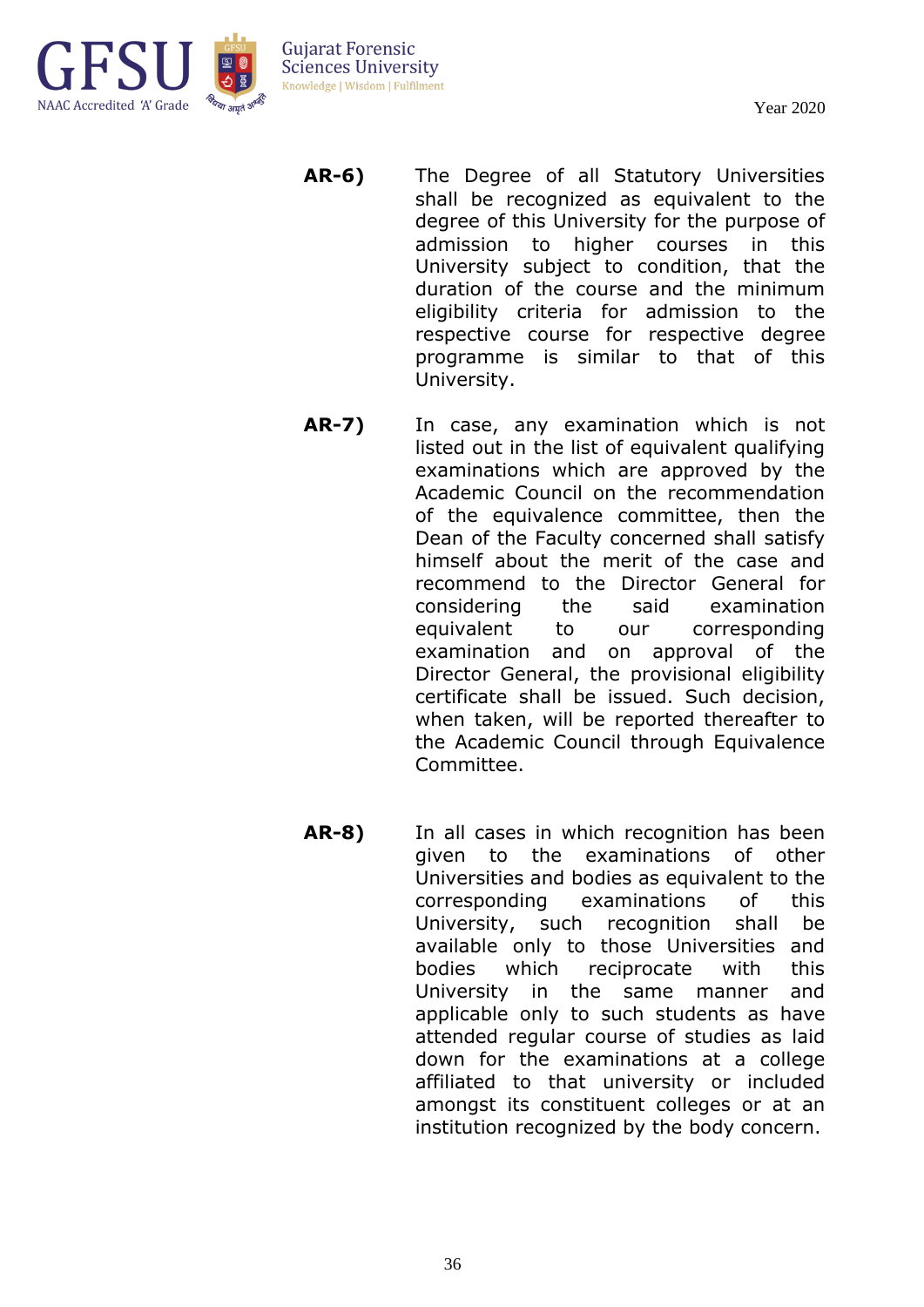

**AR-9)** Equivalence Committee:

**AR-9A)** The committee on equivalence of examinations shall consist of following:

- 1. Director Research and Development
- 2. Dean of the Faculty concerned
- 3. Registrar
- 4. One Nominee of Director General
- 5. Head of Department / Senior Professor of the Institute.
- 6. Dy. Registrar (Examination) Member Secretary
- **AR-9B)** The function of the committee shall be as under:
	- 1. To recommend to the Academic Council the examinations of other Universities and examining bodies that it considers equivalent to the corresponding examinations of this University.
	- 2. To report to the Academic Council on all matters which were referred to it by the Academic Council.
- **AR-9C)** The committee shall have powers to ask whatever information and documents, it thinks necessary, to arrive at a recommendation in the matter of equivalence of any examinations of any other University or body. If the relevant information and the documents are not supplied, the committee may recommend to the Academic Council whatever it thinks fit in the matter.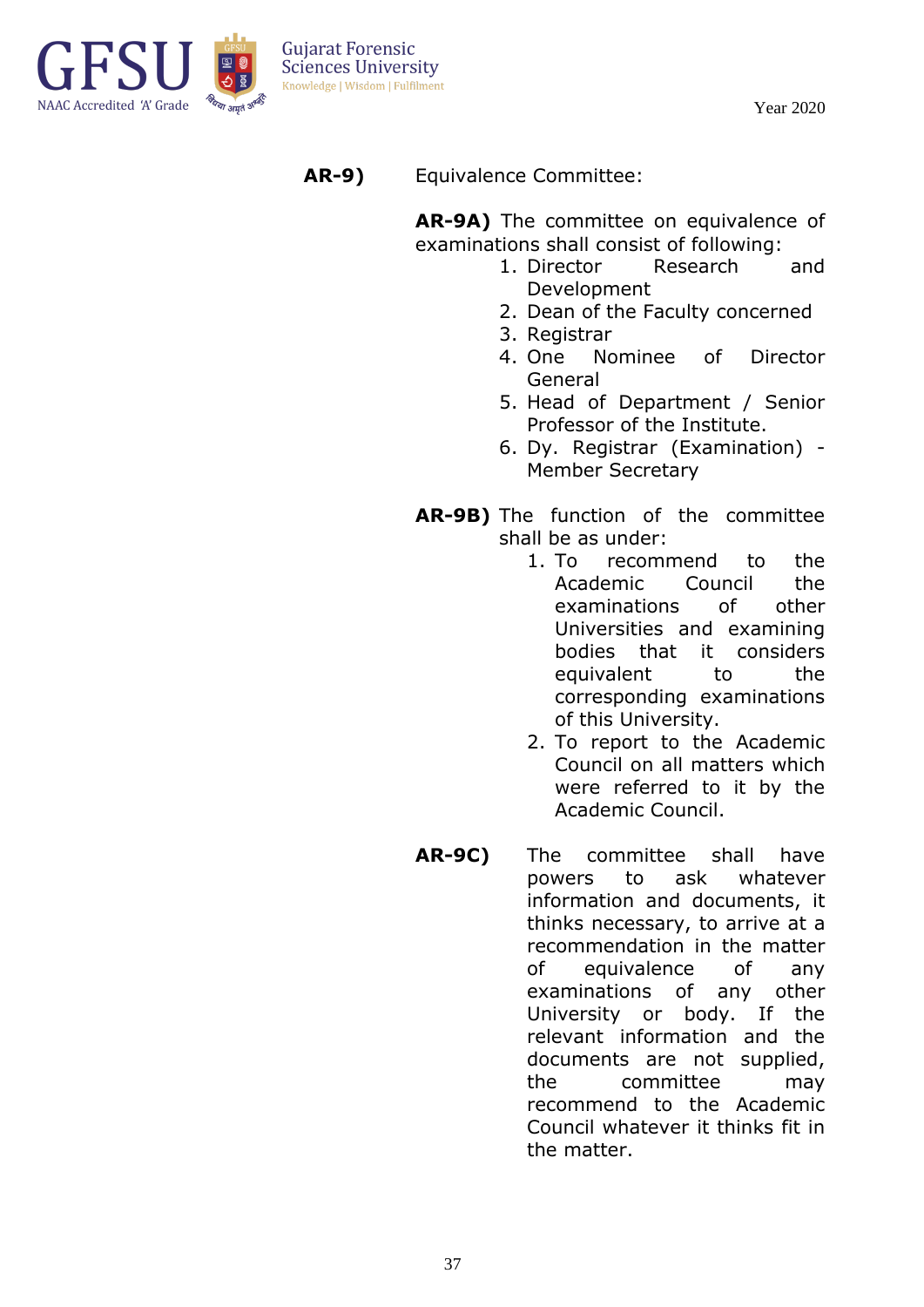

**AR-10)** University Term:

The Academic year for each of the courses shall be divided into terms / semesters as may be decided in the scheme of teaching of the Faculty concerned.

## **AR-11)** Attendance:

The minimum attendance required for the different courses will be prescribed under the scheme of teaching and curriculum for each course / institution and the students shall attend for these prescribed numbers of days in the respective course / institutions.

However, the minimum attendance requirement in each course shall not in any case be less then 75% of the scheduled Classes / Practicals etc.

Notwithstanding anything contained above on account of bonafide illness or any other reason deemed sufficient by the Head of the Institution concern, such Head of the Institution can condone the attendance up to 10% in the course or courses. For beyond 10% in any genuine cases, the decision to condone the attendance will be taken by the Director General on merits.

## **AR-12)** Conduct of Examinations:

Unless and otherwise decided by the Director General, for- all semester / term-end examinations, the candidate has to apply in the prescribed form so notified by the University by the appointed time with prescribed fees to the Deputy Registrar (Examination), through the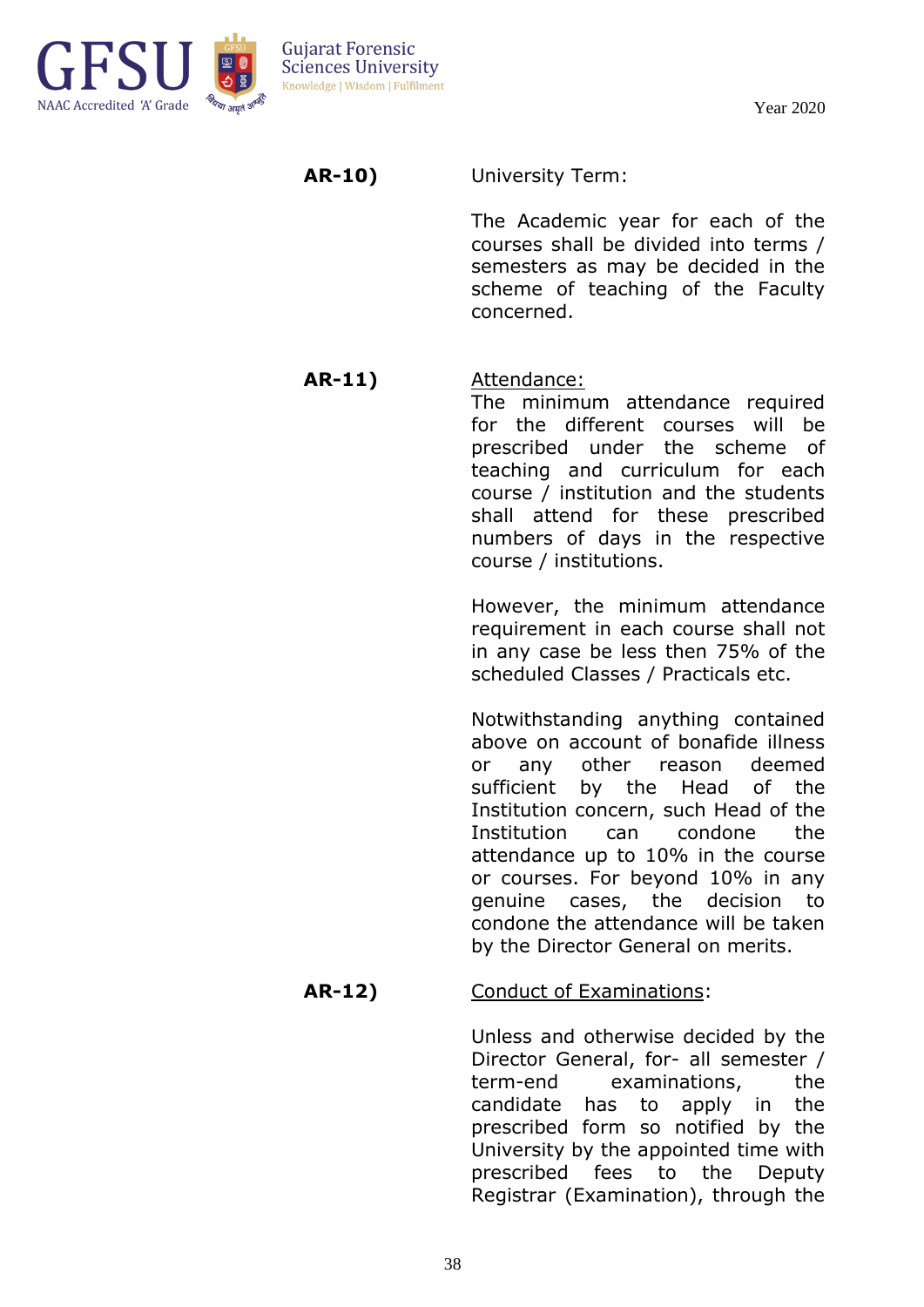



Pleads of the Institutions.

**AR-13)** Normally, the examination fees once paid shall not be refunded except in the circumstances and to the extent mentioned below:

- A. Where a candidate expires prior to the examination, the entire fee shall be refunded.
- B. Where a candidate is suddenly taken ill and prevented for appearing in the examinations and sends an application for refund supported by medical certificate so as to reach the Deputy Registrar (Examination) within three days after the commencement of the examination, one half of the fees shall be refunded.
- C. The refund claimed on any other ground shall be placed before die Director General who will decide the amount of refund.
- **AR-14)** When the Academic Council decides to incorporate major changes, the students, if they wish, in the existing courses of studies will be permitted to appear in two more examinations in succeeding years according to old course. Non- appearance in the examination shall be considered as an attempt. However, such of the students who do not opt to appear in the examinations with old course or who do not pass two examinations held shall be permitted to appear subsequently at the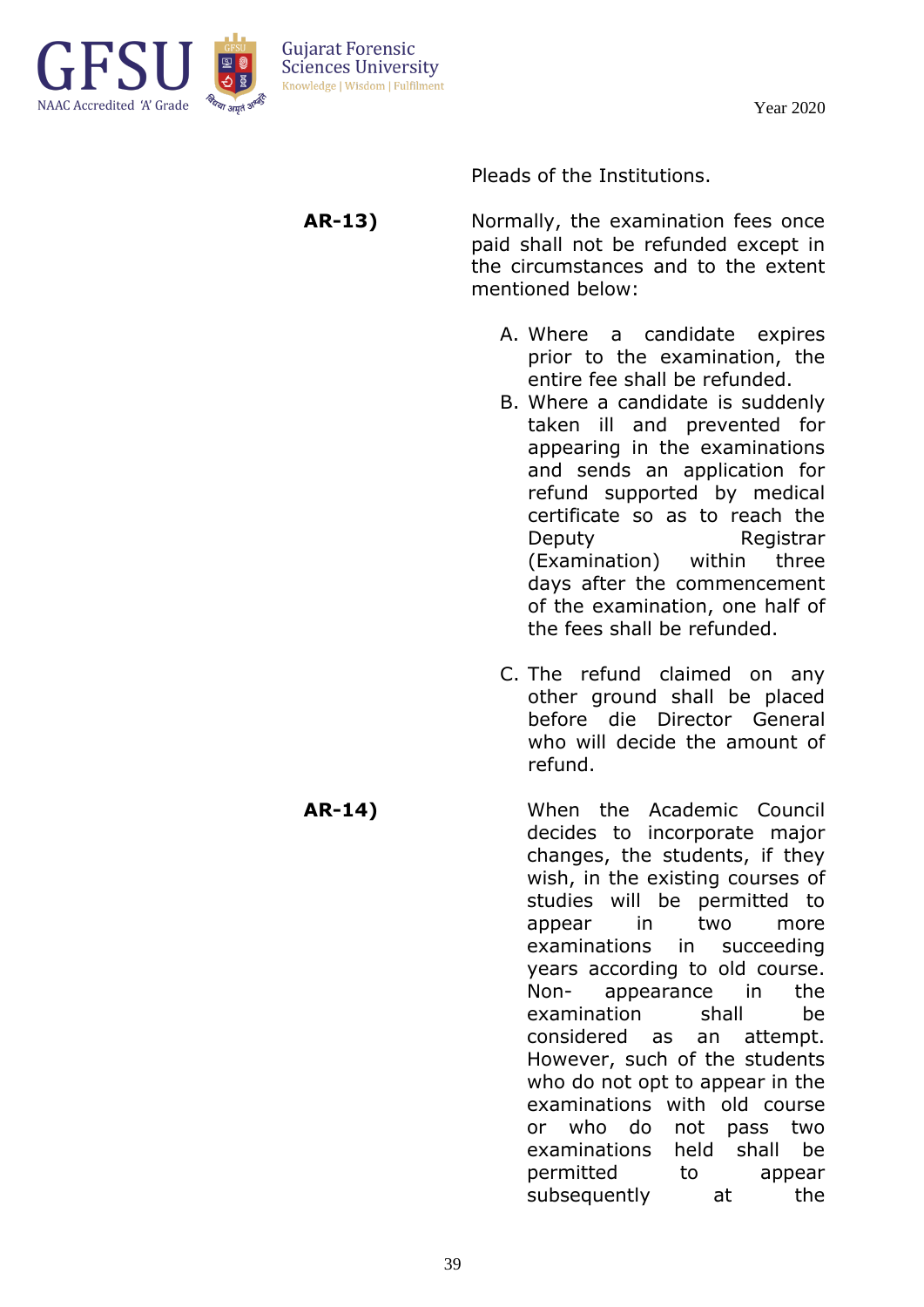

examinations under new rules subject to the conditions laid down by the Dean of the Faculty.

**AR-15)** No student who has passed an examination of this or any Statutory University shall be permitted to appear at the same examination of this University with the same subjects.

**AR-16)** Malpractice / Unfair means at Examination:

- 1. Before, during or after the seasonal or term / semester-end examination, if it is found that a candidate is or has been guilty of:
	- i. Misconduct including misbehavior, committing acts of indiscipline, disobeying instructions of Examination officials, committing breach of any of the rules laid down for the proper conduct of the Examinations etc. **OR**

ii. Copying or having attempted to copy or using or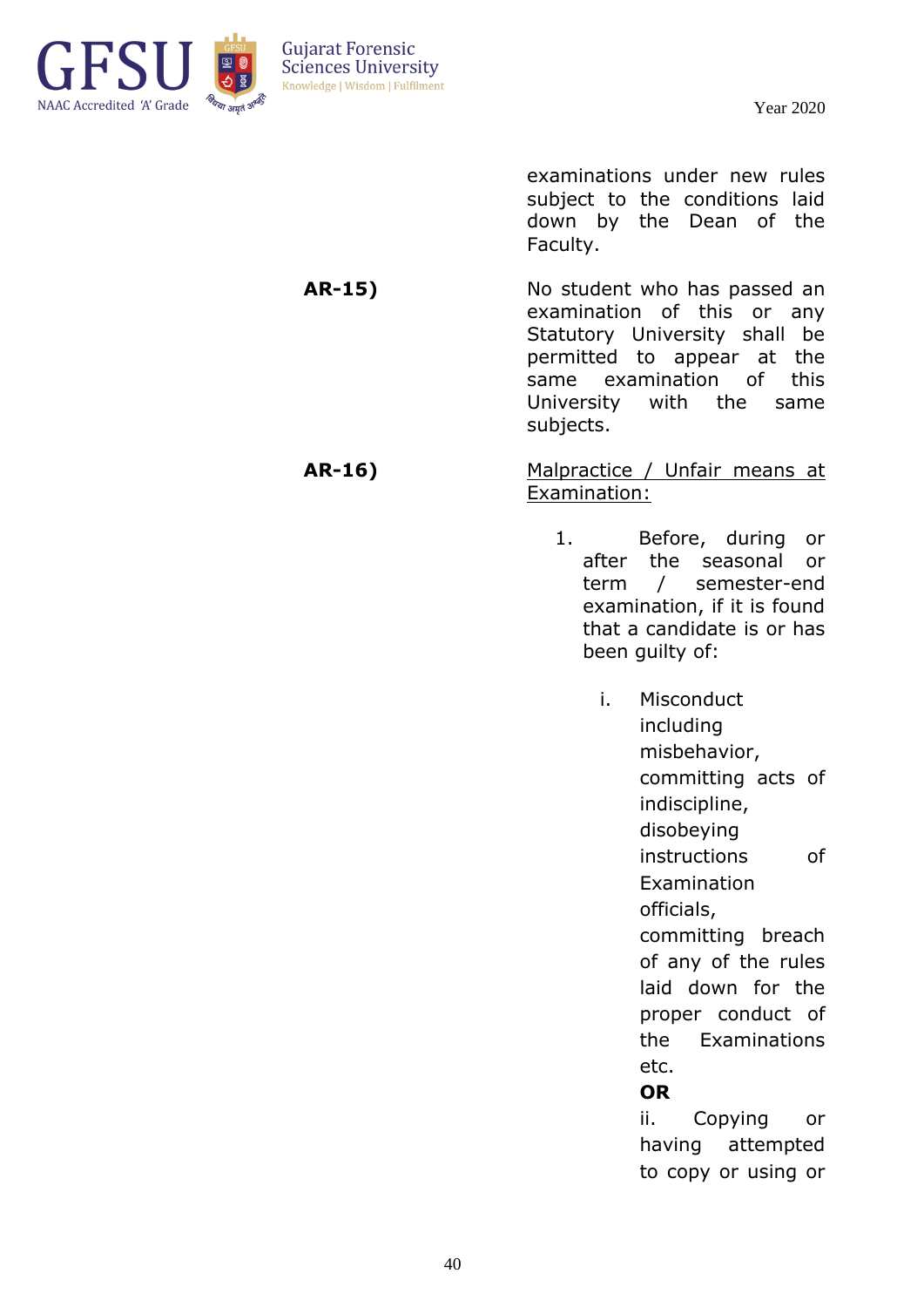

attempting to use other unfair means at the examination – shall be liable for punishment.

2. In case involving misconduct, the candidate concerned be forthwith expelled with the approval of the Senior Supervisor or an Officer in Charge of the conduct of Examination or by Heads of the Institution concerned from the Examination hall and the matter describing the incident will be reported to the Deputy Registrar (Examination).

3. In cases involving malpractice, the Senior Supervisor or an Officer in Charge of the conduct of examination shall seize the answer books and all incriminating material / evidence from the candidate, and then obtain a written statement, duly signed bv the candidate. Senior Supervisor or Officer in Charge will then issue a new answer book and allow the student to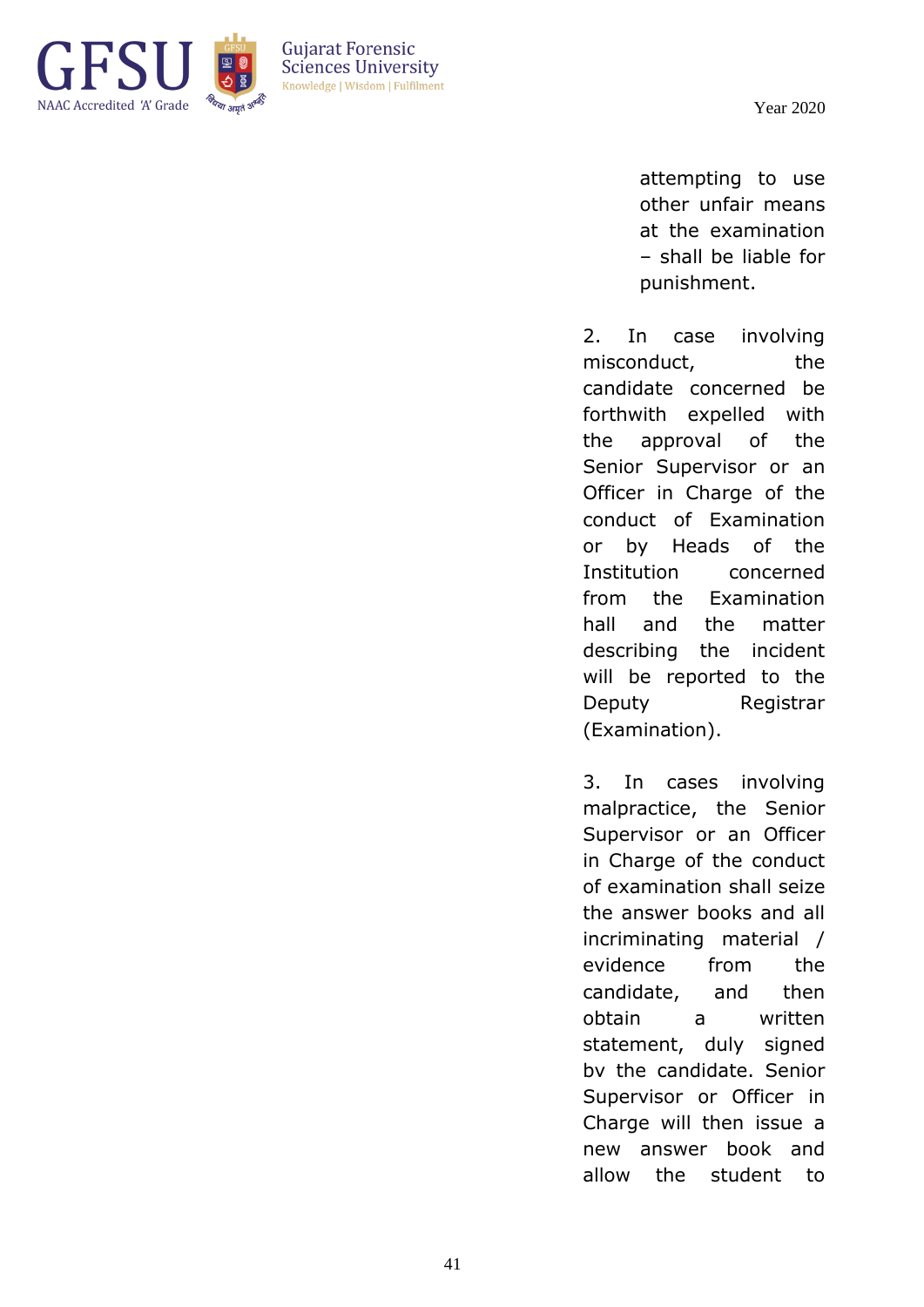

**Guiarat Forensic Sciences University** Knowledge | Wisdom | Fulfilment

> continue to write his answers from the remaining period of that examination. The matter shall also be reported to the Deputy Registrar (Examination) with all relevant documents on the same day.

> 4. The candidate reported as then, will be allowed to appear in subsequent examinations of that session. However, in case the same candidate is again found guilty of indulging in misconduct or malpractice during any of the subsequent examinations of that session, he will be expelled from all remaining examinations of that session after taking appropriate action for the second act of misconduct / malpractice.

5. The cases of impresonification,

violence or intimidation involving outsiders shall immediately be reported to the senior Supervisor or the Officer in Charge and action as per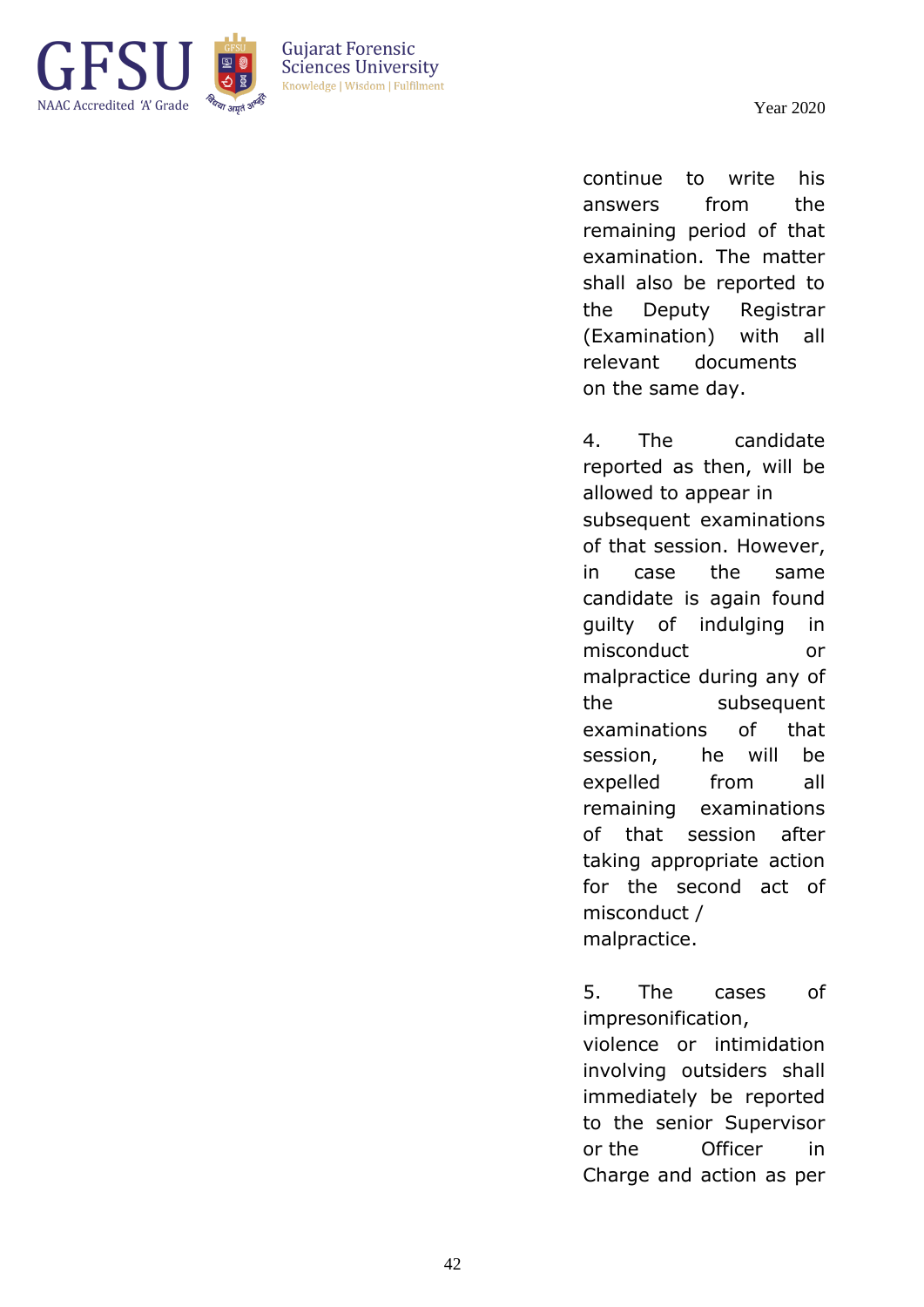

the concern law including filing a police complaint will be taken.

6. Examiners, who detect or suspect cases of copying or use of unfair means in examination, shall immediately report such cases to the Deputy Registrar (Examination).

7. The Deputy Registrar (Examination) will make a full report about each case to the Examination Reforms Committee.

8. The Examination Reforms Committee to be appointed by the Director General will determine its own procedure of inquiry in each case and after necessary investigation committee will submit a detailed report to the Head of the Institution along with recommended punishment and the concern Head of the Institution will issue the necessary order of punishment. The order of punishment, which amounts to debarring the student for the period of more than one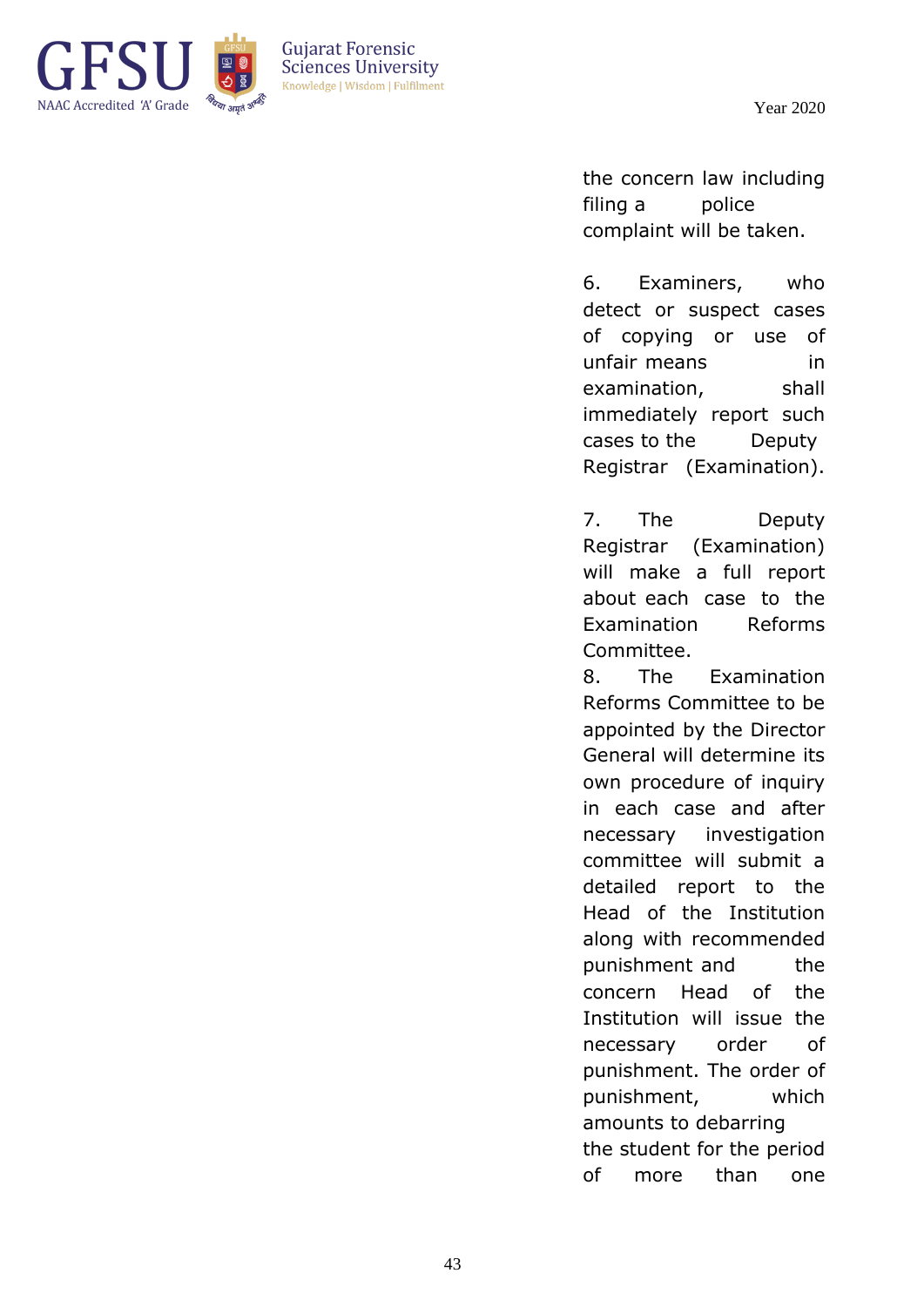

**Guiarat Forensic Sciences University** Knowledge | Wisdom | Fulfilment

> academic year, will be issued with the approval of the Director General.

9. The punishment in each case would depend upon the circumstances of that case. The examination Reforms Committee may evolve certain general guidelines for specifying punishments for different types ofusing unfair means / malpractices. As far as possible, the Examination Reforms Committee should follow these guidelines. However in peculiar cases, which cannot be covered under the

guidelines can be dealt with judiciously but firmly to preserve the integrity of the system of Examinations.

**AR-17)** The Head of the Institutions shall have powers to exclude any candidate from any examination on being satisfied that he is suffering from an infectious or contagious disease. Whenever any candidate is excluded, the fee paid by him to the University shall be refunded to him.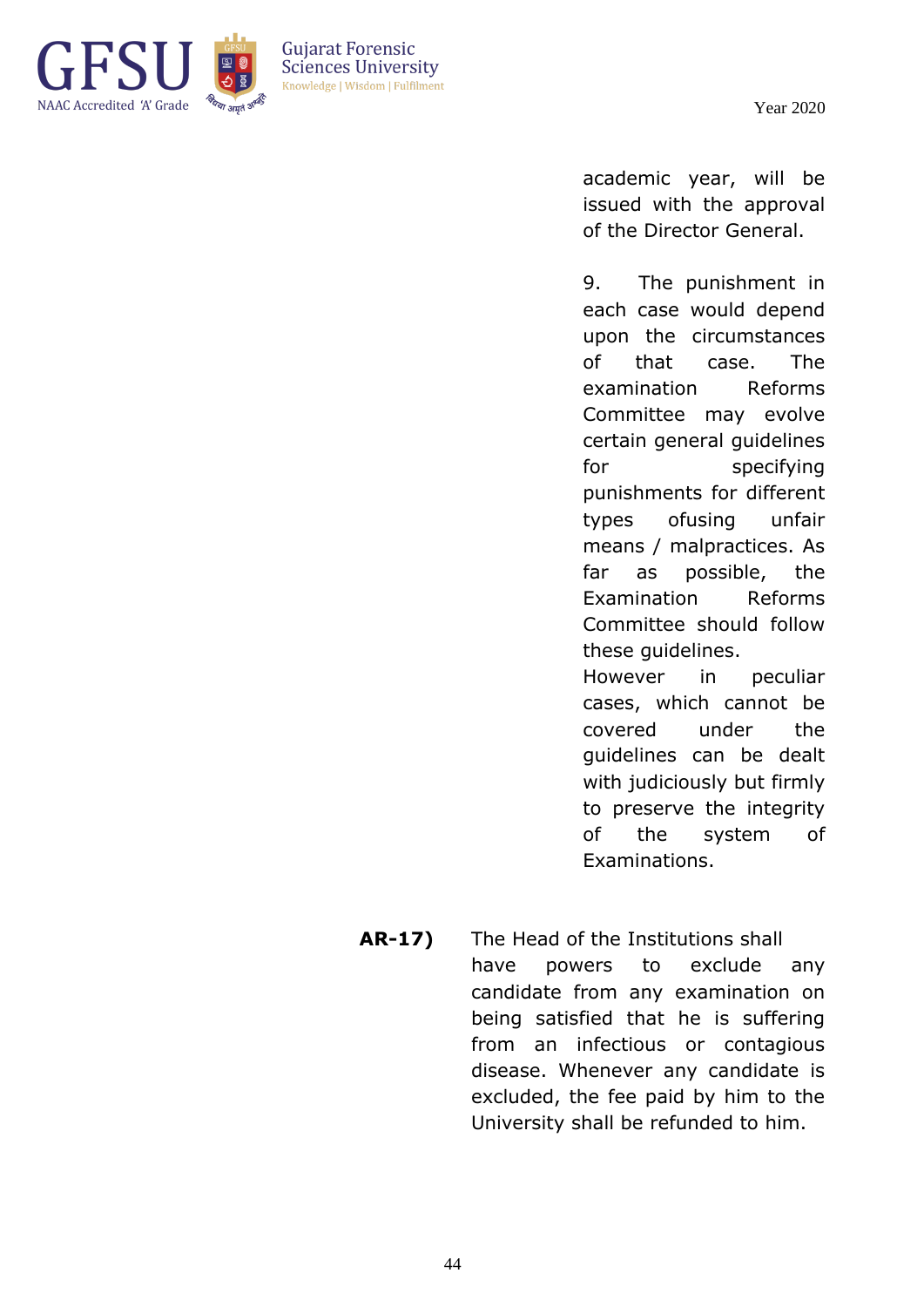

**AR 17A)** The Director General may allow the students to appear in the Examination provisionally under the following circumstances:

**a.** In case of any disciplinary action pending against the student,

**b.** In case of the student has pending major components of the evaluation of any requirement, which he is supposed to complete before Term End Examination,

**c.** When the student has fallen short of minimum requirement of attendance and he / she has requested to condone the absence to the competent authority at the end of term and the said request is under consideration.

Provided further that in case the final conclusions on the above items are not arrived at due to some genuine reasons even at the time of declaration of results, then the result of the student concerned may be withheld with the approval of the Director General.

**AR-18)** Within two weeks from the date of the commencement of each academic term / semester, each faculty shall prepare and publish a schedule of examinations - both sessional and term-end for each and every course conducted under it.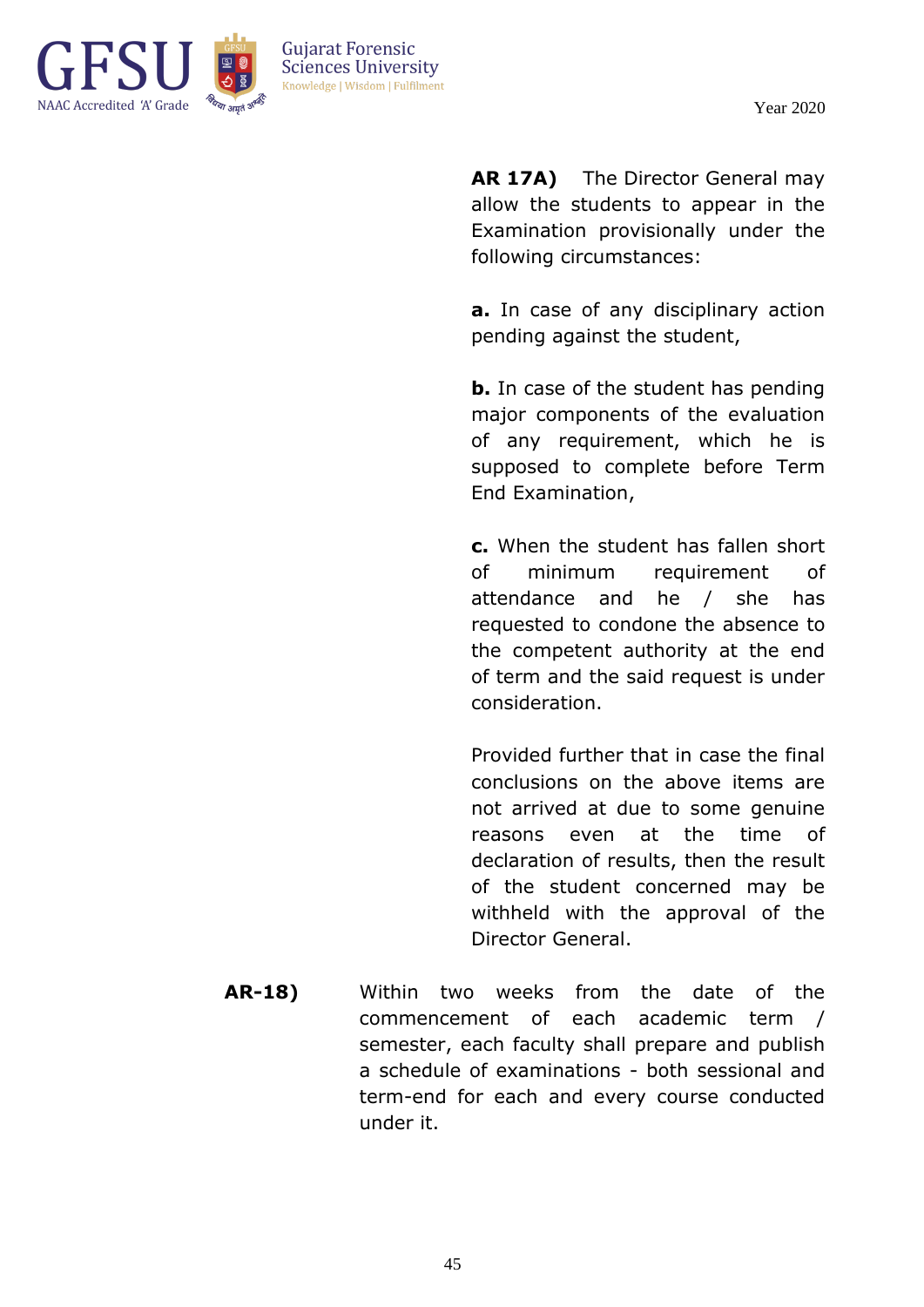

## **AR-19)** Declaration of Result:

The University through each institution / faculty shall strive to declare the result of every semester / term end examinations conducted by it within 15 working days from the date of the completion of the examinations and shall in any case declare the result latest within 30 working days thereof.

Provided, however, that in case the University is unable to follow the schedule of examinations including declaration of result as provided in this section, due to reasons and circumstances beyond its control itself, as soon as possible submit report to the Director General incorporating the detailed reasons for making a departure from the published schedule.

Provided, further that so far as the sessional / internal examinations are concerned, the Dean concerned will see that the results of such examinations are declared within 15 working days from the completion of the examination and send the consolidated result to the examination section of the University within one week after the declaration of the result.

- **AR-20)** No candidate shall be eligible for any of the scholarship, medals or prices to be awarded who has his deficiency of marks / grade of the Head or Heads of the examinations condoned or graced under the rules laid down in this behalf.
- **AR-21)** Subject to norms prescribed under Academic Regulations by the different Faculties and approved by the Academic Council, failure to pass an examination will not disqualify the candidate for presenting himself on a subsequent occasion on a new application being forwarded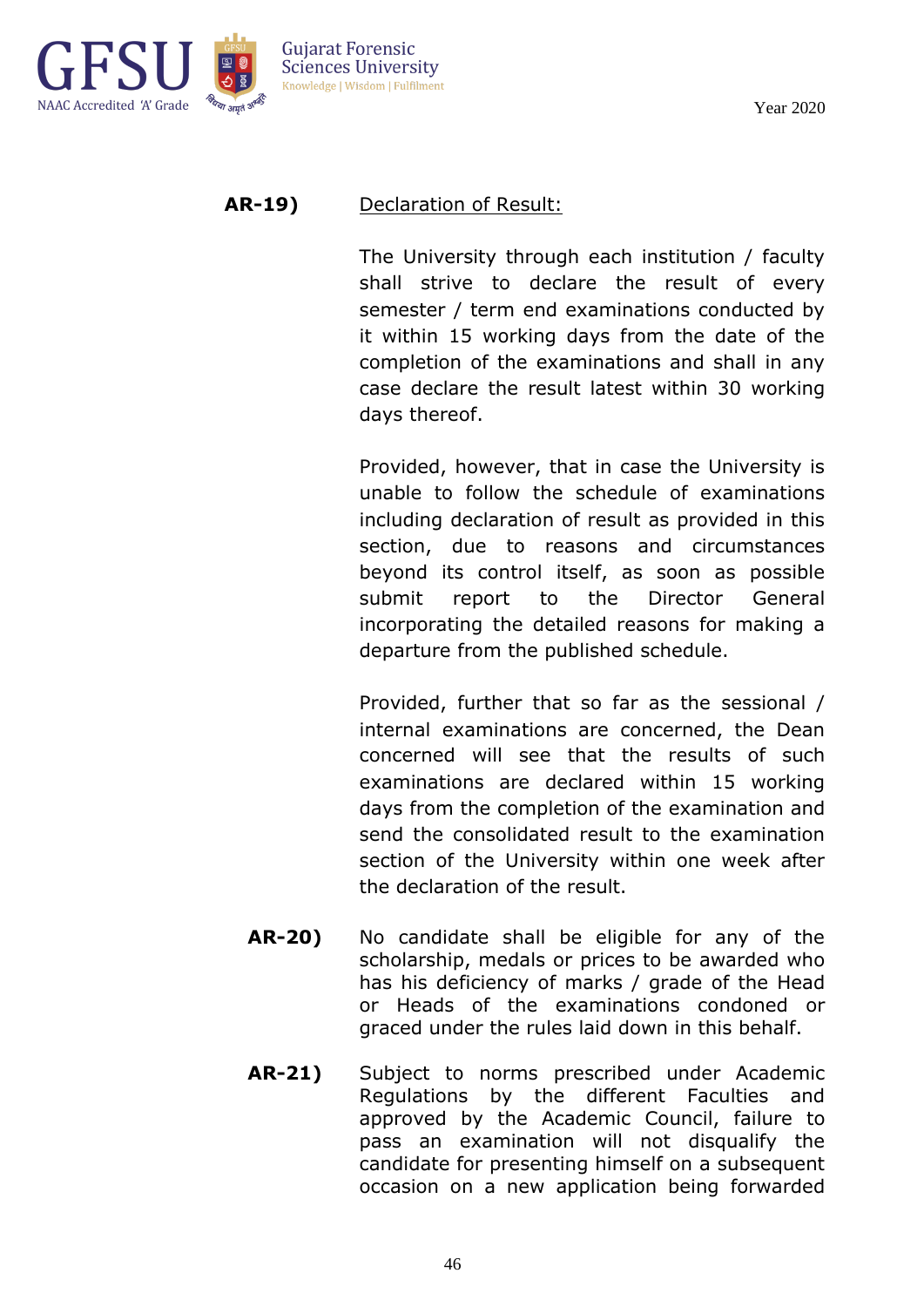

and a fresh fees is paid.

- **AR-22)** At the end of each term / semester, a certificate of Academic Performance of that term / semester will be given to the students concern.
- **AR-23)** In any case, where it is found that the result of the examination has been affected by an error, malpractice, fraud, improper conduct or other matter of whatsoever nature, the Director General, on recommendation of the Examination Committee as constituted under regulation AR-26, shall have power to amend such result in such manner as shall be in accordance with true position and to make such declarations as the examination committee shall consider necessary in that behalf provided that no result shall be amended after the expiry of 6 months from the date of publication of such result.
- **AR-24)** In any case, where the result of an examination has been ascertained and published and it is found that such result has been affected by any malpractice, fraud or any other improper conduct whereby an examinee has benefited and that such examinee has in the opinion of the examination committee been partly or privy too or connive at such malpractice, fraud or improper conduct, the Director General shall have power on the recommendation of the Examination Committee at any time notwithstanding the issue of a certificate or the award of price or scholarship to amend the result of such examinee and to make such declaration as the examinations committee shall consider necessary in this behalf.
- **AR-25)** There shall be an examination committee consisting of the following members who will examine the overall semester-end result before declaration of the same and will make appropriate recommendations to the Director General if detecting a glaring abnormal situation in the results, otherwise on the clearance from this committee the results can be declared by the Deputy Registrar (Examination).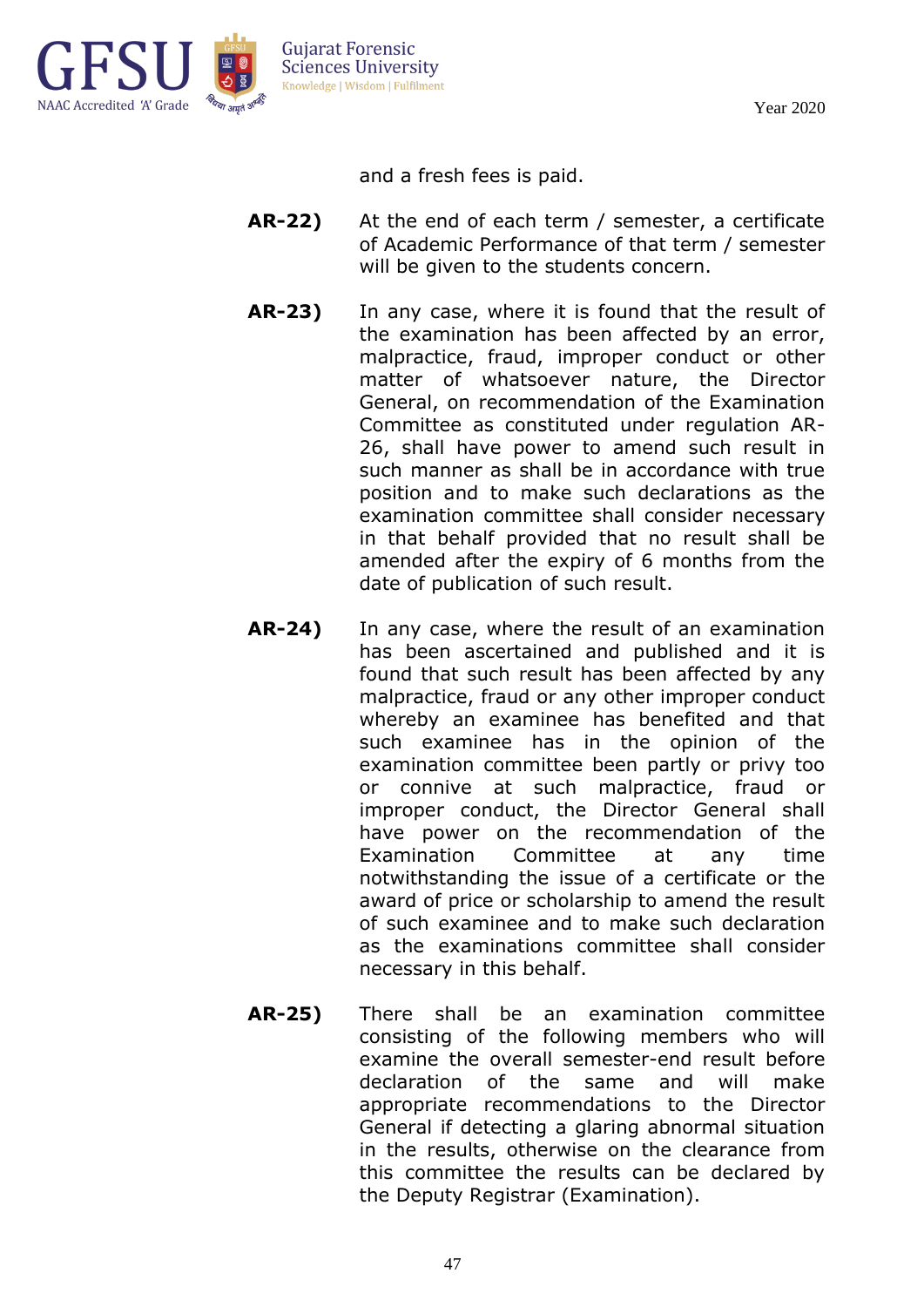

- 1) Director General or his nominee
- 2) Dean of the Faculty Concerned
- 3) One Professor
- 4) Registrar
- 5) One member of the Academic Council, nominated by the Director General
- 6) Dy. Registrar (Examination) Member secretary
- **AR-26)** Every year a committee of the following members will be formed for each institutions / faulty for the purpose of drawing up the list of appointments of examiners and paper setters for the semester / term- end examinations from the penal of examiner / paper setters approved by the Board of Studies:
	- 1) Director General or his nominee\*
	- 2) Dean of the Faculty Concerned Chairman
	- 3) Chairman of the Board of Studies / Area / Activity Committee
	- 4) Two members of the Board of Studies / Area / Activity Committee to be nominated by the Dean concerned.
	- 5) Dy. Registrar (Examination) Secretary

\*When the Director General is present then he will he the Chairman. Out of the lists prepared by this Committee and on the approval of the Dean of the Faculty concerned, the Deputy Registrar (Examination) will issue order of appointment to such examiners / paper setters. Notwithstanding anything contained above, the Director General in case of need may nominate one or two members in the above Committee, so also he shall have powers to alter, add, delete the names of the examiners / paper setters with record reasons.

**AR-27)** Once the appointment of paper setters for the respective / semester / term-end examinations are made, they will submit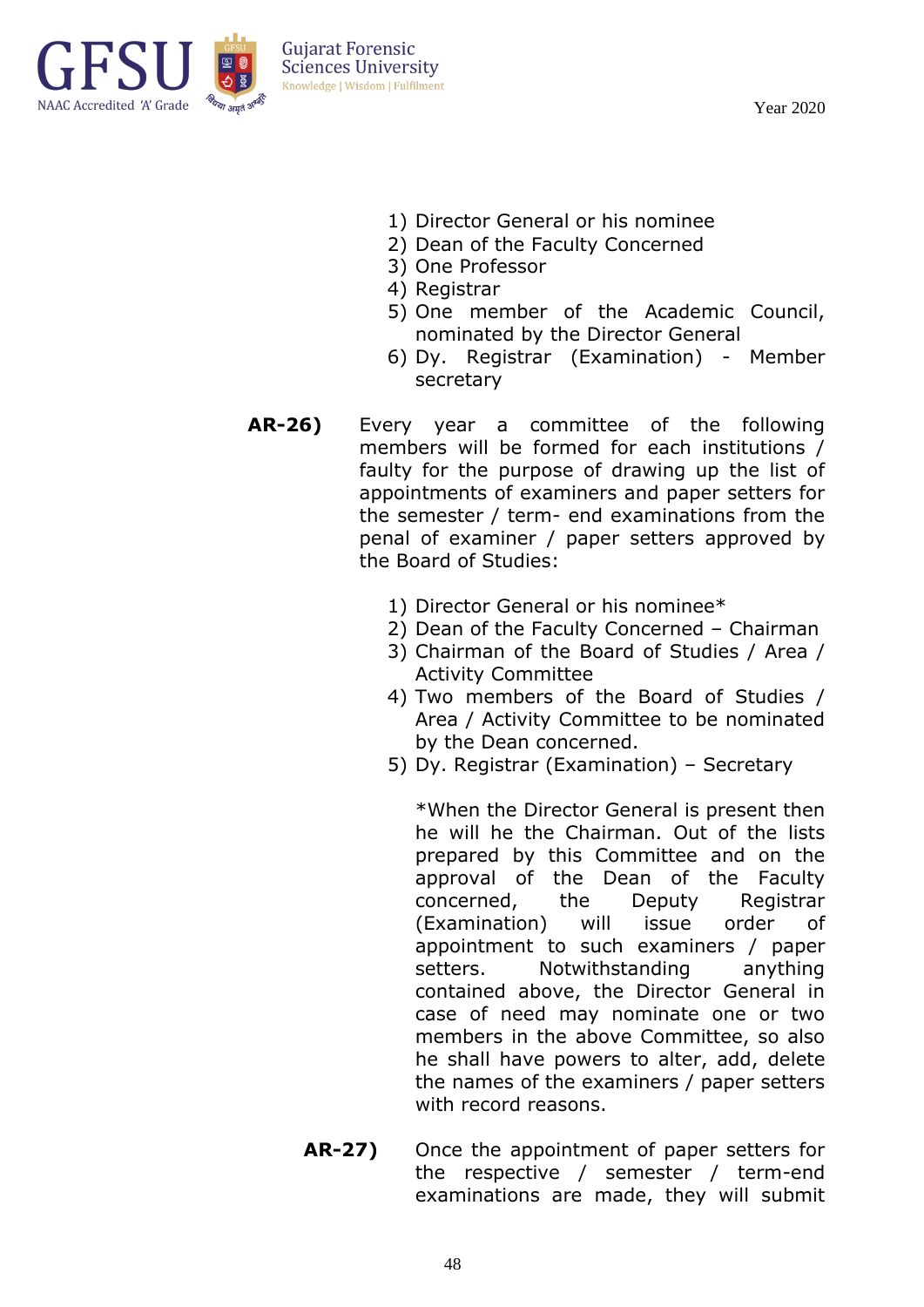

two sets of the manuscripts of the question papers of the respective examinations and out of these sets, the Dean and the Registrar will pick up one and the same will be used for the purpose of these respective examinations.

- **AR-28)** Subject to the norms prescribed in the Academic Regulations of the Faculty concern, in each term / semester and examinations and VIVA project etc., there will be a group of examiners from outside and the internal on 1:1 basis. The result of VIVA or practical examination finalized at the end of the day of examination, shall be submitted to the Deputy Registrar (Examination) on the same day in sealed cover duly signed by the examiners and when the final grades are to be decided, the Deputy Registrar (Examination) will hand over such sealed envelope to the convener concerned who will with the help of other examiners finalize such grade etc., in the premises of the University itself.
- **AR-29)** Every year in the beginning of the Academic semester in the first meeting of the Board of Studies wherever it exists otherwise in the faculty board, the question papers drawn shall be submitted for the purpose of assessment of quality of the same.
- **AR-30)** Verification of Marks:

After the declaration of result of the term / semester end examinations as well as the sessional / internal test examinations, if any student has any grievance about the marks / grades obtained, he may apply in the prescribed proforma to the Deputy Registrar (Examination) of the University within a week's time with the fees prescribed for the verification of marks and the said verification will be completed within 8 working days from the date of the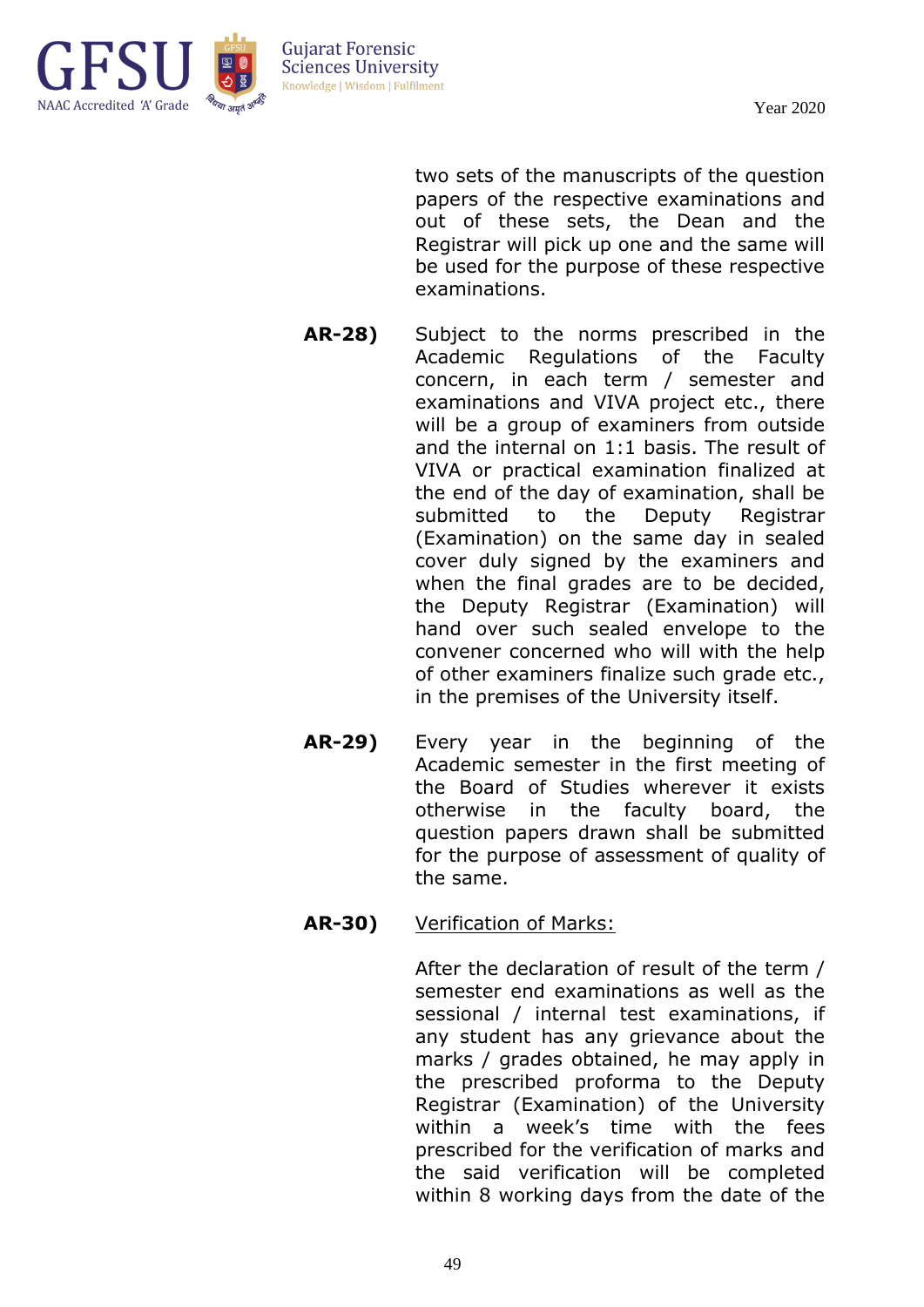

receipt of application and convey the final outcome of the verification to the student concerned. These verifications includes following:

i) Whether all questions attempted by the candidate have been assessed and this assessment is included in the overall performance sheet of the candidate for assigning grade,

ii) Whether there is a totaling / calculation mistake in marks / grade.

#### **AR-31)** Award of Semester Grade Report and Degree:

1. Student passing the Degree / Diploma programme in which they are registered will become entitled to the award of a Degree / Diploma in the respective programme, in the form of a Certificate.

2. Student will also be given a Semester Grade Report at the end of each term and a consolidated Semester Grade Report at the completion of their Degree / Diploma Programme. The semester Grade Report will show course wise performance of the candidate, Progressive Grade Point Index (PPI) and Cumulative Grade Point Index (CPI) as applicable.

#### **AR-32)** Fees:

The fees to be charged for different certificates / services etc., shall be decided by the Director General on the recommendations of the Committee to be constituted by him from time to time.

**AR-32A)** The Director General shall decide the fee structure of different courses to be taught under the Gujarat Forensic Sciences University on the recommendations of the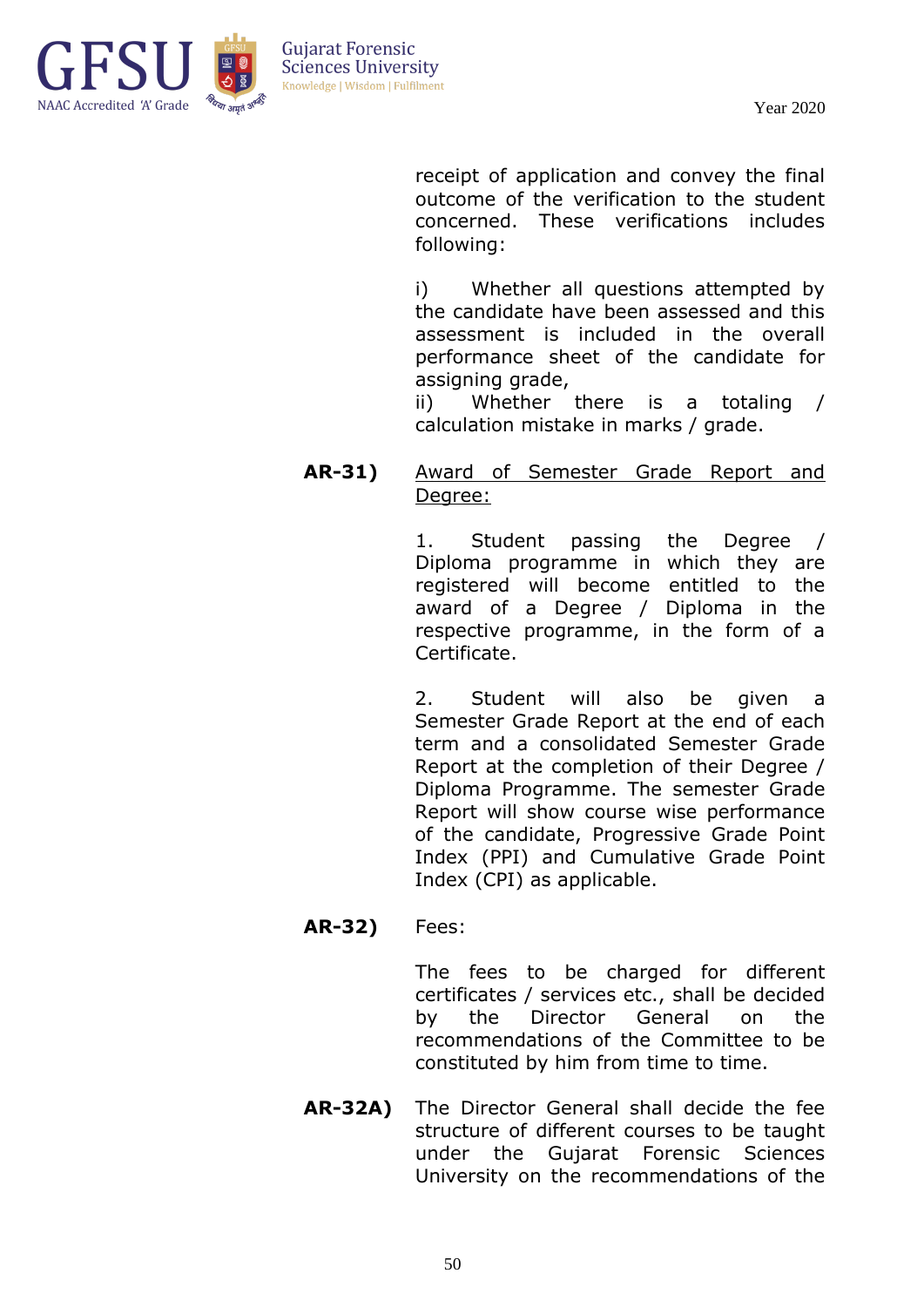

Committee constituted for the purpose by him from time to time and the same shall be reported to the Board of Governors in its next meeting.

## **Regulations governing appointment of the fixed pay employee on contract basis:**

[https://financedepartment.gujarat.gov.in/Documents/Z\\_2009\\_28-Mar-2016\\_69.PDF](https://financedepartment.gujarat.gov.in/Documents/Z_2009_28-Mar-2016_69.PDF) [https://financedepartment.gujarat.gov.in/Documents/Z\\_2081\\_18-Jan-2017\\_778.PDF](https://financedepartment.gujarat.gov.in/Documents/Z_2081_18-Jan-2017_778.PDF) [https://financedepartment.gujarat.gov.in/Documents/Z\\_1956\\_16-Feb-2006\\_440.PDF](https://financedepartment.gujarat.gov.in/Documents/Z_1956_16-Feb-2006_440.PDF)

## **Regulations for Awarding Degrees & Diplomas:**

- **RCD1.** Under the Gujarat Forensic Sciences University, the following Faculties are instituted:
	- 1. Faculty of Forensic Science
	- 2. Faculty of Science
	- 3. Faculty of Behavioral Science
	- 4. Faculty of Psychology
	- 5. Faculty of Neuro Science
	- 6. Faculty of Technology and Engineering
	- 7. Faculty of Management
	- 8. Faculty of Pharmacy
	- 9. Faculty of Humanities and Law
	- 10. Faculty of Medicine and Allied Sciences

11. Faculty of Doctoral Studies and Research

12. Faculty of Computer Science & **Technology** 

**RCD2.** The following Degrees, Diplomas and Certificate courses are instituted under the different faculties (RCD1) which shall be granted to such persons who have undergone the prescribed courses at any institution of the Faculties concerned or Institution recognized by the Gujarat Forensic Sciences University and have passed the qualifying Examinations for the same in accordance with the regulations of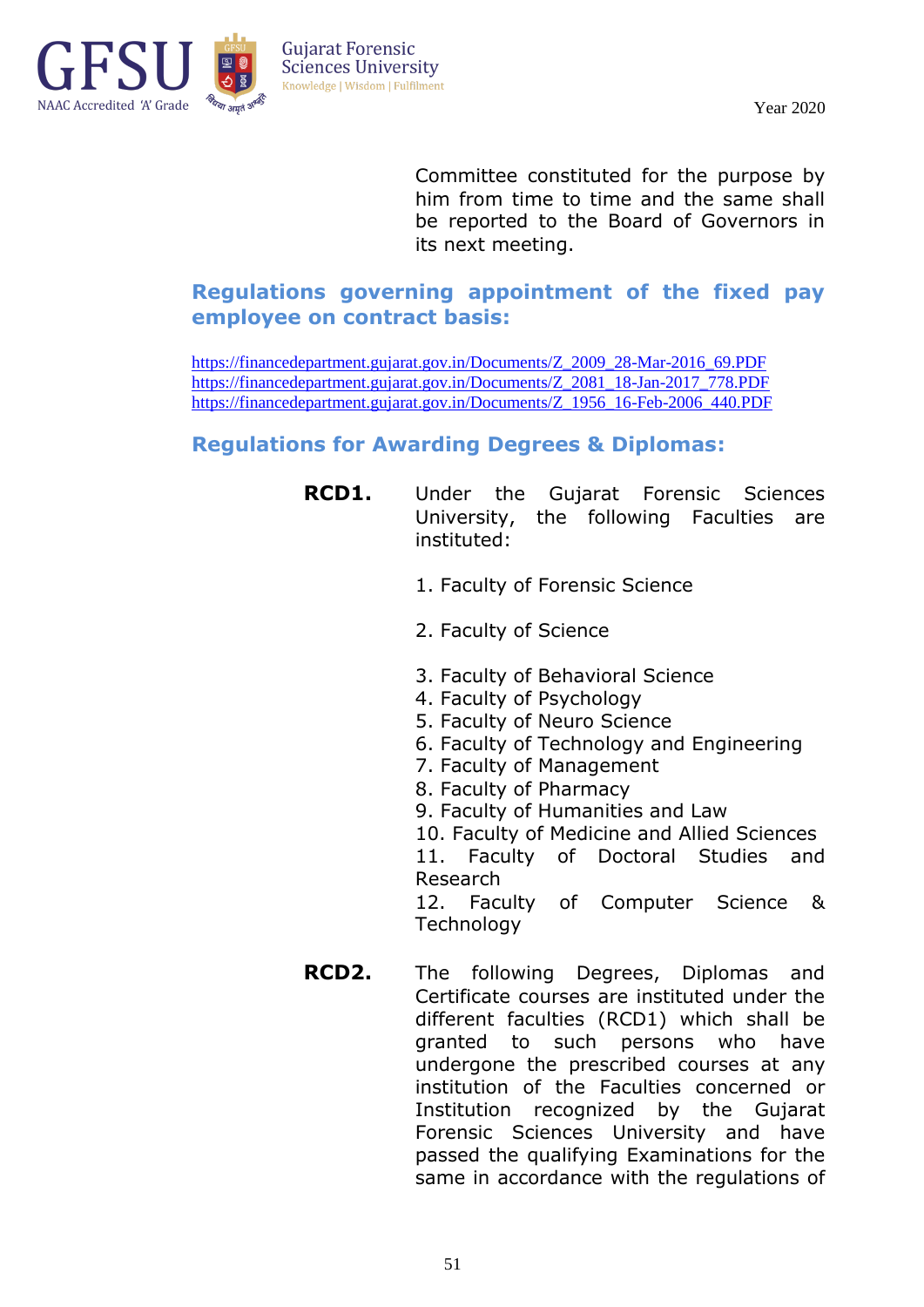

the University prescribed.

- 1. D.Litt.
- 2. D.Sc. (Doctor of Science)
- 3. PhD. (Doctor of Philosophy)
- 4. M.Sc. (Master of Science)
- 5. Post Graduate Diploma
- 6. M.Phil.
- 7. D.Phil.
- 8. M.S.
- 9. M.D.
- **RCD3.** Every person shall be eligible on payment of a prescribed fee for the respective Degree or Diploma for which he is declared qualified and who meets with academic requirements prescribed for a respective Degree or Diploma of the University.
- **RCD4.** The Board of Governors may on the recommendations of the Academic Council confer such degrees, diplomas and other academic distinctions as prescribed in the regulations from time to time.
- **RCD5.** Ordinarily the degrees will be awarded in one or more convocation to be held on the date and time prescribed by the Director General with the approval of the Board. Such degrees can be awarded in the convocation either in person or in absentia.

Provided, however, that on completion of all the academic requirements prescribed for the degree or diploma, an ordinary passing certificate but not the degree shall be issued in the reasonable time after the final results are declared.

Notwithstanding anything contained above, the Director General of the University may award the degrees or diplomas irrespective of the fact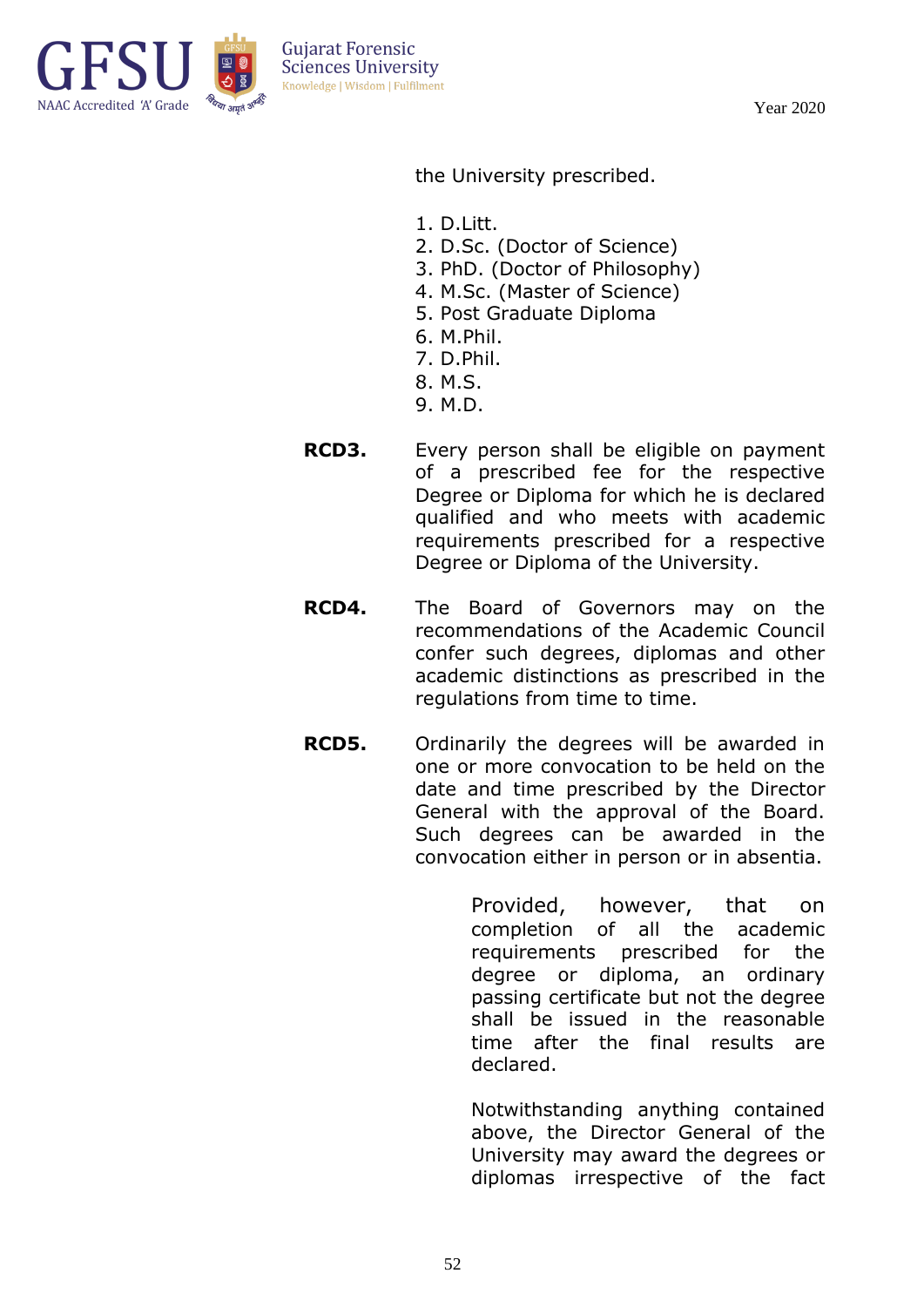

whether the convocation is held or npt subject to the fulfillment of the procedures p[prescribed in RCD2 and RCD3.

**RCD6.** The procedures to be conducted during the convocation will be decided by the Director General with the approval of the Board.

#### **Regulations for Faculty of Doctoral Studies and Research:**

- **RRD-1** Faculty of Doctoral Studies and Research:
	- 1.1) For the Doctoral and Post Doctoral Degree and the Collaborative Research Programmes, there shall be Faculty of Doctoral Studies and Research Development consisting of the following members:
		- i. Director General ex- officio Chairman
		- ii. Deans of the **Faculties**
		- iii. Directors of the **Institutes**
		- iv. Four Renowned Scientists / Industrialist / Academicians in their specialized field to be nominated by the Director General
		- v. Three recognized Ph. D. teachers from different Faculties to be nominated by the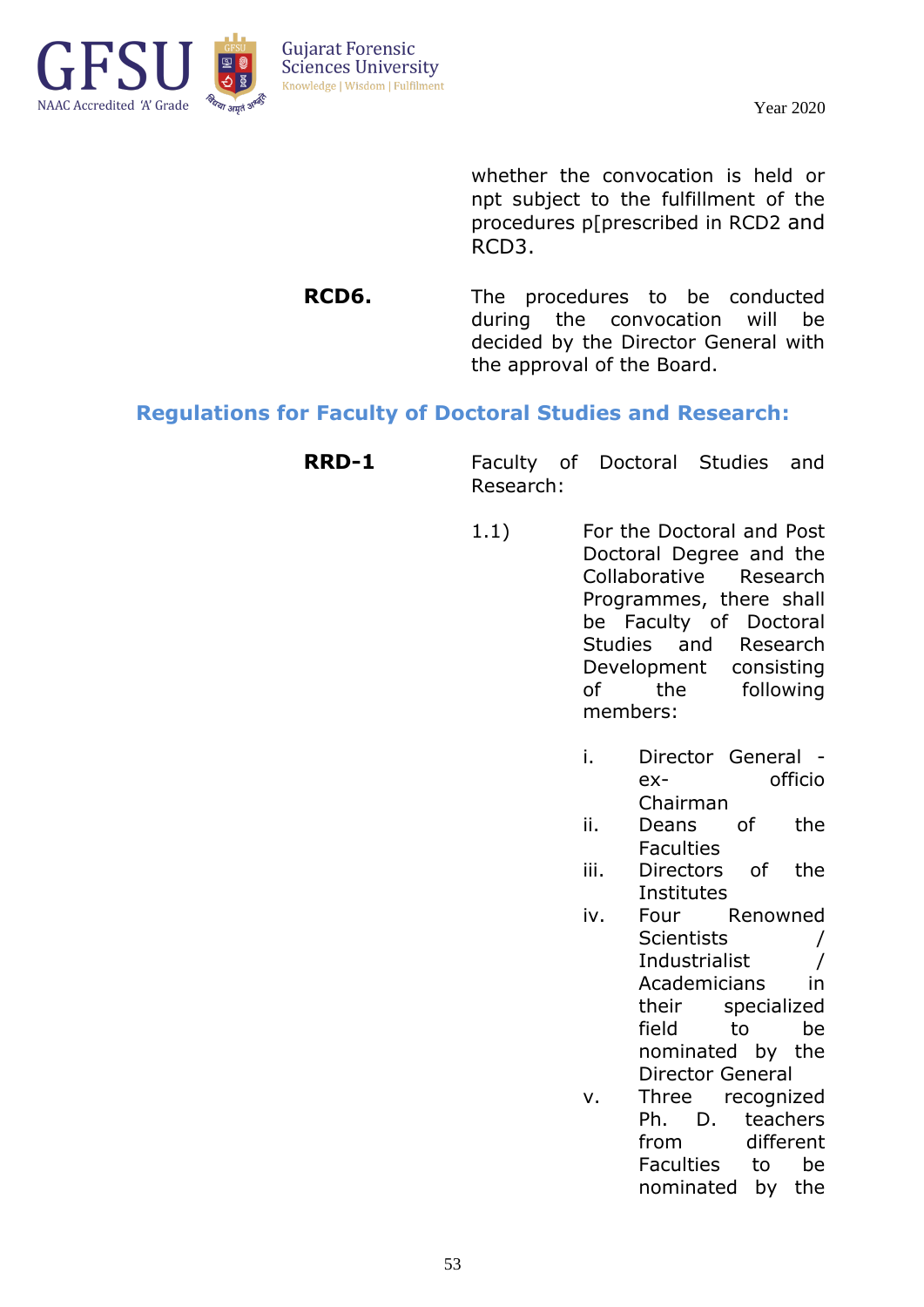

Director General

- vi. One member of the Academic Council to be nominated by the Director General
- vii. Director, Research and Development -Member **Secretary**
- **RRD-2** The term of office of the members of the Faculty other than ex-officio members shall be three years;

Provided that a person shall cease to be a member of the Council on his ceasing to hold the office by virtue of which he / she is such a member.

- **RRD-3** The Faculty of Doctoral Studies and Research shall have following functions:
	- i. To formulate and maintain the standards of Doctoral and Post Doctoral Programmes of the University.
	- ii. To advise the Academic Council regarding any trends and any other developments in Doctoral Studies and research in different fields.
	- iii. To make recommendations regarding the admission to, and evaluation of research degrees from time to time
	- iv. To make recommendations regarding the regulations of Ph. D. degrees
	- v. To suggest Panel of names of examiners for research thesis
	- vi. To make any other recommendation regarding organization, co-ordination and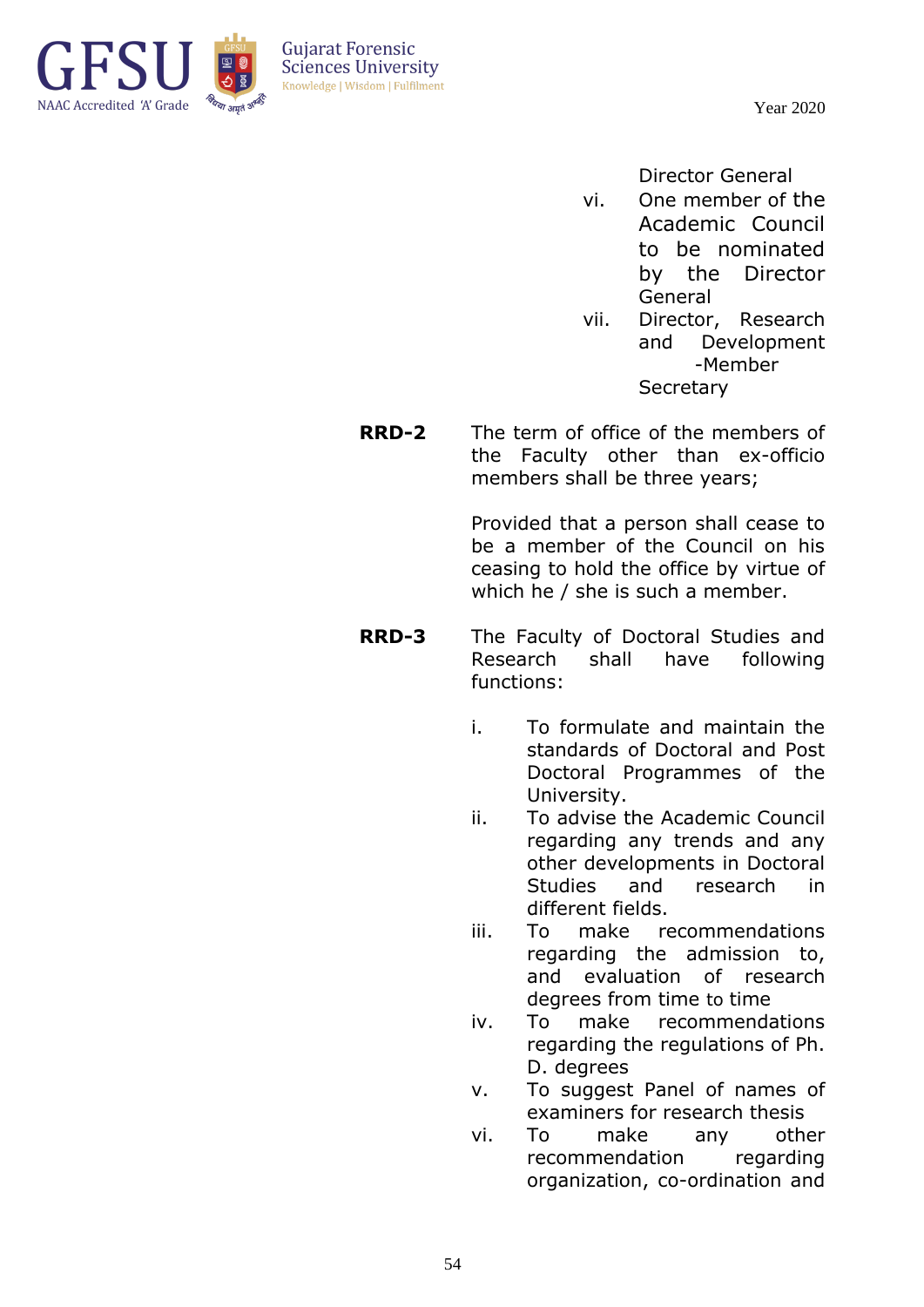

Year 2020

improvement of Doctoral Studies and Research in the University as a whole.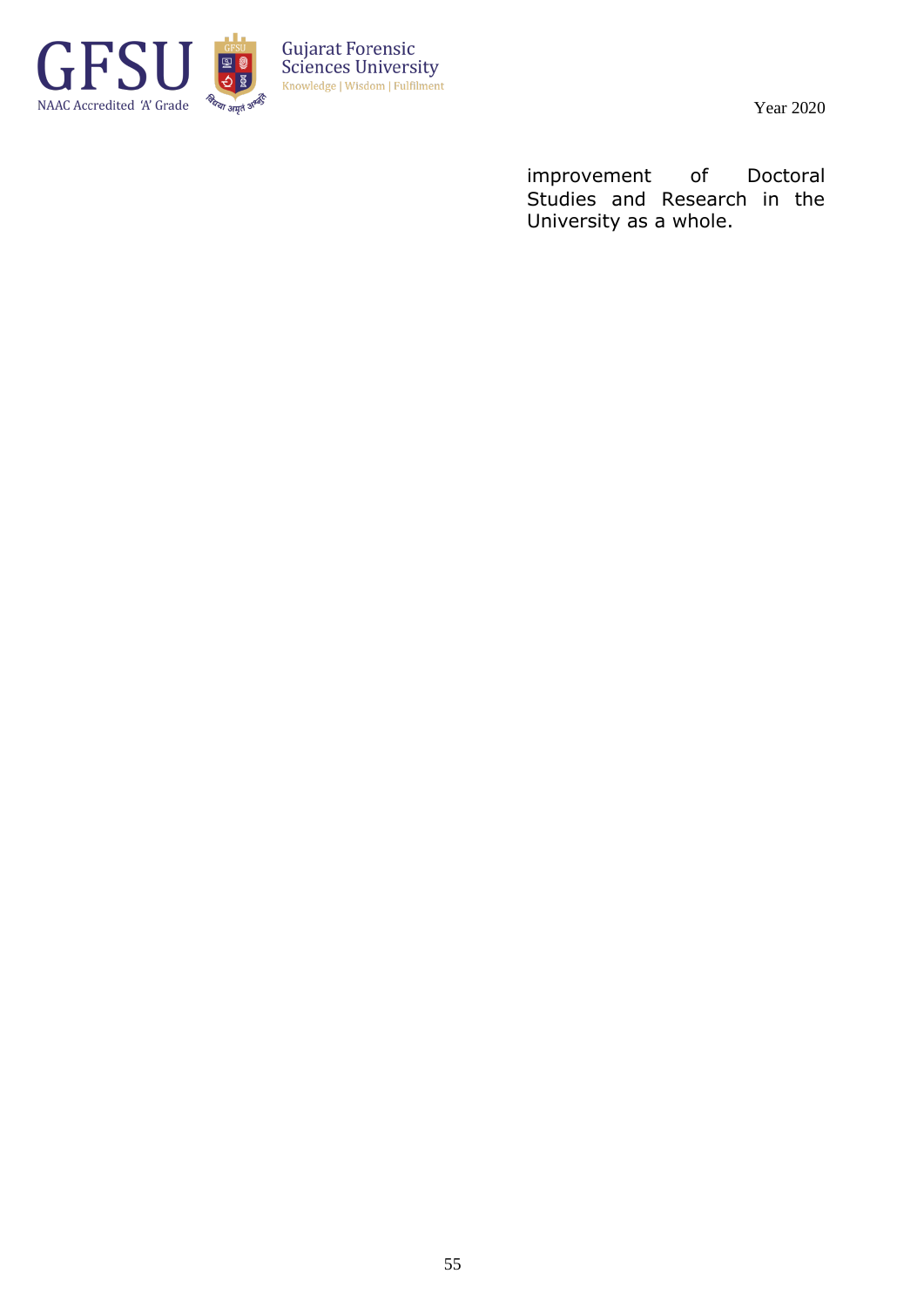



## **Manual VI**

## **Section 4(1)(b)(vi): A statement of the categories of the documents that are held by it or under its control.**

- i. Act
- ii. Account Rules
- iii. Annual Accounts
- iv. Cash Book
- v. Cheque Register
- vi. Receipt Book

## **Manual VII**

**Section 4(1)(b)(vii): The particulars of any arrangement that exists for consultation with representation by the members of the public, in relation to formulation of policy or implementation thereof.**

> All decisions are taken in accordance with the University Act.

## **Manual VIII**

**Section 4(1)(b)(viii): A statement of the boards, councils, committees and other bodies consisting of two or more persons constituted by the University and additional information as to whether the meeting of these are open to the public or the minutes of such meetings are accessible to public.**

**Board of Governors:** As per Section 12, 13 & 14 of the GFSU Act

**Academic Council:** As per Section 16 & 17 of the GFSU Act

**Finance Committee:** As per Section 18 & 19 of GFSU Act

Meetings are not open to public.

The minutes of the meeting of these committees are meant to assist the competent authority in making its decision. Certain meetings cover confidential details. Hence, those can be availed subject to the provisions of the Act.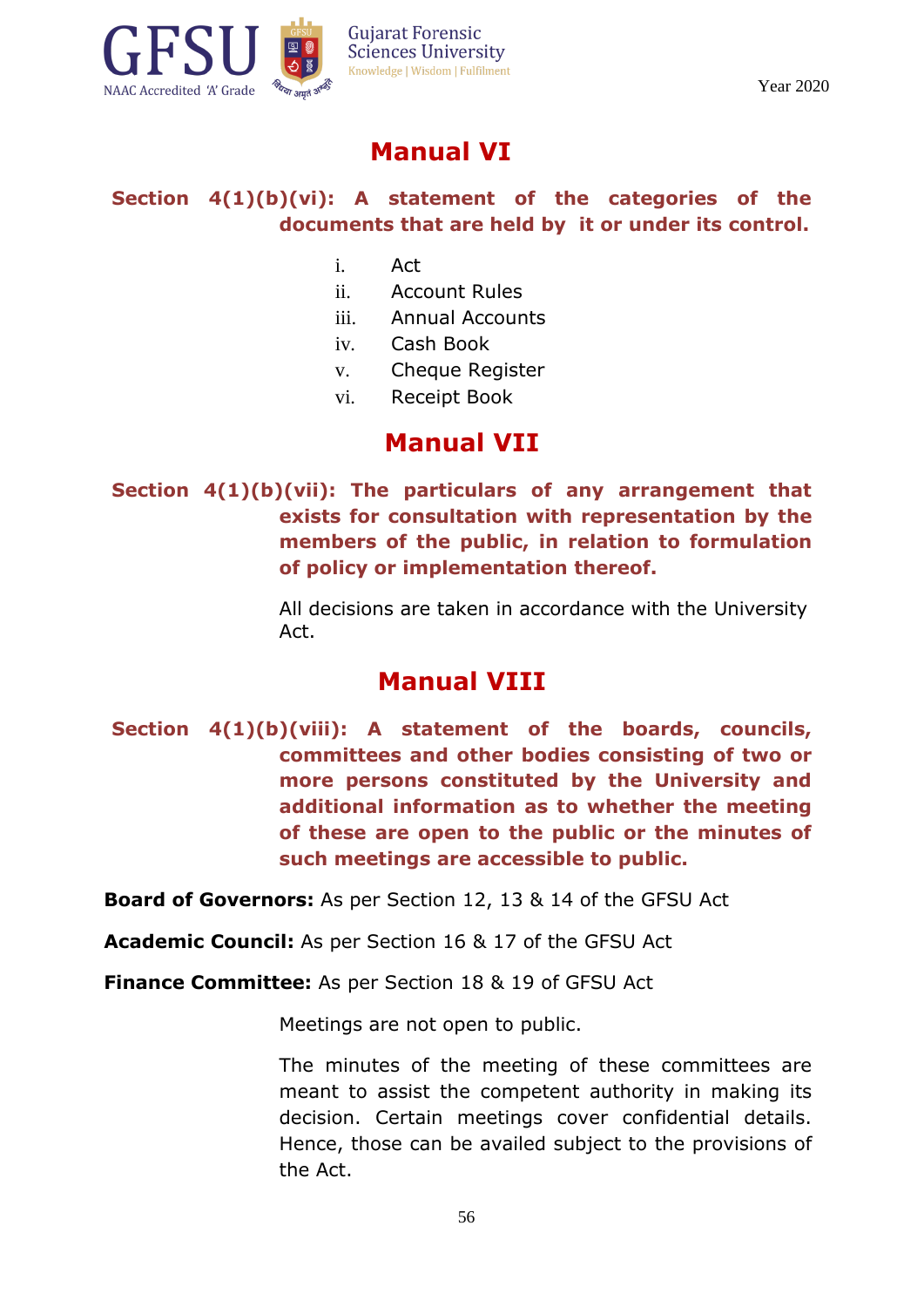

# **Manual IX**

## **Section 4 (1)(b)(ix):A Directory of University's Officers and Employees.**

|                | Dr. J. M. Vyas - Director General |                                             |  |  |
|----------------|-----------------------------------|---------------------------------------------|--|--|
| $\mathbf 1$    | Shri C. D. Jadeja                 | Registrar                                   |  |  |
| $\overline{2}$ | Dr. S. O. Junare                  | Director - Training & i/c Director - IFS    |  |  |
| 3              | Brig. (Dr.) K.K.Tripathi          | Officer on Special Duty & i/c Director, IBS |  |  |
| $\overline{4}$ | Dr. P. Maity                      | I/c Director-IRD                            |  |  |
| 5              | Dr. N. K. Chaudhary               | Professor(Cyber Security) & I/c Head-       |  |  |
|                |                                   | <b>International Affairs</b>                |  |  |
| 6              | Air Cmde K. R. Thaakar<br>(Retd.) | <b>Senior Faculty Member</b>                |  |  |
| $\overline{7}$ | Air Cmde R. N. Gaekwad<br>(Retd.) | Officer on Special Duty(OSD)                |  |  |
| 8              | Shri R.N.Guna                     | Deputy Director (Training)                  |  |  |
| 9              | Shri Nilesh Trivedi               | Dy. Registrar - Admin                       |  |  |
| 10             | Dr. D. D. Bhagat                  | Dy. Registrar - Exam                        |  |  |
| 11             | Shri V. H. Patel                  | Dy. Registrar - Coordination                |  |  |
| 12             | Shri A. P. Patel                  | Dy. Registrar - Store & Purchase            |  |  |
| 13             |                                   | Officer on Special Duty                     |  |  |
|                | Shri G. D. Vora                   | (Student Affairs and Campus Development)    |  |  |
| 14             | Shri U. D. Rana                   | Assistant Librarian                         |  |  |
| 15             | Ms. K. M. Pandya                  | Assistant Registrar (Academic & Legal)      |  |  |
| 16             | Shri M. I. Joshi                  | <b>Accounts Officer</b>                     |  |  |
| 17             | Shri N. V. Panchal                | Administrative Officer                      |  |  |
| 18             | Smt N. D. Khuddhara               | Senior Clerk                                |  |  |
| 19             | Shri K.M.Vyas                     | Senior Campus Engineer                      |  |  |
| 20             | Shri K. D.Shah                    | <b>Public Relation Officer</b>              |  |  |
| 21             | Shri R. J. Jhala                  | <b>Security Officer</b>                     |  |  |
| 22             | Shri P. J. Solanki                | <b>Purchase Assistant</b>                   |  |  |
| 23             | Shri A. N. Raval                  | PA to Director General                      |  |  |
| 24             | Shri S. A. Vyas                   | Photographer                                |  |  |
| 25             | Dr. A. J. Vaghela                 | <b>Visiting Doctor</b>                      |  |  |
| 26             | Shri N. P. Dave                   | Stenographer(Grade-II)-cum-Personal         |  |  |
|                |                                   | Assistant                                   |  |  |
| 27             | Smt. Y. C. Dave                   | Stenographer(Grade-II)-cum-Personal         |  |  |
|                |                                   | Assistant                                   |  |  |
| 28             | Smt. D. J. Nagar                  | Sub Accountant/Auditor                      |  |  |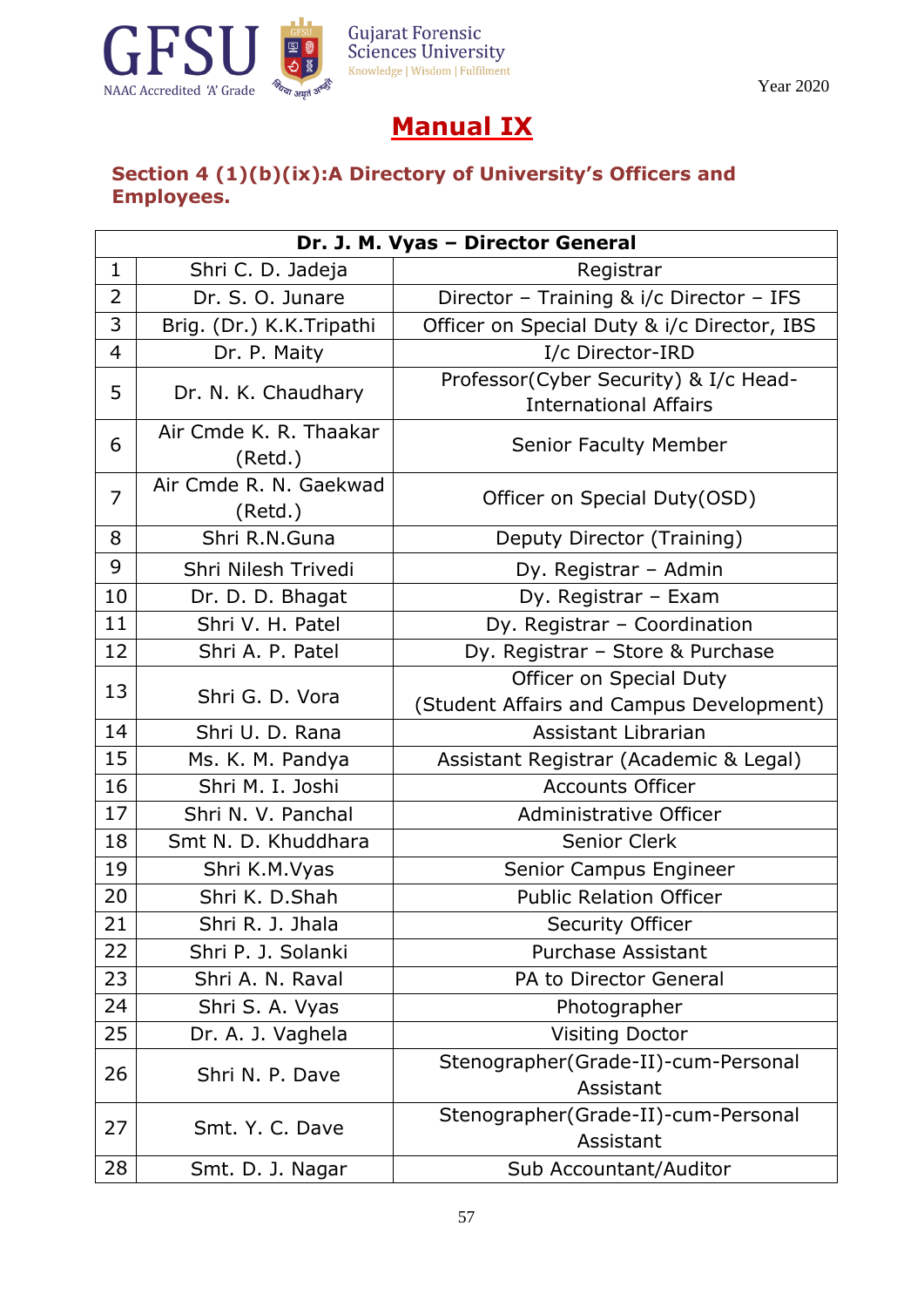

Year 2020

| 29 | Shri C. K. Prajapati | Sub Accountant/Auditor            |  |
|----|----------------------|-----------------------------------|--|
| 30 | Shri D. A. Prajapati | Computer Programmer               |  |
| 31 | Shri S. S. Kumar     | Scientific Officer (Ballistics)   |  |
| 32 | Shri A. A. Parmar    | Scientific Assistant (Ballistics) |  |
| 33 | Shri D. M. Vaghani   | Sr. Assistant Store Purchase      |  |
| 34 | Smt. P. M. Gohil     | Sr. Assistant Store Purchase      |  |
| 35 | Shri D. H. Patel     | Training & Placement Assistant    |  |
| 36 | Shri A. A. Bhardwaj  | <b>Clerk</b>                      |  |
| 37 | Shri P. J. Parmar    | Clerk                             |  |
| 38 | Shri N. C. Kariya    | <b>Clerk</b>                      |  |
| 39 | Smt. P. A. Joshi     | <b>Clerk</b>                      |  |
| 40 | Shri D. B. Bihola    | <b>Clerk</b>                      |  |
| 41 | Smt. H. V. Patel     | <b>Clerk</b>                      |  |
| 42 | Shri N. D. Asoda     | <b>Clerk</b>                      |  |
| 43 | Shri R. R. Chaudhari | <b>Clerk</b>                      |  |
| 44 | Smt. S. B. Chandel   | <b>Clerk</b>                      |  |
| 45 | Shri S. L. Jaganiya  | <b>Driver</b>                     |  |
| 46 | Shri K. K. Vaghela   | <b>Driver</b>                     |  |
| 47 | Shri N. M. Rathod    | <b>Driver</b>                     |  |
| 48 | Shri V. N. Yadav     | Driver                            |  |
| 49 | Shri K. P. Doriya    | <b>Driver</b>                     |  |
| 50 | Shri N. K. Parmar    | Peon                              |  |
| 51 | Shri A. V. Rathod    | Peon cum Lab Attendant            |  |
| 52 | Shri R. T. Desai     | Peon cum Lab Attendant            |  |
| 53 | Shri B. B. Paradiya  | Peon cum Lab Attendant            |  |
| 54 | Shri A. T. Gadhavi   | Peon cum Lab Attendant            |  |
| 55 | Shri C. K. Vaghela   | Peon cum Lab Attendant            |  |
| 56 | Shri V. D. Dutt      | Peon cum Lab Attendant            |  |
| 57 | Shri K. N. Goswami   | Peon cum Lab Attendant            |  |
| 58 | Shri N. D. Patni     | Peon cum Lab Attendant            |  |
| 59 | Smt. D. A. Bodar     | Peon cum Lab Attendant            |  |
| 60 | Shri B. D. Chavda    | Peon cum Lab Attendant            |  |
| 61 | Shri R. G. Patel     | Peon cum Lab Attendant            |  |
| 62 | Shri R. J. Gohil     | Peon cum Lab Attendant            |  |
| 63 | Shri J. D. Vaghela   | Peon cum Lab Attendant            |  |
| 64 | Shri R. N. Dagra     | Peon cum Lab Attendant            |  |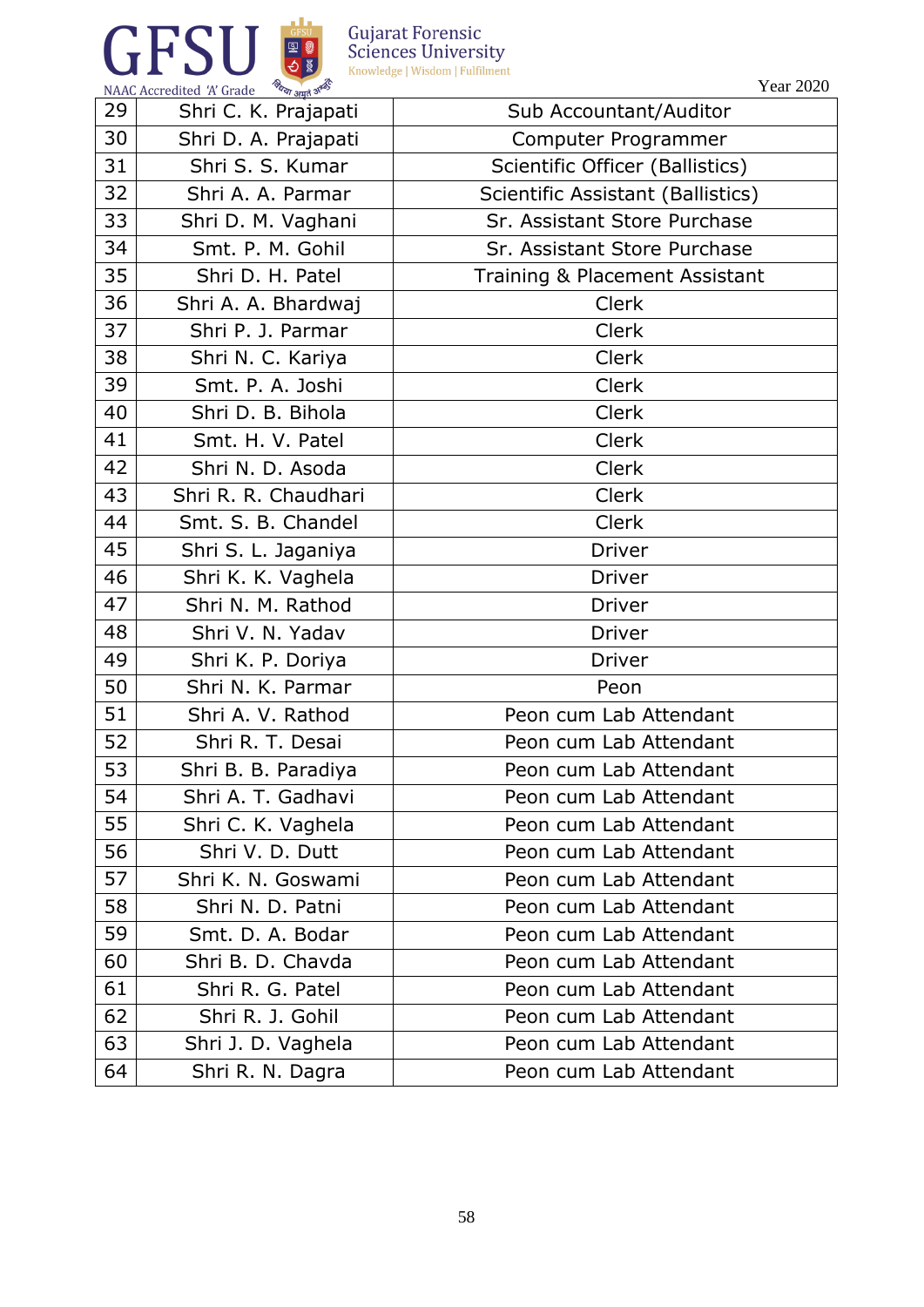

Year 2020

## **List of the Teaching Staff:**

| Sr.<br>No      | <b>Name</b>                | <b>Particular</b>          |
|----------------|----------------------------|----------------------------|
| $\mathbf{1}$   | Dr. S.O.Junare             | Senior Professor           |
| $\overline{2}$ | Dr. Naveen Kumar Chaudhary | Professor                  |
| 3              | Dr. Satish Kumar           | Associate Professor        |
| 4              | Dr. Rakhi Agarwal          | Associate professor        |
| 5              | Dr. Parag Rughani          | Associate Professor        |
| 6              | Dr. P. Maity               | Associate Professor        |
| $\overline{7}$ | Dr. Deepak Rawtani         | Associate Professor        |
| 8              | Dr. Rajesh Babu            | Associate Professor        |
| 9              | Dr. Astha Pandey           | Associate Professor        |
| 10             | Dr. Pooja Ahuja            | Associate Professor        |
| 11             | Dr. Haresh Barot           | Associate Professor        |
| 12             | Dr. Smita Pandey           | Associate Professor        |
| 13             | Dr. Digvijaysinh Rathod    | Associate Professor        |
| 14             | Dr. Prajesh Prajapati      | <b>Assistant Professor</b> |
| 15             | Mr. Jasmin Kubawat         | <b>Assistant Professor</b> |
| 16             | Dr. Harshad Patel          | <b>Assistant Professor</b> |
| 17             | Mr. Nilay Mistry           | <b>Assistant Professor</b> |
| 18             | Dr. Surbhi Mathur          | <b>Assistant Professor</b> |
| 19             | Dr. Biswajit Dey           | <b>Assistant Professor</b> |
| 20             | Dr. ProshantoSaha          | <b>Assistant Professor</b> |
| 21             | Dr. Priyanka Kacker        | <b>Assistant Professor</b> |
| 22             | Dr. Bhargav C. Patel       | <b>Assistant Professor</b> |
| 23             | Dr. Jayrajsinh Sarvaiya    | <b>Assistant Professor</b> |
| 24             | Dr. Merool Vakil           | <b>Assistant Professor</b> |
| 25             | Dr. Krishna Kumar Mishra   | <b>Assistant Professor</b> |
| 26             | Dr. Ravikesh Tripathi      | <b>Assistant Professor</b> |
| 27             | Dr. Nandita Chaube         | <b>Assistant Professor</b> |
| 28             | Mr. Dharmesh D. Dave       | <b>Assistant Professor</b> |
| 29             | Dr. Dhwani Patel           | <b>Assistant Professor</b> |
| 30             | Dr. Abraham Johnson        | <b>Assistant Professor</b> |
| 31             | Ms. Priyanka Samuel        | <b>Assistant Professor</b> |
| 32             | Dr. Hemen Dave             | <b>Assistant Professor</b> |
| 33             | Ms. Pooja Sharma Nath      | <b>Assistant Professor</b> |
| 34             | Dr. Kalgi Shah             | <b>Assistant Professor</b> |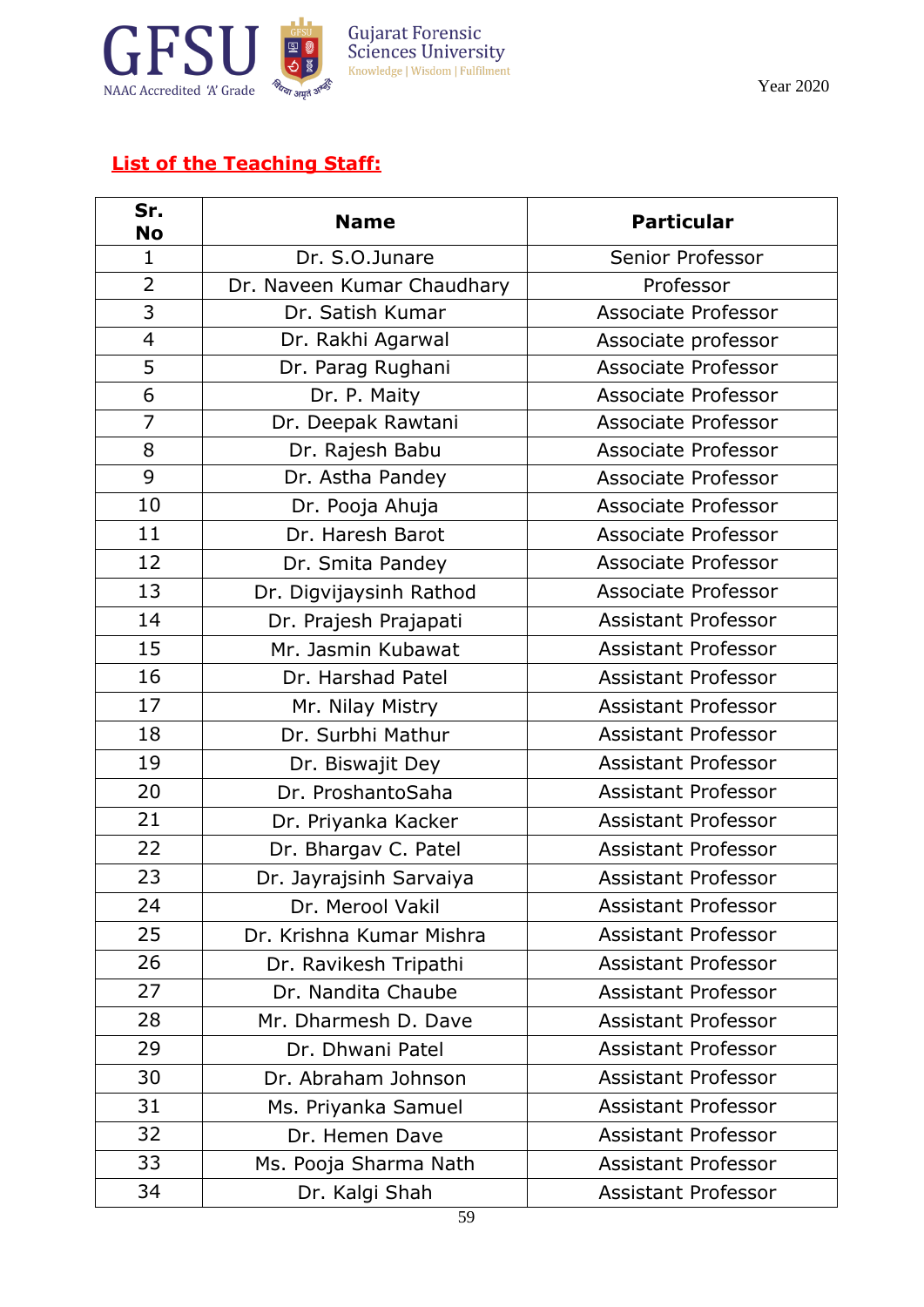



NAAC Accredited 'A' Grade विद्या आपने अ Year 2020

| 35 | Dr. Mahesh Vasava      | <b>Assistant Professor</b> |  |
|----|------------------------|----------------------------|--|
|    |                        |                            |  |
| 36 | Dr. Malay Shukla       | <b>Assistant Professor</b> |  |
| 37 | Dr. Hardi S. Mendpara  | <b>Assistant Professor</b> |  |
| 38 | Mr. Sarang D. Rajvansh | <b>Assistant Professor</b> |  |
| 39 | Mr. Prakash J. Khasor  | <b>Assistant Professor</b> |  |
| 40 | Mr. Nilesh C. Panchal  | Assistant Professor        |  |
| 41 | Mr. Pratik Patel       | <b>Assistant Professor</b> |  |
| 42 | J.F.Mansuri            | <b>Senior Faculty</b>      |  |
|    |                        | Member                     |  |
| 43 | Bharat D. Lakhtariya   | <b>Adjunct Faculty</b>     |  |
| 44 | Ms. Vandana Potturaju  | <b>Assistant Professor</b> |  |
| 45 | Mr. Keval K. Pandya    | <b>Assistant Professor</b> |  |
| 46 | Mr. Raihan Patel       | <b>Assistant Professor</b> |  |
| 47 | Dr. Akanksha Singh     | <b>Assistant Professor</b> |  |
|    | Kacchawaha             |                            |  |
| 48 | Dr. Niha Ansari        | <b>Assistant Professor</b> |  |
| 49 | Dr. Ashwini Pandit     | <b>Assistant Professor</b> |  |
| 50 | Mr. Ramya T. Shah      | <b>Assistant Professor</b> |  |
| 51 | Ms. Aanika Neel        | <b>Assistant Professor</b> |  |
| 52 | Ms. Himayu Pawar       | <b>Assistant Professor</b> |  |
| 53 | Mr. Neelkant Varma     | <b>Assistant Professor</b> |  |
| 54 | Ms. Rosari Naveena S.  | <b>Assistant Professor</b> |  |
| 55 | Mr. Vishalkumar Parmar | <b>Assistant Professor</b> |  |
| 56 | Ms. Krupa S. Nishar    | <b>Assistant Professor</b> |  |

List of visiting faculty members is provided on the University website.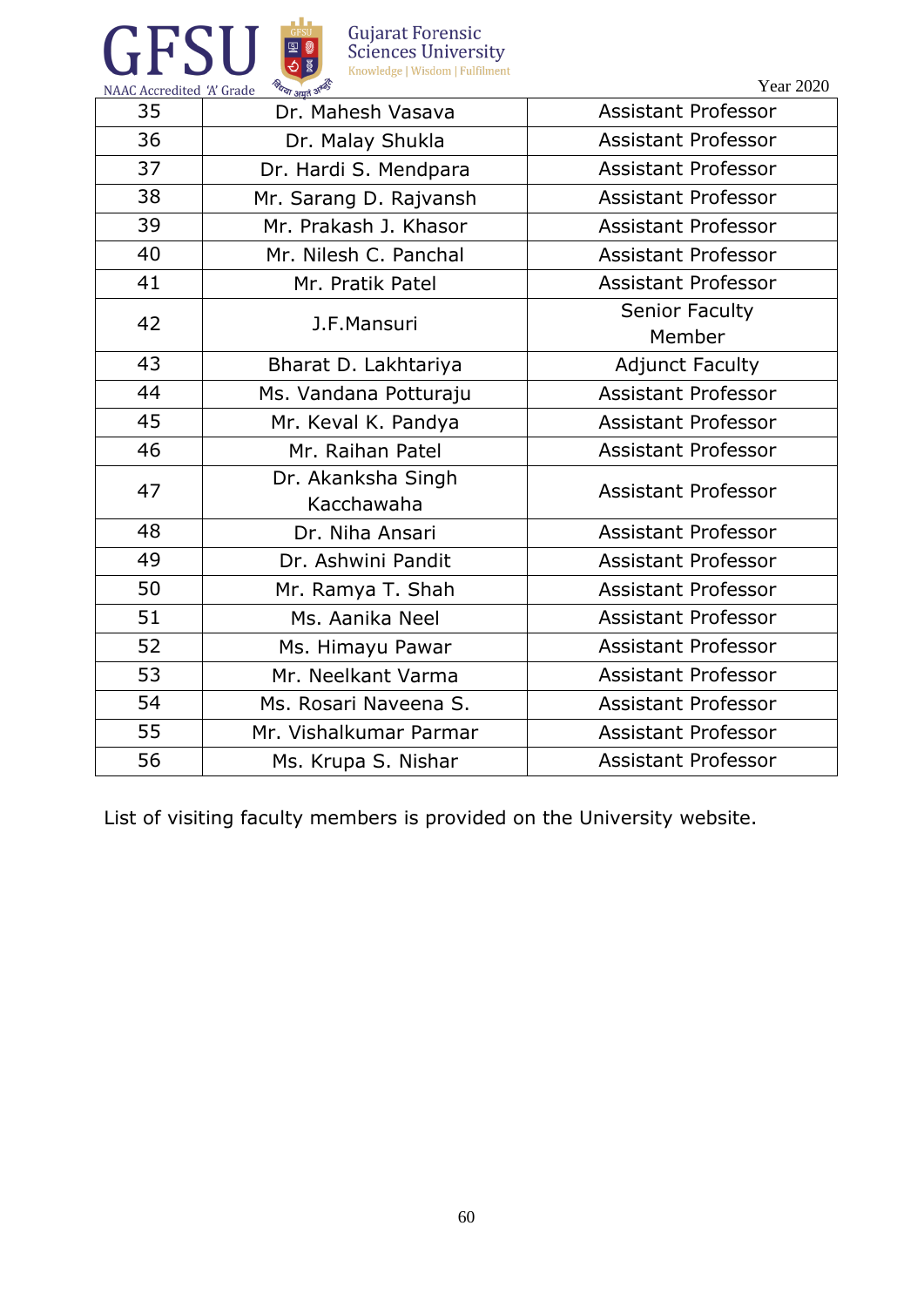

# **Manual X**

## **Section 4(1)(b)(x): Monthly remuneration received by the University's Officers / Employees as provided in its regulation.**

| Sr.<br>No.     | <b>Name</b>                       | <b>Designation</b>                                                   | <b>Remuneration</b><br>(as per 7 <sup>th</sup> CPC<br>Level) + other<br>admissible<br>allowances as per<br><b>Government norms</b> |
|----------------|-----------------------------------|----------------------------------------------------------------------|------------------------------------------------------------------------------------------------------------------------------------|
|                |                                   |                                                                      | Rs. 75,000/-                                                                                                                       |
| $\mathbf 1$    | Dr. J.M.Vyas                      | <b>Director General</b>                                              | minus<br>pension as per<br>Government<br>norms.                                                                                    |
| 2              | Dr. S. O. Junare                  | Director - Training &<br>I/c Director $-$<br><b>IFS</b>              | 182200 (Level<br>15)                                                                                                               |
| 3              | Shri C. D.<br>Jadeja              | Registrar                                                            | 162300 (Level<br>14)                                                                                                               |
| $\overline{4}$ | Brig. (Dr.) K. K.<br>Tripathi     | Officer on Special Duty<br>& i/c Director - IBS                      | 98850/- Fix                                                                                                                        |
| 5              | Air Cmde R. N.<br>Gaekwad (Retd.) | Officer on Special<br>Duty(OSD)                                      | 90000/- Fix                                                                                                                        |
| 6              | Shri R.N.Guna                     | Deputy Director<br>(Training)                                        | 40000/- Fix                                                                                                                        |
| $\overline{7}$ | Shri Nilesh<br>Trivedi            | Dy. Registrar - Admin                                                | 45000/- Fix                                                                                                                        |
| 8              | Dr. D. D.                         | Deputy Registrar                                                     | 126800                                                                                                                             |
| 9              | <b>Bhagat</b><br>Shri V. H. Patel | (Exam)<br>Deputy Registrar-<br>(Coordination)                        | (Level 13)<br>40000/- Fix                                                                                                          |
| 10             | Shri A.P. Patel                   | Deputy Registrar<br>(Store & Purchase)                               | 40000/- Fix                                                                                                                        |
| 11             | Shri G. D. Vora                   | Officer on Special Duty<br>(Student Affairs &<br>Campus Development) | 30000/- Fix                                                                                                                        |
| 12             | Shri U. D. Rana                   | Assistant Librarian                                                  | 40000/- Fix                                                                                                                        |
| 13             | Ms. K. M. Pandya                  | <b>Assistant Registrar</b><br>- (Academic &<br>Legal)                | 59500<br>(Level 10)                                                                                                                |
| 14             | Shri M. I.Joshi                   | <b>Accounts Officer</b>                                              | 40000/- Fix                                                                                                                        |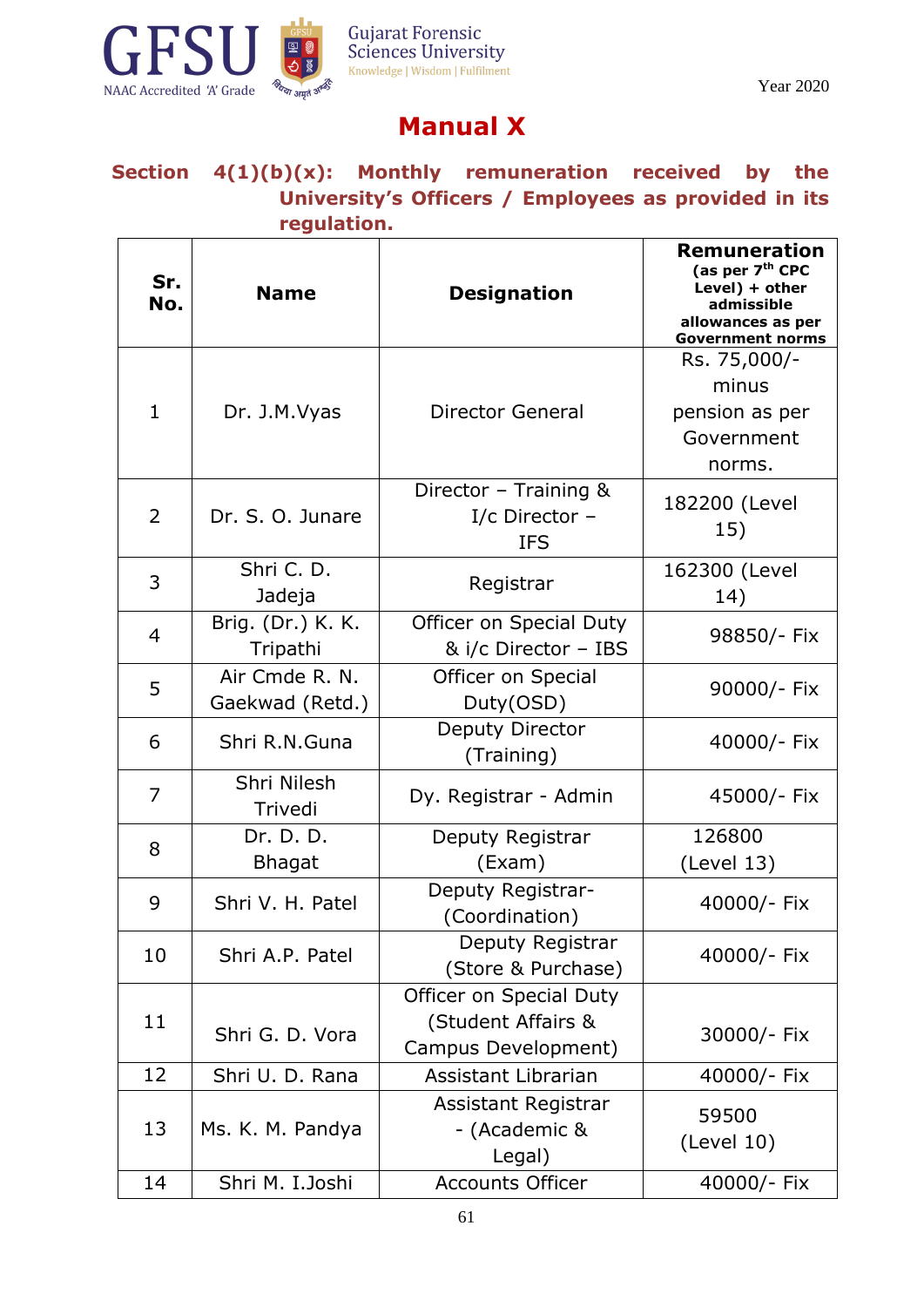

Year 2020

| 15 | Shri N. V.<br>Panchal   | Administrative Officer                               | 25000/- Fix            |
|----|-------------------------|------------------------------------------------------|------------------------|
| 16 | Smt N.D.<br>Khuddhara   | <b>Senior Clerk</b>                                  | 22000/- Fix            |
| 17 | Shri K. M. Vyas         | Senior Campus Engineer                               | 60000/- Fix            |
| 18 | Shri K. D. Shah         | <b>Public Relation Officer</b>                       | 30000/- Fix            |
| 19 | Shri R. J. Jhala        | <b>Security Officer</b>                              | 27000/- Fix            |
| 20 | Shri P. J.<br>Solanki   | <b>Purchase Assistant</b>                            | 18000/- Fix            |
| 21 | Shri A. N. Raval        | PA to Director General                               | 25000/- Fix            |
| 22 | Shri S. A. Vyas         | Photographer                                         | 25000/- Fix            |
| 23 | Dr. A. J.<br>Vaghela    | <b>Visiting Doctor</b>                               | 20000/- Fix            |
| 24 | Shri N. P. Dave         | Stenographer(Grade-<br>II)-cum-Personal<br>Assistant | 26300<br>(Level 4)     |
| 25 | Smt. Y. C.<br>Dave      | Stenographer(Grade-<br>II)-cum-Personal<br>Assistant | 26300<br>(Level 4)     |
| 26 | Smt. D. J.<br>Nagar     | Sub Accountant/Auditor                               | 31340 Fix<br>(Level 5) |
| 27 | Shri C. K.<br>Prajapati | Sub Accountant/Auditor                               | 31340 Fix<br>(Level 5) |
| 28 | Shri D. A.<br>Prajapati | Computer Programmer                                  | 31340 Fix<br>(Level 6) |
| 29 | Shri S. S.<br>Kumar     | Scientific Officer<br>(Ballistics)                   | 44900<br>(Level 7)     |
| 30 | Shri A. A.<br>Parmar    | Scientific Assistant<br>(Ballistics)                 | 38090 Fix<br>(Level 7) |
| 31 | Shri D. M.<br>Vaghani   | Sr. Assistant Store<br>Purchase                      | 31340 Fix<br>(Level 5) |
| 32 | Smt. P. M. Gohil        | Sr. Assistant Store<br>Purchase                      | 31340 Fix<br>(Level 5) |
| 33 | Shri D. H. Patel        | Training & Placement<br>Assistant                    | 31340 Fix<br>(Level 5) |
| 34 | Shri A. A.<br>Bhardwaj  | <b>Clerk</b>                                         | 25500 (Level-4)        |
| 35 | Shri P. J.<br>Parmar    | <b>Clerk</b>                                         | 25500 (Level-4)        |
| 36 | Shri N. C.<br>Kariya    | <b>Clerk</b>                                         | 25500 (Level-4)        |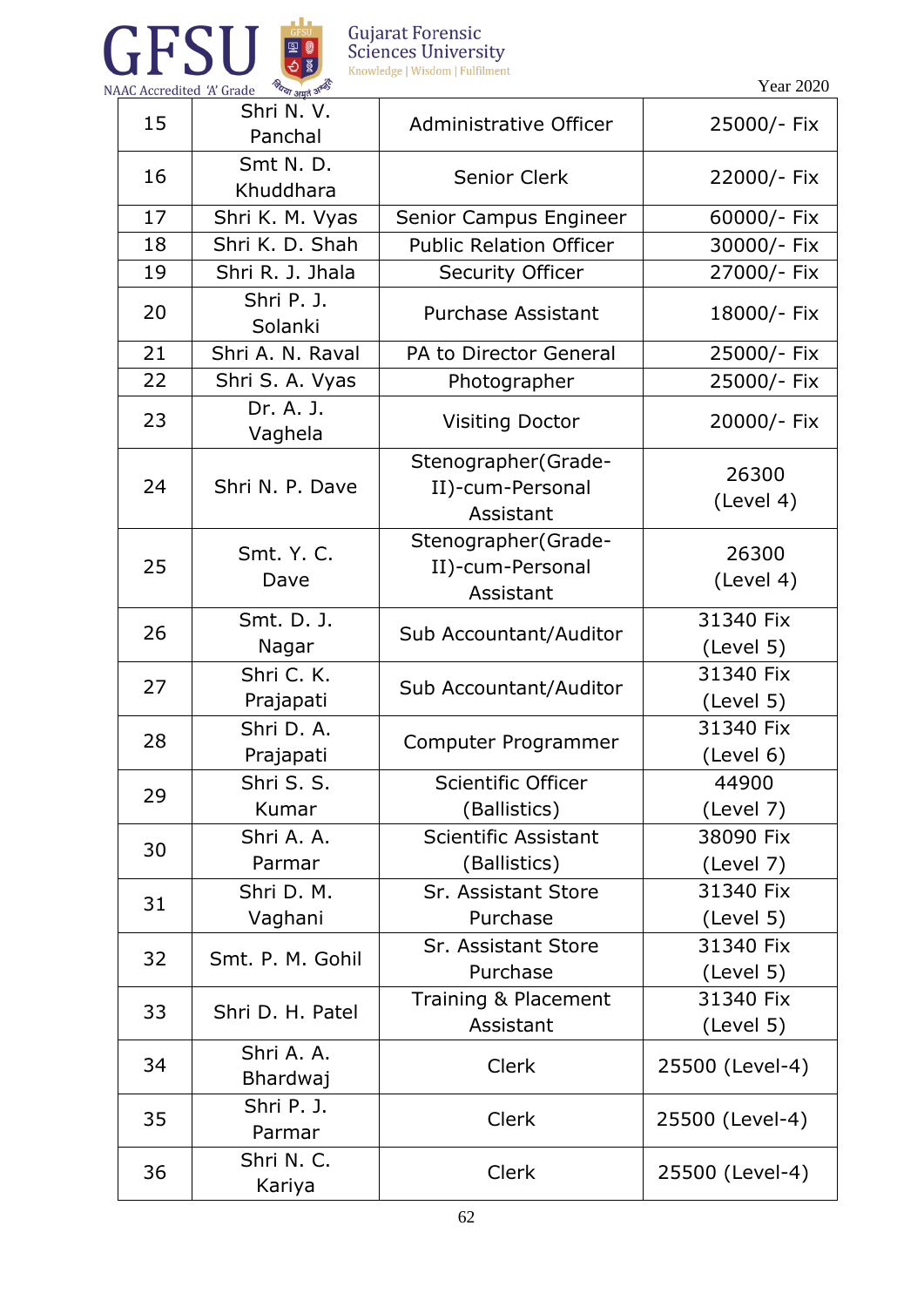



| AAC Accredited A Grade | पथा <sub>अमृतं</sub> अ     |                        |                         |
|------------------------|----------------------------|------------------------|-------------------------|
| 37                     | Smt. P. A. Joshi           | <b>Clerk</b>           | 25500 (Level-4)         |
| 38                     | Shri D. B. Bihola          | <b>Clerk</b>           | 25500 (Level-4)         |
| 39                     | Ms. H. V. Patel            | <b>Clerk</b>           | 25500 (Level-4)         |
| 40                     | Shri N. D. Asoda           | <b>Clerk</b>           | 25500 (Level-4)         |
| 41                     | Shri R.R.<br>Chaudhari     | <b>Clerk</b>           | 25500 (Level-4)         |
| 42                     | Ms. S. B.<br>Chandel       | <b>Clerk</b>           | 25500 (Level-4)         |
| 43                     | Shri S. L.<br>Jaganiya     | <b>Driver</b>          | 19900 (Level-2)         |
| 44                     | Shri K. K.<br>Vaghela      | <b>Driver</b>          | 19900 (Level-2)         |
| 45                     | Shri N. M.<br>Rathod       | <b>Driver</b>          | 19900 (Level-2)         |
| 46                     | Shri V. N. Yadav           | <b>Driver</b>          | 19900 (Level-2)         |
| 47                     | Shri K. P. Doriya          | <b>Driver</b>          | 19900 (Level-2)         |
| 48                     | Shri N. K.<br>Parmar       | Peon                   | 10000/- Fix             |
| 49                     | Shri A. V.<br>Rathod       | Peon cum Lab Attendant | 14800<br>(Level-IS-1)   |
| 50                     | Shri R. T. Desai           | Peon cum Lab Attendant | 14800<br>(Level-IS-1)   |
| 51                     | Shri B. B.<br>Paradiya     | Peon cum Lab Attendant | 14800<br>(Level-IS-1)   |
| 52                     | Shri A. T.<br>Gadhavi      | Peon cum Lab Attendant | 14800<br>(Level-IS-1)   |
| 53                     | Shri C. K.<br>Vaghela      | Peon cum Lab Attendant | 14800<br>$(Level-IS-1)$ |
| 54                     | Shri V. D. Dutt            | Peon cum Lab Attendant | 14800<br>$(Level-IS-1)$ |
| 55                     | Shri K.N.<br>Goswami       | Peon cum Lab Attendant | 14800<br>(Level-IS-1)   |
| 56                     | Shri N. D. Patni           | Peon cum Lab Attendant | 14800<br>$(Level-IS-1)$ |
| 57                     | Smt. D. A.<br><b>Bodar</b> | Peon cum Lab Attendant | 14800<br>(Level-IS-1)   |
| 58                     | Shri B. D.<br>Chavda       | Peon cum Lab Attendant | 14800<br>$(Level-IS-1)$ |
| 59                     | Shri R. G.<br>Patel        | Peon cum Lab Attendant | 14800<br>$(Level-IS-1)$ |
| 60                     | Shri R. J. Gohil           | Peon cum Lab Attendant | 14800                   |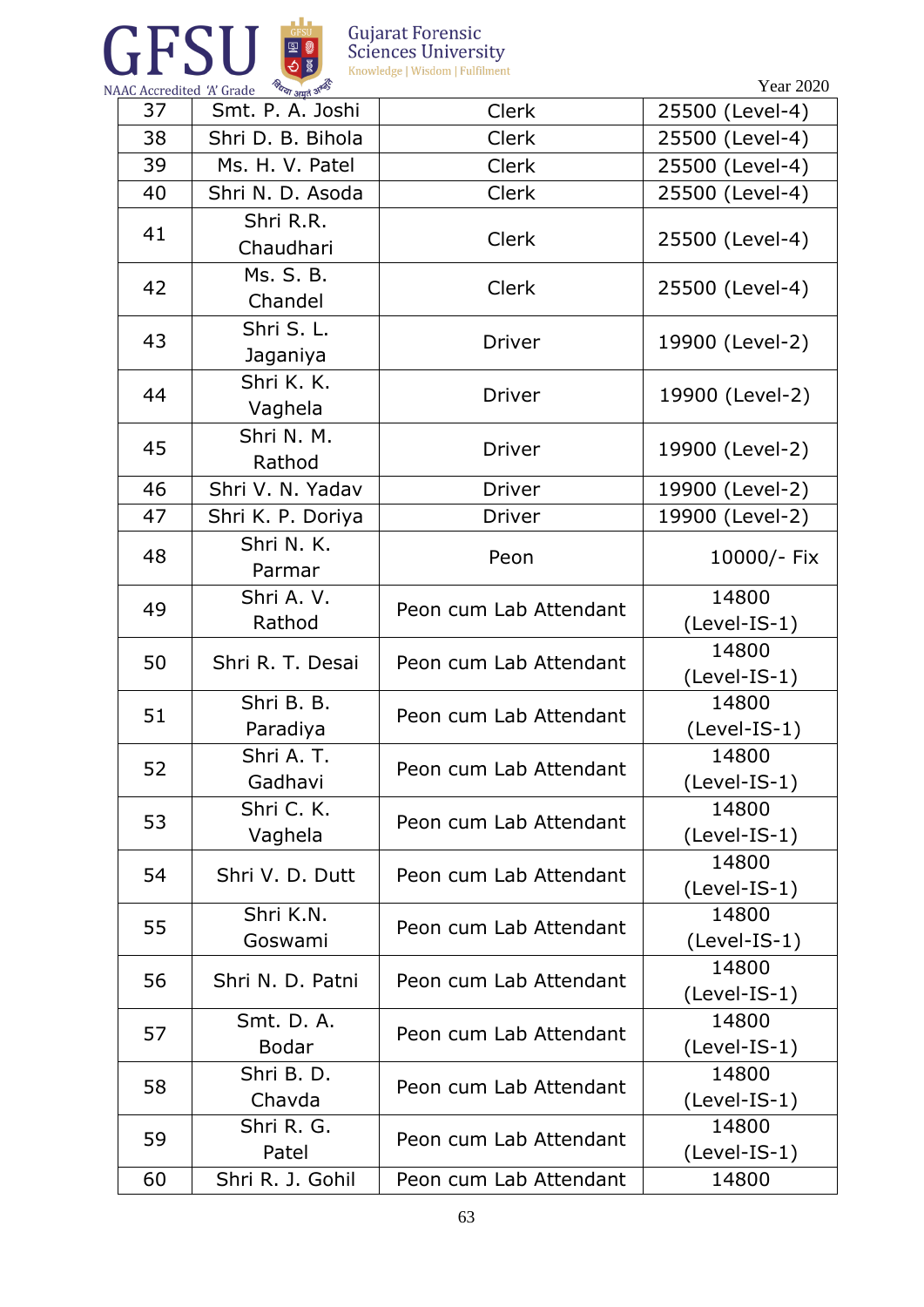

 $\sqrt{Var 2020}$ 

| NAAC Accredited 'A Grade'<br>$447$ $34\pi$ $31$<br>$L \text{cm} \sim L \text{cm}$ |                    |                        |                         |
|-----------------------------------------------------------------------------------|--------------------|------------------------|-------------------------|
|                                                                                   |                    |                        | $(Level-IS-1)$          |
| 61                                                                                | Shri J. D. Vaghela | Peon cum Lab Attendant | 14800<br>$(Level-IS-1)$ |
| 62                                                                                | Shri R. N. Dagra   | Peon cum Lab Attendant | 14800<br>$(Level-IS-1)$ |

#### **Monthly remuneration received by the teaching Staff**

| Sr.<br><b>No</b>         | <b>Designation</b>     | <b>Pay-Scale as</b><br>per 7 <sup>th</sup> CPC +<br>allowances as<br>per Govt norms |
|--------------------------|------------------------|-------------------------------------------------------------------------------------|
|                          | Professor              | 144200 (Level<br>14                                                                 |
| $\overline{\phantom{0}}$ | Associate<br>professor | 131400 (Level<br>13A)                                                               |
| 3                        | Assistant<br>Professor | 57700 (Level 10)                                                                    |

# **Manual XI**

## **Section 4(1) (b)(xi):The budget allocated to each of University's agency, indicating the particulars of all plans, proposed expenditures and reports on disbursements made.**

Income/Expenditure Statement for the Financial Year 2018-19.

| Sr<br><b>No</b> | <b>Budget Head</b>                      | <b>Amount Rs.</b><br>(In Lacs) |
|-----------------|-----------------------------------------|--------------------------------|
|                 | Income                                  | 2337                           |
|                 | Expenses                                | 2408                           |
| 3               | Deficit Funds to be transferred<br>from | 71                             |
|                 | the University Fund                     |                                |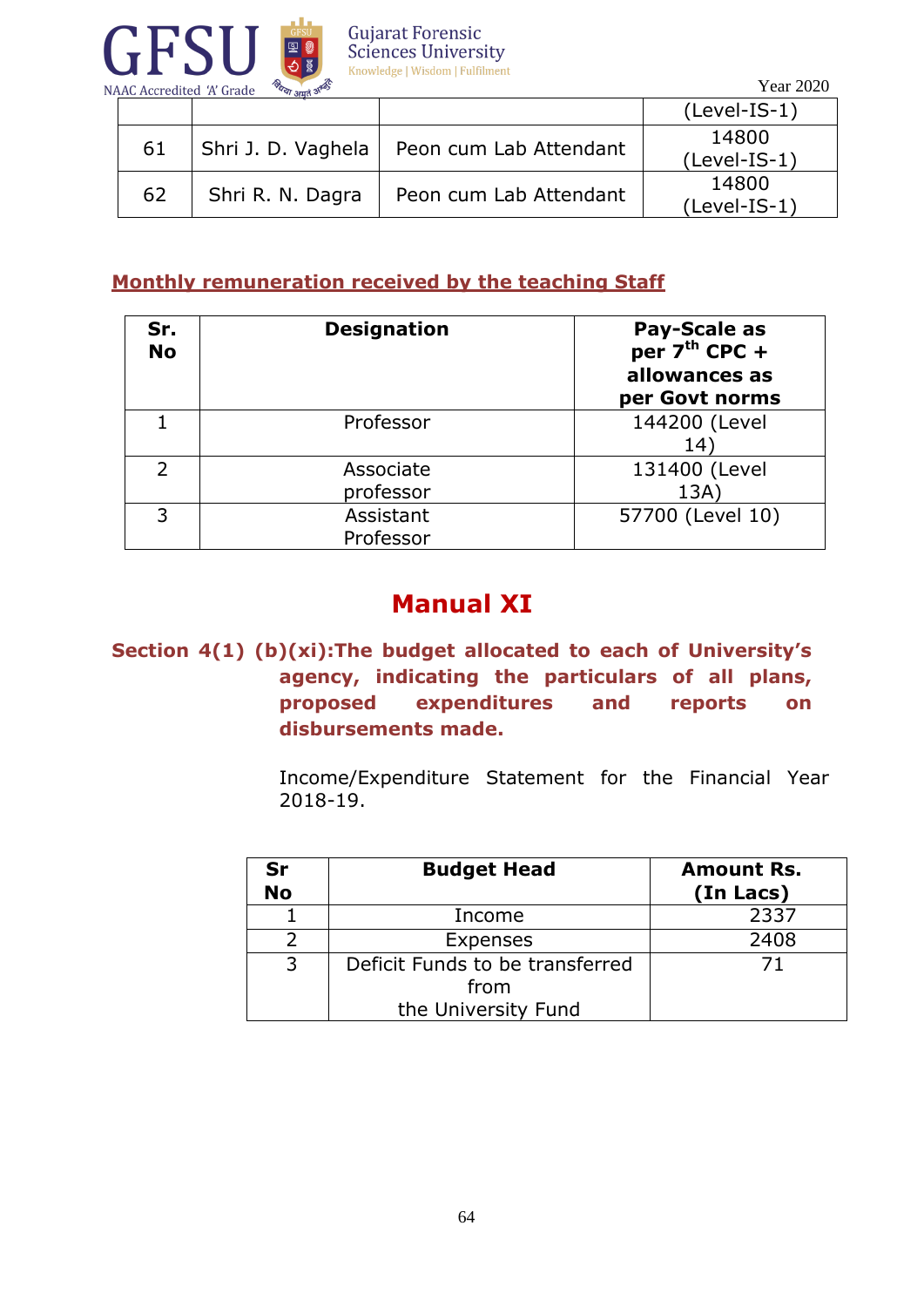

# **Manual XII**

**Section 4(1)(b)(xii):The manner of executing of subsidiary programs including amounts allocated and the details and beneficiaries of the programs.**

Not Applicable

# **Manual XIII**

## **Section 4(1)(b)(xiii): Particulars of recipients of concessions, permits or authorization granted by the University.**

Income Tax Concession to the Donors for this University as per the law applicable.

# **Manual XIV**

## **Section 4(1)(b)(xiv): Details of information available or held by the University, reduced in electronic form**

All important information, academic & administrative, is available on University's website: [www.gfsu.edu.in](http://www.gfsu.edu.in/)

## **Manual XV**

**Section 4(1) (b)(xv): The particulars of facilities available to citizens for obtaining information including working hours of a library or reading room maintained for public use.**

> The University is open for obtaining information from 10:30 AM to 6:10 PM excluding Sundays, second & fourth Saturdays and Gazetted Holidays. The citizens can apply for obtaining information under the RTI Act with a prescribed fee of Rs. 20/- to the Public information Officer.